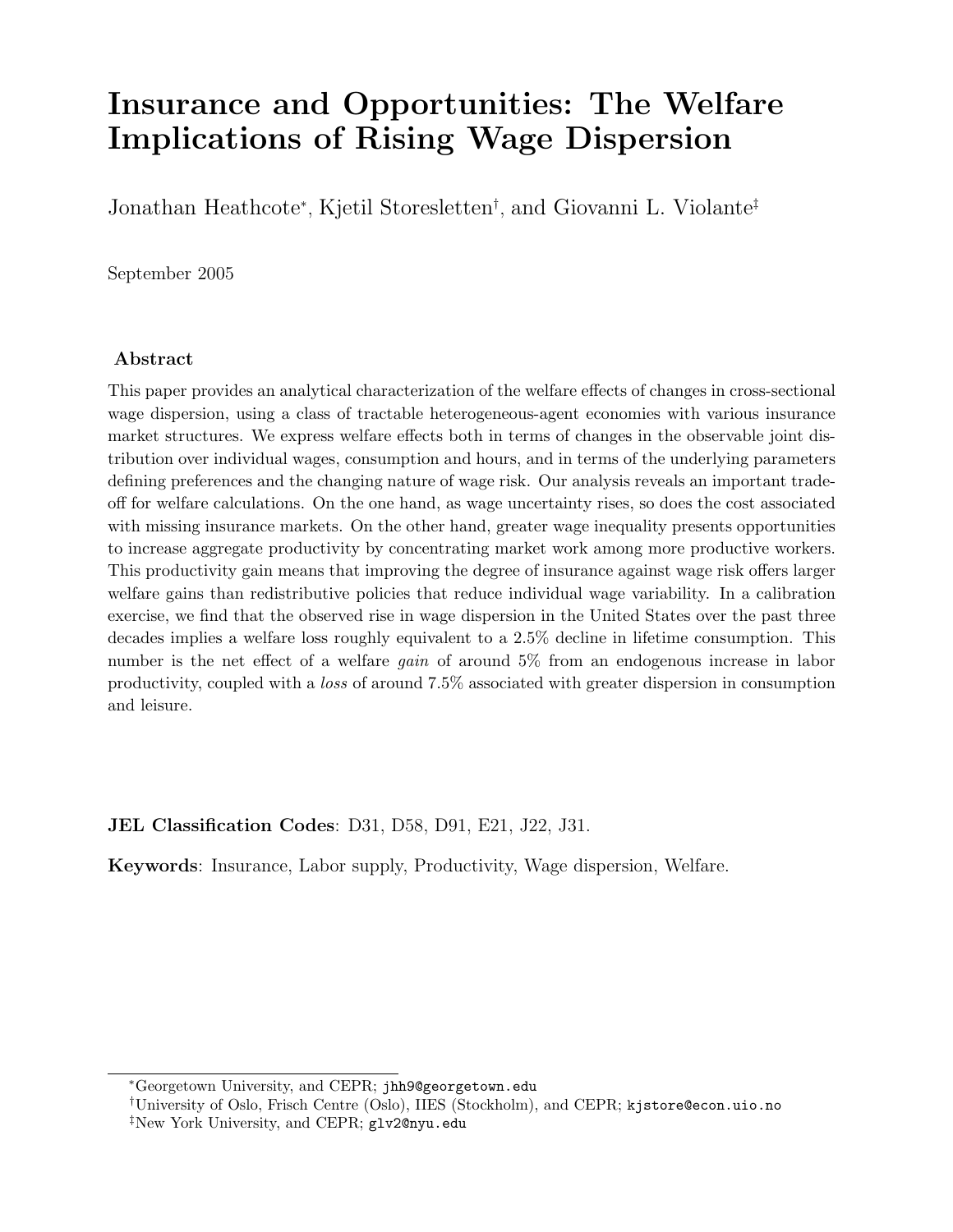# 1 Introduction

There has been a sharp increase in wage inequality in the United States over the past thirty years.<sup>1</sup> What are the welfare consequences of this phenomenon? This is an important question, since cross-sectional wage inequality and individual wage volatility over the lifecycle are large. For example, the variance of the growth rate of individual wages in the United States is over  $100 \,$  times larger than the variance of the growth rate of average wages.<sup>2</sup>

We develop a tractable class of dynamic heterogeneous-agent economies with partial insurance against idiosyncratic labor productivity (wage) risk. The framework delivers analytical characterizations of the welfare effects associated with a change in wage dispersion. Specifically, we are able to derive two sets of closed-form expressions for welfare effects, one in terms of structural parameters characterizing risk and preferences, and another in terms of changes in observable moments of the cross-sectional distribution over wages, consumption and hours worked.

Agents in our models are subject to stochastic idiosyncratic shocks to their labor market productivity and thus to their market wage. Welfare costs depend crucially on the set of assets available to insure against these shocks. In our benchmark "incomplete markets" economy, the process for idiosyncratic wages has two components: an uninsurable piece, and a component that may be fully insured via trade in state-contingent securities. To better understand the role played by access to explicit insurance markets we also consider two alternative market structures: complete markets, where all wage inequality is insurable, and autarky, where all trade between agents is ruled out.

Several authors have examined the welfare consequences of changes in earnings or income risk.<sup>3</sup> We focus instead on wage risk and endogenize labor supply because the ability to adjust hours can mitigate the welfare cost of rising wage inequality via two alternative channels. First, agents may vary hours worked inversely with fluctuations in individual wages, thereby reducing fluctuations in earnings. Alternatively, agents may choose to work more hours in periods when individual wages are high, thereby increasing average earnings per hour. A

<sup>1</sup>For surveys on the causes of the changes in inequality, see Katz and Autor (1999), Acemoglu (2002), Aghion (2003), and Hornstein, Krusell and Violante (2004).

<sup>2</sup>This number is calculated from the PSID, 1967-1996. The variance of the mean wage growth over the period is 0.0012 and the cross-sectional variance of individual wage growth, averaged over the period, is 0.161. See section 7 for details on the sample selection.

<sup>3</sup>See e.g. Attanasio and Davis (1996); Blundell and Preston (1998); and Krebs, Krishna and Maloney (2004).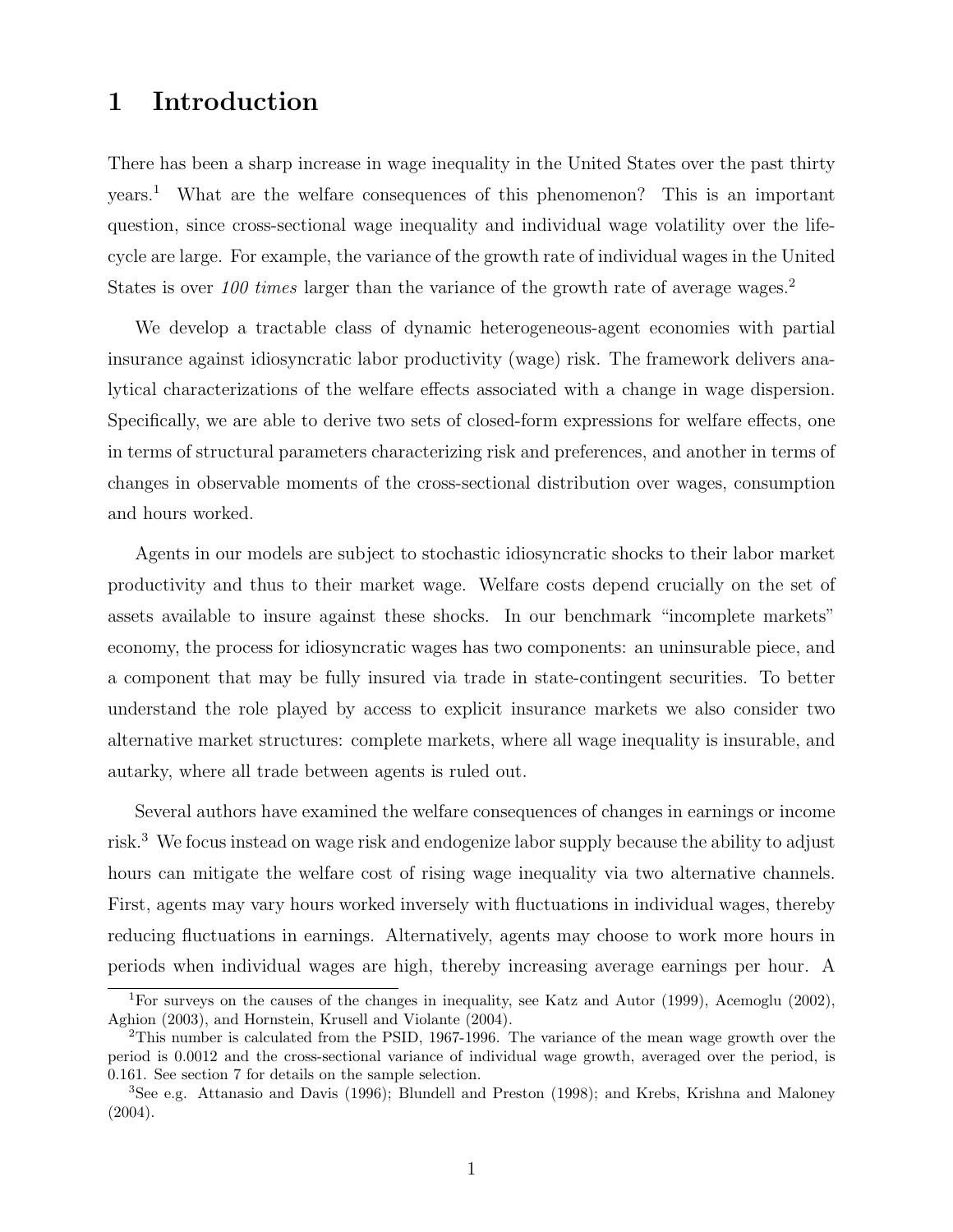negative wage-hour correlation may be observed if agents cannot smooth income by other means, such as by purchasing explicit insurance against wage risk. Conversely the wagehour correlation will be positive if wage inequality can be insured directly within financial markets. Thus the model highlights an interesting interaction between the asset market structure and the role of endogenous labor supply in absorbing idiosyncractic wage shocks.<sup>4</sup>

We consider two standard specifications for preferences: one in which consumption and leisure enter the utility function in a Cobb-Douglas fashion, and one in which preferences are separable between consumption and hours worked. For each market structure and preference specification we derive intuitive analytic solutions for equilibrium allocations and expected lifetime utility as functions only of preference parameters and of the variances of the insurable and uninsurable components in individual labor productivity. These transparent expressions enable us to answer two sets of questions relating to welfare.

First, what are the welfare costs of rising wage dispersion, holding constant the asset market structure? We show that the welfare change associated with rising wage dispersion in the benchmark incomplete-markets economy is a weighted average of the effects under autarky and complete markets, where the weights correspond to the relative increases in insurable versus uninsurable risk. Second, what are the welfare costs of market incompleteness, defined as the difference between expected lifetime utility in the incomplete-markets economy versus the complete markets economy, holding constant the wage-generating process?

A key finding of the paper is that, with flexible labor supply, the closed-form expressions for welfare reveal two important offsetting forces: an increase in idiosyncratic wage risk increases the need for insurance, but also presents an opportunity to increase the level of aggregate productivity, measured as output per hour worked, by concentrating work effort among more productive workers. To help clarify this trade-off, we follow Benabou (2002) and Flodén (2001) and decompose the overall welfare effects into the relative contributions of changes in aggregate consumption and leisure on the one hand, and changes in the crosssectional dispersion of these variables on the other.

We find that the sign of the welfare effect associated with increased wage dispersion depends on the market structure and on agents' willingness to substitute consumption and leisure inter-temporally. In particular, when markets are complete, a rise in (insurable) wage dispersion unambiguously increases welfare, since wages co-move perfectly with hours, and

<sup>4</sup>Low (2005) explores the implications of this interaction for the life-cycle profiles of consumption, hours and asset holdings.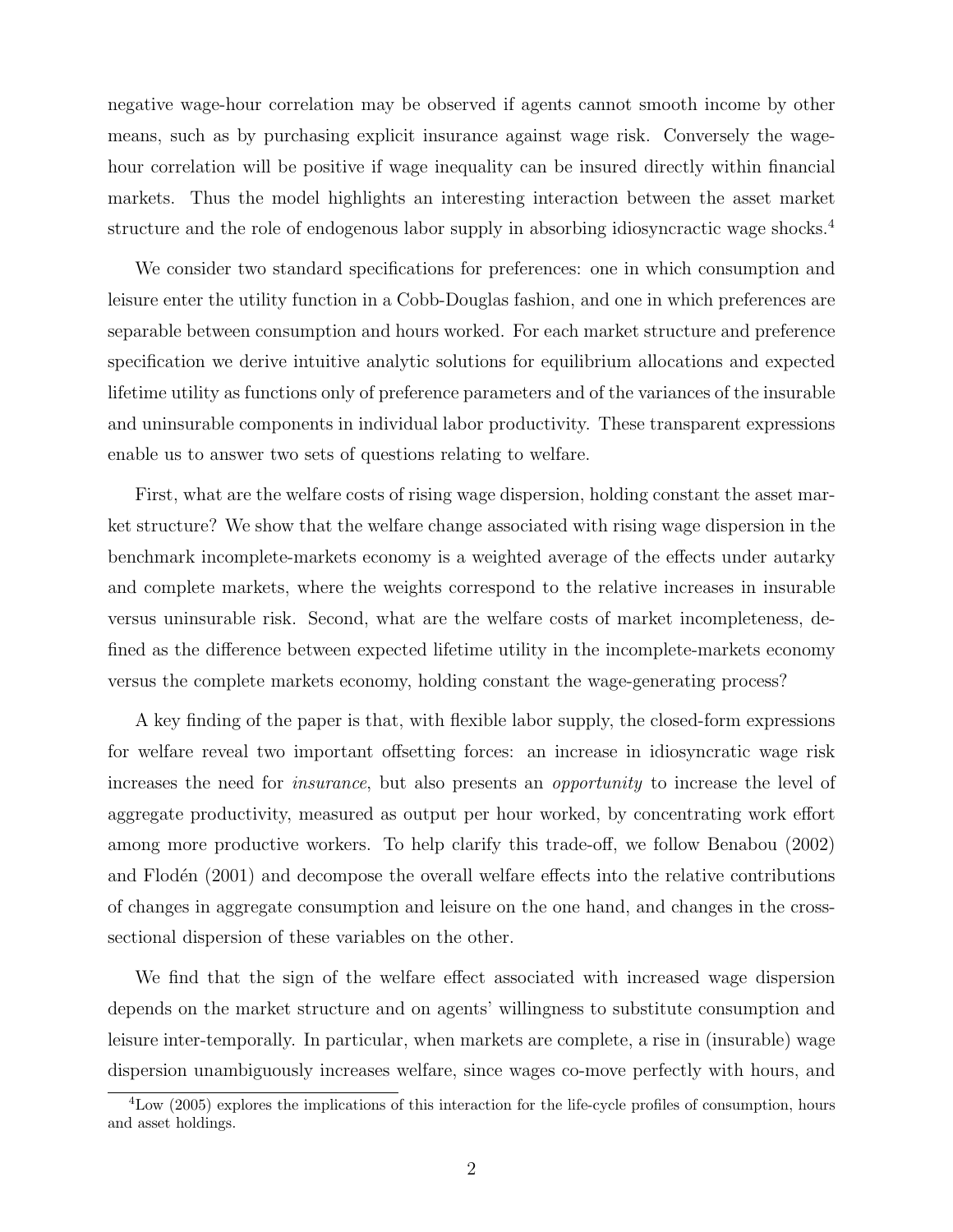increased wage dispersion increases aggregate productivity in proportion to the labor supply elasticity. In autarky, a rise in (uninsurable) wage dispersion generally implies welfare losses. Surprisingly, however, welfare gains are possible even in this case, if preferences are such that agents are willing to tolerate larger fluctuations in consumption and leisure in exchange for higher average earnings per hour.

Another key result of the paper is that welfare effects can alternatively be expressed as simple functions of various moments of the cross-sectional joint distribution over wages, hours and consumption. For example, in the separable-preferences case, the welfare effect from a rise in wage dispersion can be expressed in terms of observables as the sum of the changes in (i) the covariance between log-wages and log-hours, (ii) the variance of log-consumption weighted by the coefficient of relative risk-aversion, and (iii) the variance of log-hours weighted by the inverse of the labor supply elasticity. The advantage of the representation based on these moments is that we do not have to take a stand on the fraction of wage dispersion that is insurable – this information is effectively embedded in the endogenous joint distribution over consumption, hours and wages. Thus, we can in principle estimate welfare effects directly from data simply by computing the relevant moments in repeated cross-sections and assigning values to the risk aversion and labor elasticity parameters. However, this observables-based approach requires high quality data on consumption and hours, while the model-based approach outlined above does not. We therefore view these two alternative approaches as complementary.

In the quantitative part of the paper we compute the welfare costs of rising wage dispersion and the welfare costs of missing markets for a set of commonly used preference parameters. For example, with Cobb-Douglas preferences and a coefficient of relative risk aversion equal to 2, the welfare cost of the observed rise in labor market risk in the U.S. over the past 30 years in the incomplete-markets economy is 2.5% of lifetime consumption. This number is the combination of a welfare loss of 7.5% due to larger uninsurable fluctuations in individual consumption and hours, and a welfare gain of 5% from an increase in aggregate labor productivity.

For the same preferences, households would be willing, ex-ante, to give up almost 40% of their expected lifetime consumption in exchange for access to complete markets. One might suspect that this welfare gain stems from reducing inequality in the cross-sectional distributions for consumption and leisure. However, we find that two thirds of the welfare gains from completing markets take the form of higher average productivity. Thus our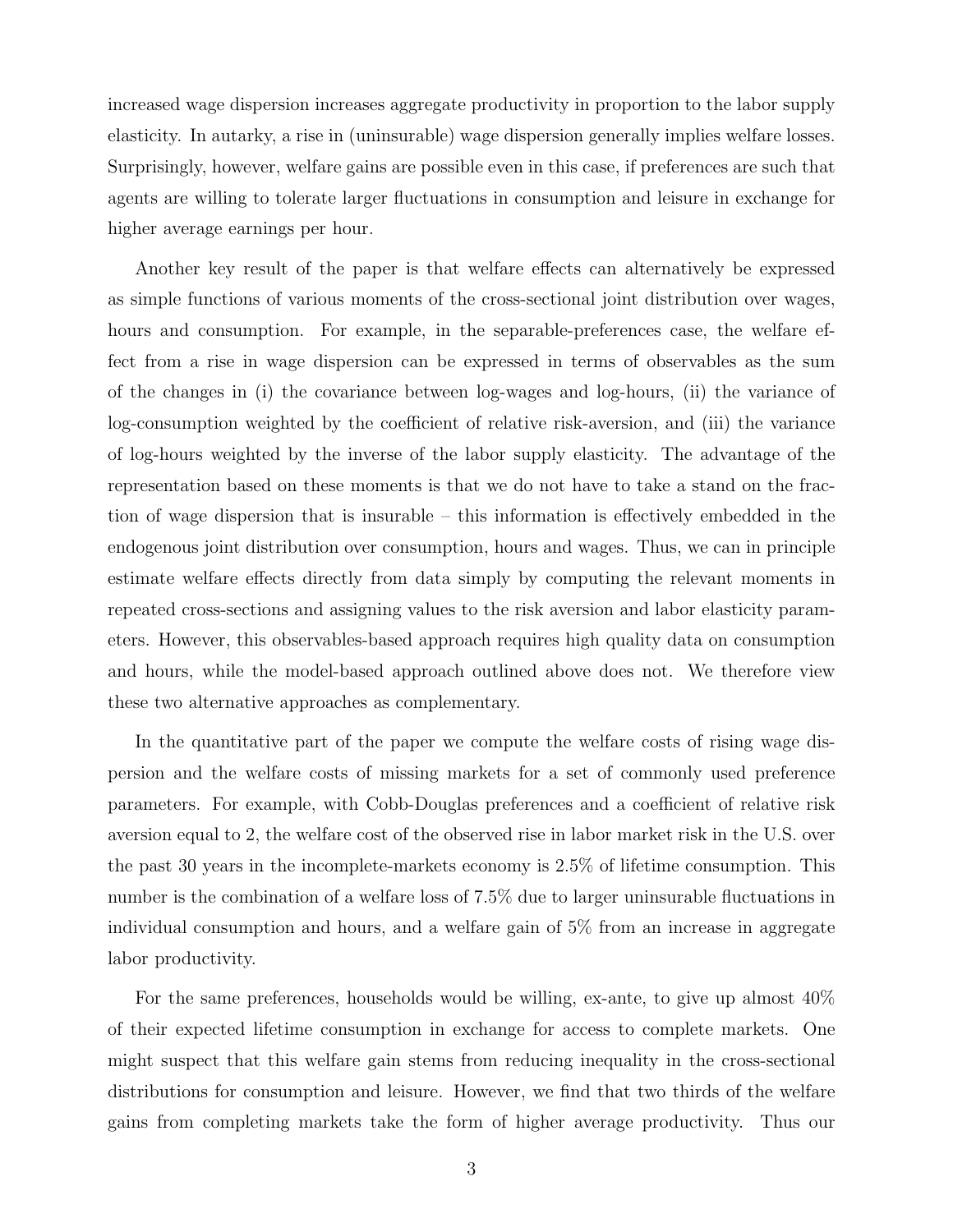analysis highlights an important cost of missing markets that has been largely overlooked to date, namely the loss in aggregate labor productivity that arises when low productivity agents work too much (because lack of insurance makes them inefficiently poor) while high productivity agents work too little (because lack of insurance makes them inefficiently rich).

Finally, we compute the welfare effects from eliminating individual wage risk, and compare them to the gains from insuring this risk. In the presence of endogenous labor supply, eliminating risk always leads to smaller welfare gains than insuring risk because it breaks the positive assortative matching between productivity and hours that characterizes the efficient allocation. Computing the welfare gain from eliminating idiosyncratic risk (through some form of redistributive scheme) is the cross-sectional equivalent of the calculations underlying the vast literature on the welfare costs of business cycles fluctuations (for a survey, see Lucas 2003). We find that complete wage compression - eliminating all individual productivity fluctuations - delivers a net welfare gain. This gain is only about half the size of the gain from completing markets, but is at least two orders of magnitude larger than Lucas' estimate of the upper bound for potential welfare gains from stabilizing business cycles (0.1 percent of permanent consumption).

The main contribution of our paper is to clarify what drives the welfare effects of changes in the wage process. However, our simple framework can also shed light on the quantitative findings of richer models with more complex interaction between wages and the wealth distribution. In particular, when properly calibrated, our model delivers quantitatively similar results to Kubler and Schmedders (2001), Krueger and Perri (2003), Pijoan-Mas (2004), and Heathcote, Storesletten and Violante (2004). The advantage of our approach is that welfare effects can be solved for in closed form (rather than via numerical solution and simulation), and consequently the role of preference parameters, wage risk parameters and market structure are all transparent.

The rest of the paper is organized as follows. Section 2 describes the model economies, and Section 3 describes our welfare measures. Sections 4 and 5 characterize equilibrium allocations and the particular welfare expressions that obtain under the two alternative preference specifications we consider. In section 6, we express the welfare effects in terms of observable cross-sectional moments. Section 7 describes the calibration to the United States, and reports our quantitative results. Finally, in Section 8, we make some concluding remarks.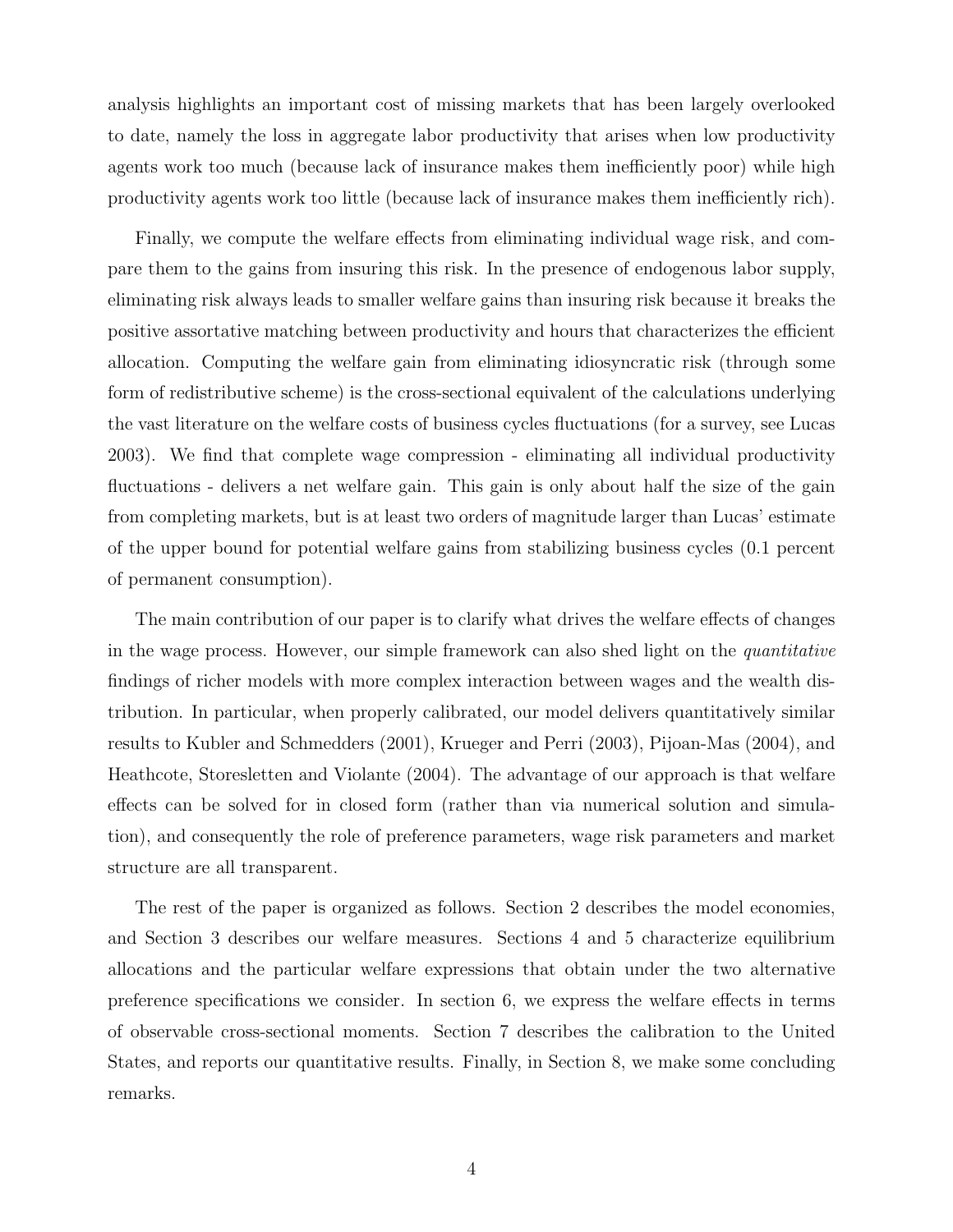### 2 The Economy

Demographics and preferences: The economy is populated by a unit mass of infinitelylived agents. Each agent has the same time-separable utility function  $U(\mathbf{c}, \mathbf{h})$  over streams of consumption  $\mathbf{c} = \{c_t\}_{t=1}^{\infty}$  and hours worked  $\mathbf{h} = \{h_t\}_{t=1}^{\infty}$ ,

$$
U(\mathbf{c}, \mathbf{h}) = (1 - \beta) \sum_{t=1}^{\infty} \beta^{(t-1)} u(c_t, h_t),
$$

where  $\beta \in (0, 1)$  is the agents' discount factor. We will consider two alternative specifications for the period utility function. In the first, consumption and leisure enter in a Cobb-Douglas fashion. In the second, period utility is separable between consumption and hours worked.

Production and individual labor productivity: Production takes place through a constant-returns-to-scale aggregate production function with labor as the only input. The labor market and the goods market are perfectly competitive, so individual wages equal individual productivity. Since we do not focus on growth or short-term fluctuations, we assume the hourly rental rate per efficiency unit to be constant and normalized to unity.

Individuals' wage rates vary stochastically over time and are independently and identically distributed across the agents in the economy. We assume that an individual's log wage at a point in time has two orthogonal components: an 'uninsurable' component  $\alpha \in A \subseteq \mathbb{R}$ , and an 'insurable' component  $\varepsilon \in E \subseteq \mathbb{R}$ :

$$
\log w(\alpha, \varepsilon) = \alpha + \varepsilon. \tag{1}
$$

In order to fix ideas and simplify the expressions for our subsequent welfare results, we will interpret the uninsurable component as a non-stochastic fixed effect for the agent, and we will interpret the insurable component as a purely transitory shock that is *iid* over time. Thus, at the beginning of period  $t = 1$ , each agent draws a pair  $(\alpha, \varepsilon)$ . Then for every  $t > 1$ , each agent draws a new value for  $\varepsilon$ . All shocks are publicly observable. The assumption that insurable shocks are *iid* is purely for ease of exposition, we can generalize it to any stochastic process. In section 4.2.1 we explain how the analysis can be extended to allow for a richer specification of the process for the uninsurable component, incorporating permanent shocks to wages, while still retaining analytical tractability.

We assume that  $\varepsilon$  and  $\alpha$  are drawn from normal distributions, with

$$
\varepsilon \sim N\left(-\frac{v_{\varepsilon}}{2}, v_{\varepsilon}\right), \qquad \alpha \sim N\left(-\frac{v_{\alpha}}{2}, v_{\alpha}\right).
$$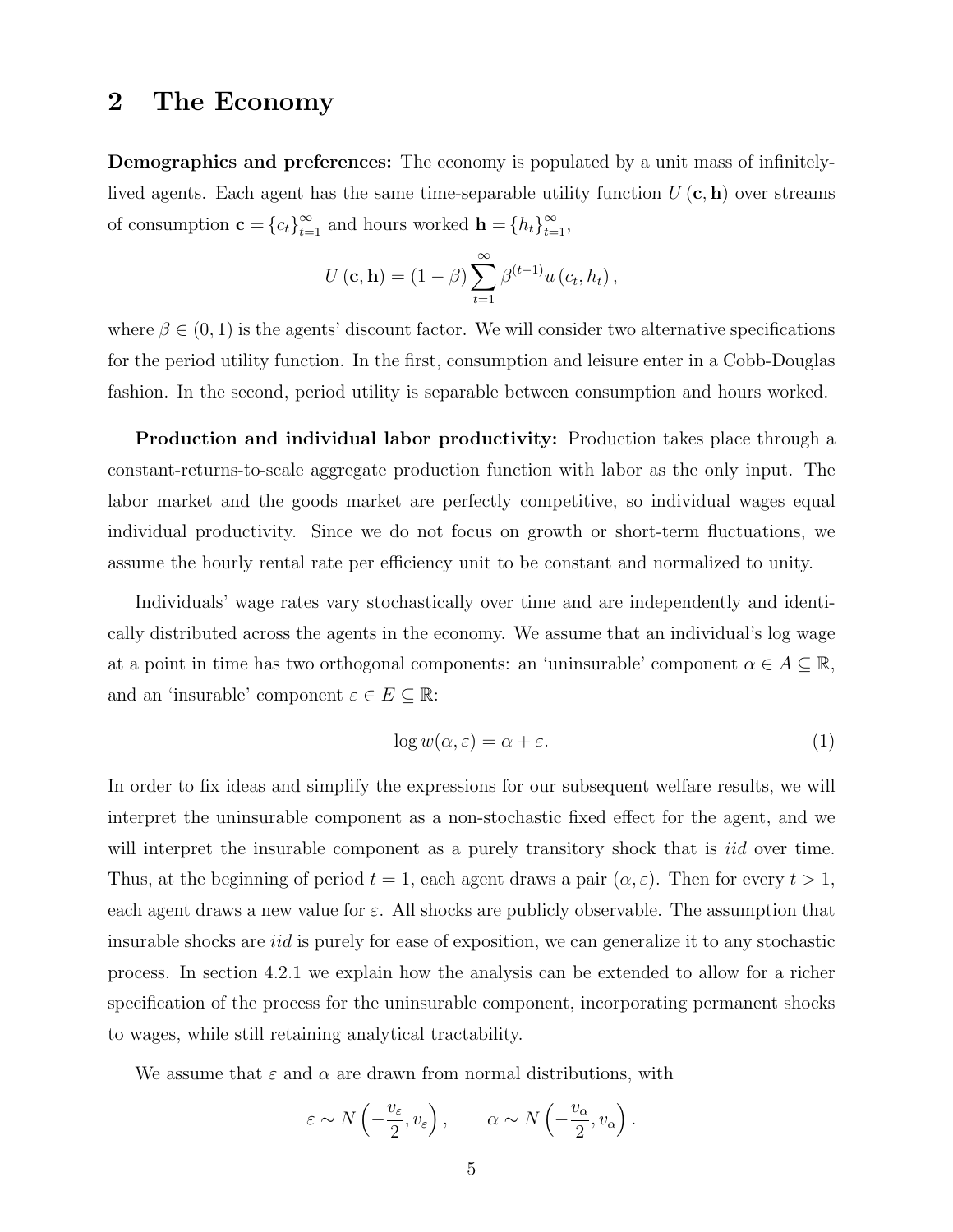As a result,

$$
\log w \sim N\left(-\frac{v}{2}, v\right),\tag{2}
$$

where  $v = v_{\varepsilon} + v_{\alpha}$  is the variance of the log-normal productivity shock. Note that equation (2) implies that the population mean wage (in levels) is equal to one, i.e.  $E[w] = 1$ . Thus the mean wage will be invariant to dispersion when we study comparative statics with respect to the variance of wages, v. Let  $\phi_v$  denote the normal density function with mean  $-\frac{v}{2}$  $\frac{v}{2}$  and variance v.

Market structure: We compare competitive equilibria under three alternative asset market structures: autarky (AUT), complete markets (CM) and incomplete markets (IM). Each market structure decentralizes an equal-weight planner's problem. There is an intuitive mapping between the number of assets that may be traded in the particular market structure, and the planner's ability to transfer resources between agents in the corresponding planner's problem.

A common assumption for all market structures is that the available assets come in zero net supply and that agents have zero financial wealth before markets open for trade. Hence, aggregate wealth is zero in every period.<sup>5</sup> We will assume that all assets traded are one-period-lived, and define equilibria sequentially (i.e., with Arrow securities).

We will show that under each market structure, equilibrium choices for an agent in period t depend only the agent's fixed effect  $\alpha$  and on the agent's current draw for the transitory shock  $\varepsilon$ . Thus we let the functions  $c_m(\alpha,\varepsilon)$  and  $h_m(\alpha,\varepsilon)$  denote the decision rules for consumption and hours as functions of these state variables under market structure  $m \in \{CM, IM, AUT\}$ . In particular, individual wealth is not a state variable, so one does not need to keep track of the equilibrium distribution of assets. This feature is what makes our model tractable compared to the standard Bewley model with a single bond.<sup>6</sup>

We now present the three alternative market structures and the associated sequential budget constraints.

1. Autarky  $(AUT)$ : In this economy no financial instruments are traded, and households simply consume their labor income every period. In any period, the budget constraint

<sup>&</sup>lt;sup>5</sup>It is easy to see that our economy is isomorphic to an economy with capital, where all claims on capital are foreign-owned, capital is perfectly mobile internationally, and the world interest rate is  $R = 1/\beta$ .

<sup>6</sup>See Bewley (1984), Imrohoroglu (1989), Huggett (1993), Aiyagari (1994) and Rios-Rull (1994) for details.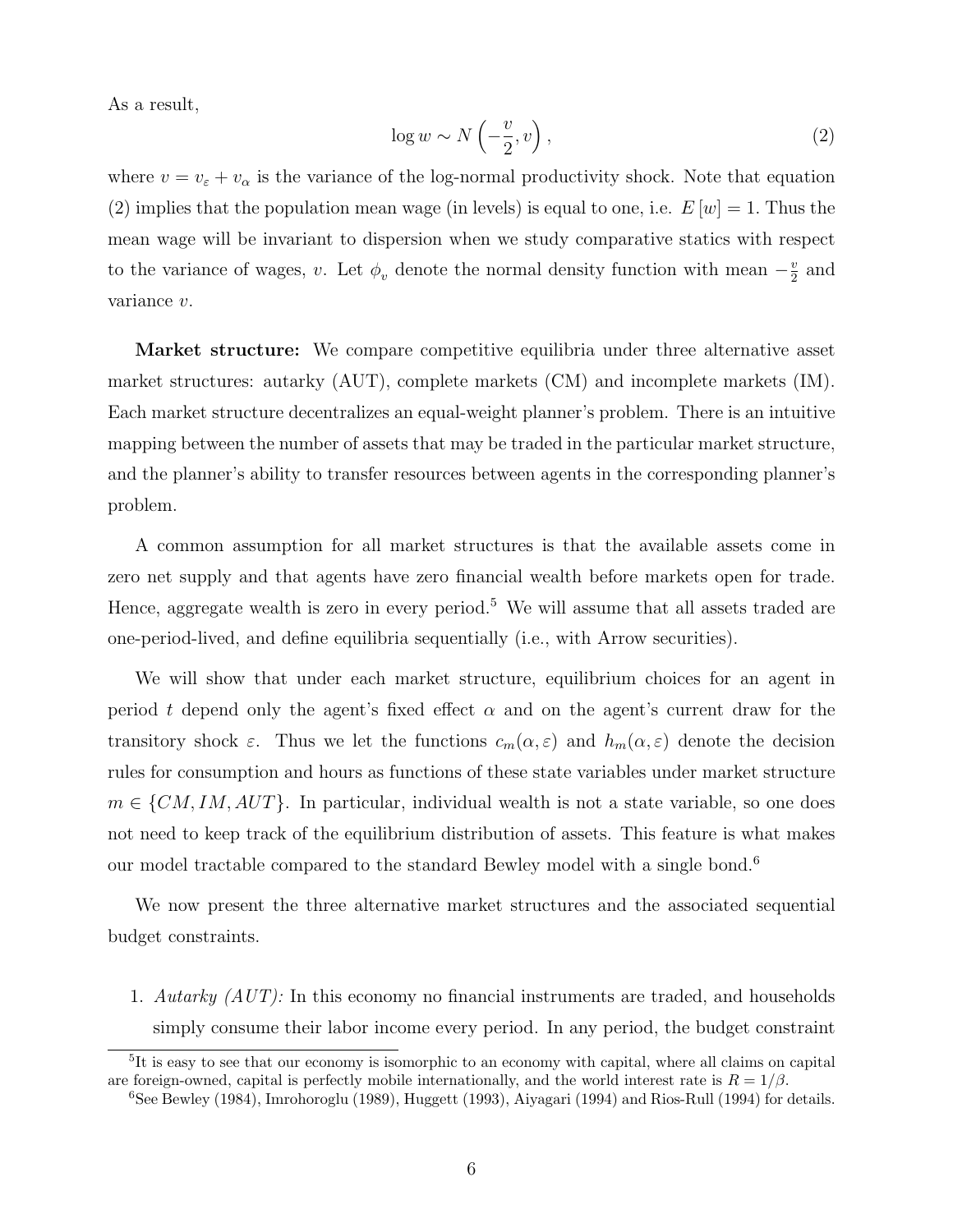for a household with fixed effect  $\alpha$  and a draw of the transitory shock  $\varepsilon$  is simply

$$
c_{AUT}(\alpha,\varepsilon) = w(\alpha,\varepsilon) h_{AUT}(\alpha,\varepsilon). \tag{3}
$$

This corresponds to a planner's problem in which each agent lives alone on an island, and the planner is unable to transfer resources across islands.

2. Complete markets  $(CM)$ : In the complete-markets economy, at every date households are free to trade contracts contingent on every possible realization of the individual productivity shocks next period. Insurance markets open in period 0 before  $\alpha$  is realized, at which time the household budget constraint is given by

$$
\int_{A} \int_{E} p_{0} \left( \alpha, \varepsilon \right) b_{0} \left( \alpha, \varepsilon \right) d\alpha d\varepsilon = 0, \tag{4}
$$

where  $b_0 (\alpha, \varepsilon)$  and  $p_0 (\alpha, \varepsilon)$  are respectively the quantity and the price of one period state-contingent bonds that pay one unit of output in period 1 if the realization of the individual fixed effect is equal to  $\alpha$  and the transitory shock is equal to  $\varepsilon$ . The right-hand side of the period 0 constraint is zero since no labor income is received in that period and initial individual wealth is zero. From period 1 onwards there is no more uncertainty regarding the fixed effect  $\alpha$  and the Arrow securities traded need only be contingent on the transitory shock. Hence the budget constraint for an agent with individual state  $(\alpha, \varepsilon)$  becomes

$$
c_{CM}(\alpha,\varepsilon) + \int_{E} p(\zeta) b(\zeta; (\alpha,\varepsilon)) d\zeta = b(\varepsilon; (\alpha,\varepsilon_{-1})) + w(\alpha,\varepsilon) h_{CM}(\alpha,\varepsilon), \qquad (5)
$$

where  $b(\zeta; (\alpha, \varepsilon))$  denotes the quantity of a bond, purchased by an individual with fixed effect  $\alpha$  and transitory shock  $\varepsilon$ , that pays one unit of output in the next period if the realization of the transitory shock is  $\zeta$ ;  $p(\zeta)$  denotes the price of this state-contingent bond. An arbitrarily loose constraint on borrowing rules out Ponzi schemes. This decentralized economy corresponds to a planner's problem in which all agents have equal weights and live on the same island, and the planner is free to dictate hours worked for each agent and to redistribute aggregate output.

3. Incomplete markets *(IM)*: This is our intermediate benchmark, which we interpret as an approximate description of actual economies. Here, households have access to perfect insurance against the transitory  $\varepsilon$ -shocks and no insurance against the permanent  $\alpha$ -shocks. In other words, markets open *after*  $\alpha$  is realized.<sup>7</sup> This corresponds to a

<sup>&</sup>lt;sup>7</sup>In this sense, this market-structure is ex-ante incomplete, but ex-post complete, where ex-ante and ex-post refer to the realization of the fixed effect.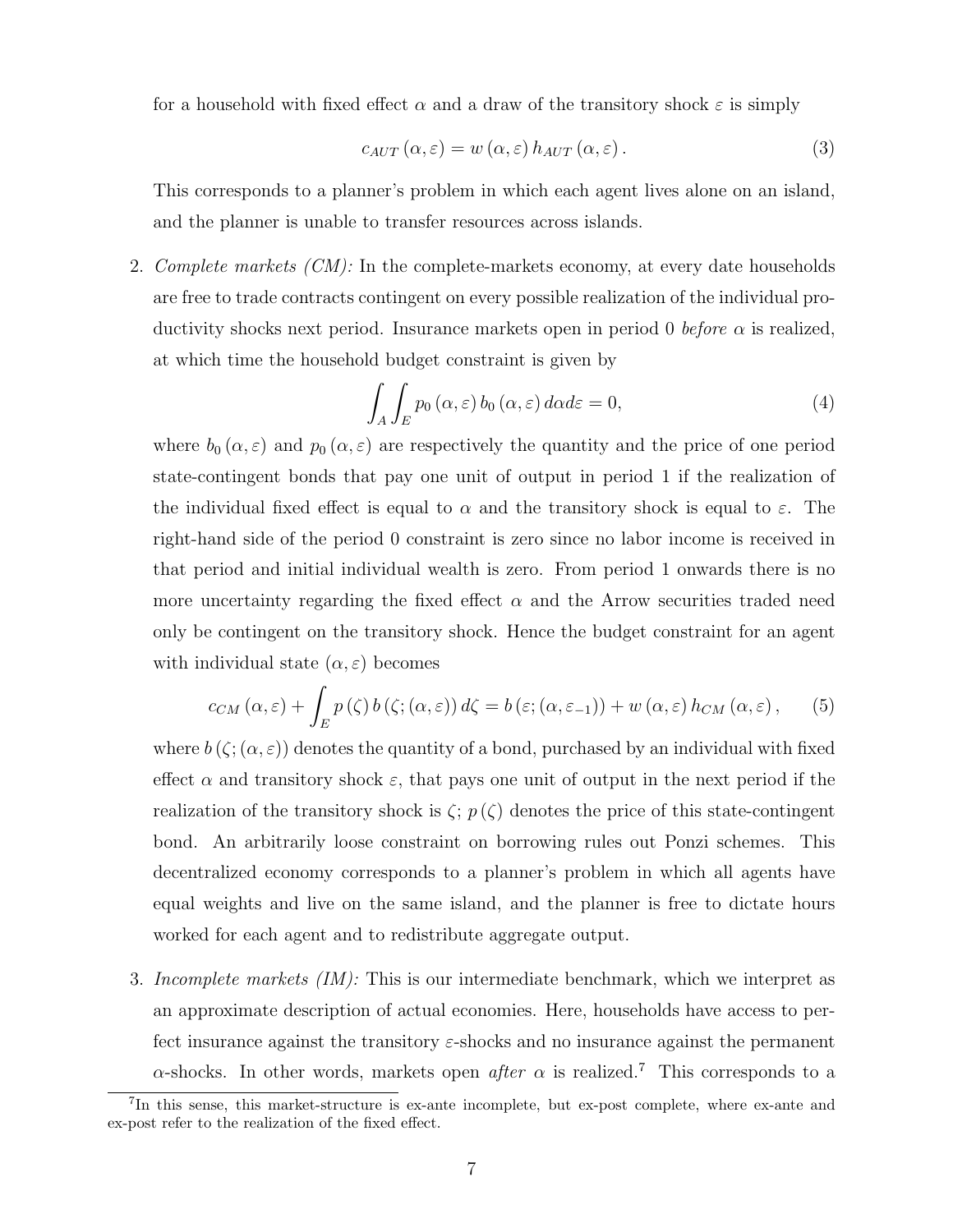planner's problem in which agents are segregated across islands by their fixed effect α. Within each α−island, the planner is unconstrained regarding how to allocate work effort across agents with different values for the transitory shock  $\varepsilon$ , and can allocate resulting output freely across agents on the island. However, the planner cannot transfer resources across islands.

In the decentralized version of this economy, budget constraints are exactly as in the complete markets economy for  $t > 0$  (see equation 5), except that the initial budget constraint is given by

$$
\int_{E} p_0(\varepsilon) b_0(\varepsilon; \alpha) d\varepsilon = 0.
$$

One literal interpretation of this economy is one of explicit insurance against some risks (such as short spells of unemployment or illness) but no insurance against others (such as being endowed with low productive ability or being born to poor or uneducated parents). An alternative, and perhaps more natural interpretation, is that our model is an approximation of the "Bewley model" in which a single non-contingent bond is traded. Since borrowing and saving through a risk-free asset allows for near-perfect smoothing of transitory shocks, but provide virtually no insurance against permanent productivity differences, our economy will closely approximate the Bewley model. However, while that class of models requires numerical solutions, equilibrium allocations in our economies can be characterized analytically, as shown below. In Section 7 we revisit the comparison between these two classes of economies.

### 2.1 Solving for equilibrium allocations

A competitive equilibrium requires individual optimization and market clearing in all markets, i.e. that the net demand for all assets is zero and that aggregate consumption equals aggregate labor earnings.

In order to find the equilibrium allocations of consumption and labor supply we solve the corresponding planner's problem for each market structure. These problems and the solutions to them are described in detail in Appendix A. Focussing on planner's problems has the advantage that asset prices do not appear in the constraint set, and one can abstract from portfolio choices.

Since there is no interaction between agents in the autarky economy, it is immediate that allocations in the competitive equilibrium and the solution to the corresponding planner's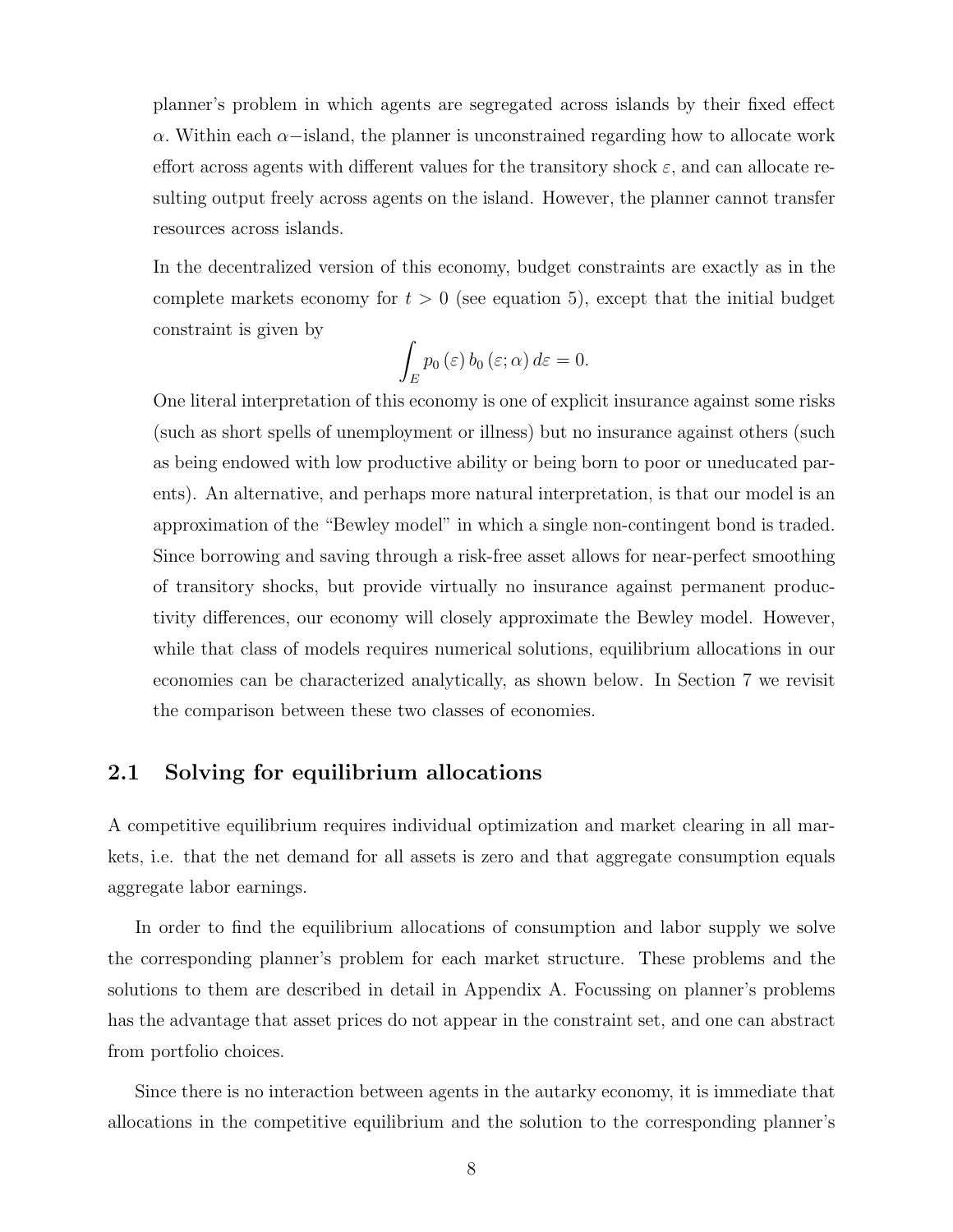problem coincide: irrespective of how the planner weights the welfare of different agents, it is efficient for the planner to equate each agent's marginal rate of substitution between hours worked and consumption in preferences to the agent's marginal rate of transformation between hours and output.

In the economies with asset trade, we compute first the planner allocations of consumption and hours, and the implied equilibrium prices. We then verify that all the conditions characterizing equilibrium under the particular market structure are satisfied given these allocations and prices. In particular, we check that (i) agents' intra-temporal first order conditions for labor supply and inter-temporal first order conditions for asset purchases are satisfied, (ii) agents' budget constraints are satisfied, and (iii) the goods market and all asset markets clear.

Before characterizing allocations under both Cobb-Douglas and separable preferences, we first describe how we perform our welfare analysis.

## 3 Qualitative welfare analysis

We compare and rank allocations using the following utilitarian social welfare function:

$$
\mathcal{W} = (1 - \beta) E_0 \left[ \sum_{t=1}^{\infty} \beta^{(t-1)} u \left( c_m(\alpha, \varepsilon_t), h_m(\alpha, \varepsilon_t) \right) \right]
$$

$$
= \int_A \int_B u \left( c_m(\alpha, \varepsilon), h_m(\alpha, \varepsilon) \right) \phi_{v_{\varepsilon}}(\varepsilon) \phi_{v_{\alpha}}(\alpha) d\varepsilon d\alpha \tag{6}
$$

This expression for welfare has two interpretations. First, it is the value for a utilitarian planner who weights all agents equally. Second, it is the expected lifetime utility for an agent at time 0 "under the veil of ignorance"; *i.e.* expected lifetime utility before uncertainty is realized.

As discussed in the introduction, we assess the welfare costs associated with labor market uncertainty from two distinct perspectives. First, for a given insurance market structure, what are the welfare costs of a rise in labor market risk? Second, for a given level of risk, what are the welfare gains from completing markets?

The welfare implications of rising labor market risk: We begin by fixing the market structure of the economy and measuring the welfare implications from increasing wage dispersion. Suppose the variances of permanent and transitory shocks rise from the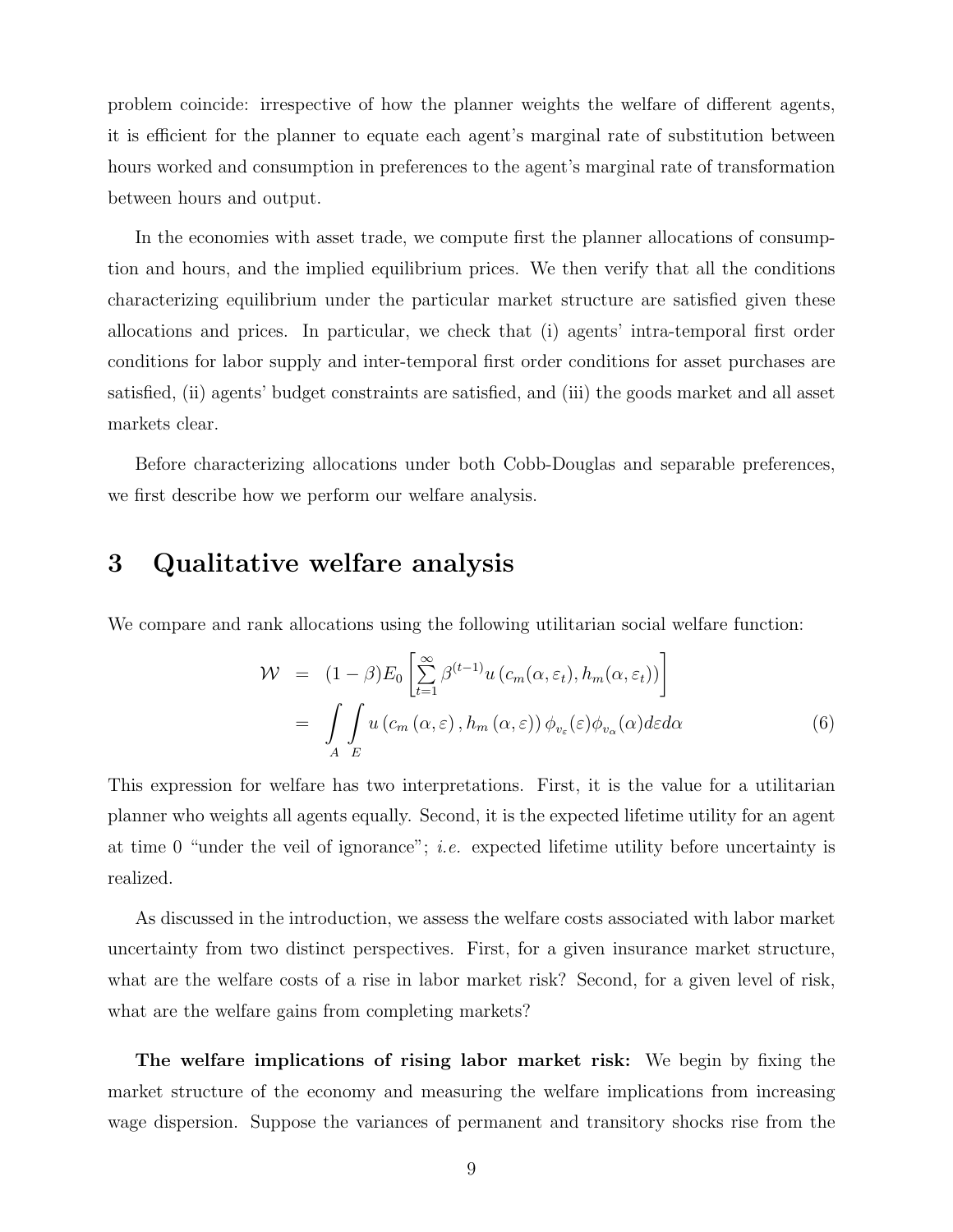baseline values  $v_{\alpha}$  and  $v_{\varepsilon}$  respectively to  $\hat{v}_{\alpha}$  and  $\hat{v}_{\varepsilon}$ . Let  $\Delta v_{\alpha} = \hat{v}_{\alpha} - v_{\alpha}$  and  $\Delta v_{\varepsilon} = \hat{v}_{\varepsilon} - v_{\varepsilon}$ . Let  $\omega_m$  denote the associated welfare gain under market structure m, expressed in units of the "equivalent compensating variation" in lifetime consumption under the baseline wage variance:

$$
\int_{A} \int_{E} u\left((1+\omega_{m})c_{m}(\alpha,\varepsilon), h_{m}(\alpha,\varepsilon)\right) \phi_{v_{\varepsilon}}(\varepsilon) \phi_{v_{\alpha}}(\alpha) d\varepsilon d\alpha \n= \int_{A} \int_{E} u\left(\widehat{c}_{m}(\alpha,\varepsilon), \widehat{h}_{m}(\alpha,\varepsilon)\right) \phi_{\widehat{v}_{\varepsilon}}(\varepsilon) \phi_{\widehat{v}_{\alpha}}(\alpha) d\varepsilon d\alpha.
$$
\n(7)

Here  $c_m(\alpha, \varepsilon)$  and  $h_m(\alpha, \varepsilon)$  denote the optimal policies for consumption and hours worked in an economy with shock variances  $v_{\alpha}$  and  $v_{\varepsilon}$ . Similarly,  $\widehat{c}_m(\alpha, \varepsilon)$  and  $\widehat{h}_m(\alpha, \varepsilon)$  denote the optimal policies in the economy with variances  $\widehat{v}_{\alpha}$  and  $\widehat{v}_{\varepsilon}$ .

Decomposing welfare changes: A theme of our paper is that increases in wage dispersion can impact aggregate productivity (by changing the covariance between hours and individual productivity, i.e. wages) in addition to affecting the amount of risk that agents face. We are therefore interested in decomposing the overall welfare effect  $\omega_m$  into two pieces capturing respectively the welfare change associated with changes in the size of the aggregate pie due to additional risk - which we label the level effect - and the welfare change associated with changes in how evenly the pie is distributed - which we label the *volatility effect*.

Formally, our strategy for identifying these two components closely follows that outlined by Flodén (2001), who in turn builds on earlier work by Benabou (2002). Let capital letters denote population averages. We define the *level effect* associated with an increase in wage dispersion (in units of consumption) as the value for  $\omega_m^{lev}$  that solves:

$$
u\left(\left(1+\omega_m^{lev}\right)C_m, H_m\right) = u\left(\widehat{C}_m, \widehat{H}_m\right). \tag{8}
$$

Next, for an agent behind the veil of ignorance, define the *cost of uncertainty* (in terms of consumption) as the value for  $p_m$  that solves

$$
u((1-p_m)C_m, H_m) = \int\limits_A \int\limits_E u(c_m(\alpha, \varepsilon), h_m(\alpha, \varepsilon)) \phi_{v_{\varepsilon}}(\varepsilon) \phi_{v_{\alpha}}(\alpha) d\varepsilon d\alpha.
$$
 (9)

Note that the cost of uncertainty is a measure of the utility difference between drawing a lottery over  $c_m(\alpha, \varepsilon)$  and  $h_m(\alpha, \varepsilon)$  versus receiving the expected values for consumption and leisure associated with this lottery. Analogously, we can define the cost of uncertainty associated with the higher variances  $\widehat{v}_{\alpha}$  and  $\widehat{v}_{\varepsilon}$ , which we denote  $\widehat{p_m}$ .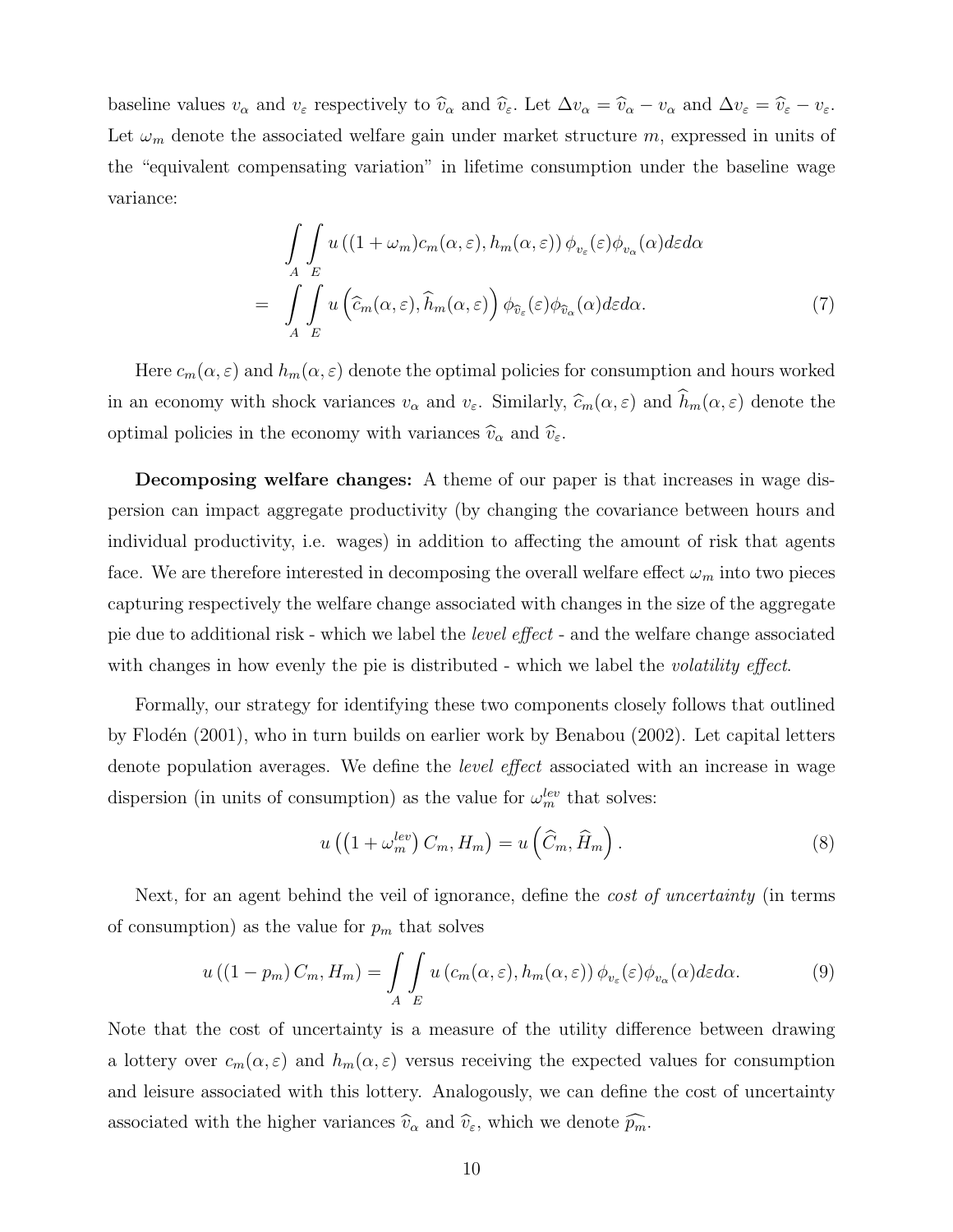We then define the *volatility effect* associated with an increase in wage dispersion as

$$
\omega_m^{vol} = \frac{1 - \widehat{p_m}}{1 - p_m} - 1. \tag{10}
$$

Thus the volatility effect is the percentage change in the cost of uncertainty associated with the increase in wage dispersion.<sup>8</sup>

For both types of preferences, we will establish that the two components approximately sum to the total welfare change, i.e.

$$
\omega_m \simeq \omega_m^{lev} + \omega_m^{vol}.
$$

The welfare gains from completing markets: Similarly, we measure the welfare gain associated with completing insurance markets, for given levels of permanent and transitory risk  $v_{\alpha}$  and  $v_{\varepsilon}$ , as the percentage increase in consumption in the incomplete-markets (or autarkic) economy required to achieve the same welfare as in the economy with complete markets. In particular, we define the welfare gain as the value for  $\chi_m$  that solves

$$
\int_{A} \int_{E} u((1+\chi_{m})c_{m}(\alpha,\varepsilon), h_{m}(\alpha,\varepsilon)) \phi_{v_{\varepsilon}}(\varepsilon) \phi_{v_{\alpha}}(\alpha) d\varepsilon d\alpha \n= \int_{A} \int_{E} u(c_{CM}(\alpha,\varepsilon), h_{CM}(\alpha,\varepsilon)) \phi_{v_{\varepsilon}}(\varepsilon) \phi_{v_{\alpha}}(\alpha) d\varepsilon d\alpha.
$$
\n(11)

Strictly speaking, the solutions for  $\omega_m$  and  $\chi_m$  allow one to compare welfare across two economies with different levels of inequality. One can interpret these as the welfare gain from rising inequality (or completing markets) when the transition between steady state distributions of wages is instantaneous, as it is in the economies we consider.

## 4 Cobb-Douglas preferences

First, we consider preferences that are Cobb-Douglas between consumption and leisure. In this case ¡

$$
u\left(c,h\right) = \frac{\left(c^{\eta}\left(1-h\right)^{1-\eta}\right)^{1-\theta}}{1-\theta}.
$$

 ${}^8$ Flodén (2001) actually further decomposes the volatility effect (which he calls the distributional effect) into two sub-components that he labels the inequality effect and the insurance effect. The idea is that policy changes both redistribute resources across agents, and change the amount of risk that agents face. The welfare cost of increased inequality for a government contemplating a change in policy depends on the governments attitude to inequality aversion. By contrast, the cost of additional risk just depends on the curvature in preferences. In our analysis, we focus on welfare comparisons from behind a veil of ignorance. Behind this veil, all agents are equal. Thus there is no inequality effect from increased wage dispersion, and our volatility effect is identical to Flodén's uncertainty effect.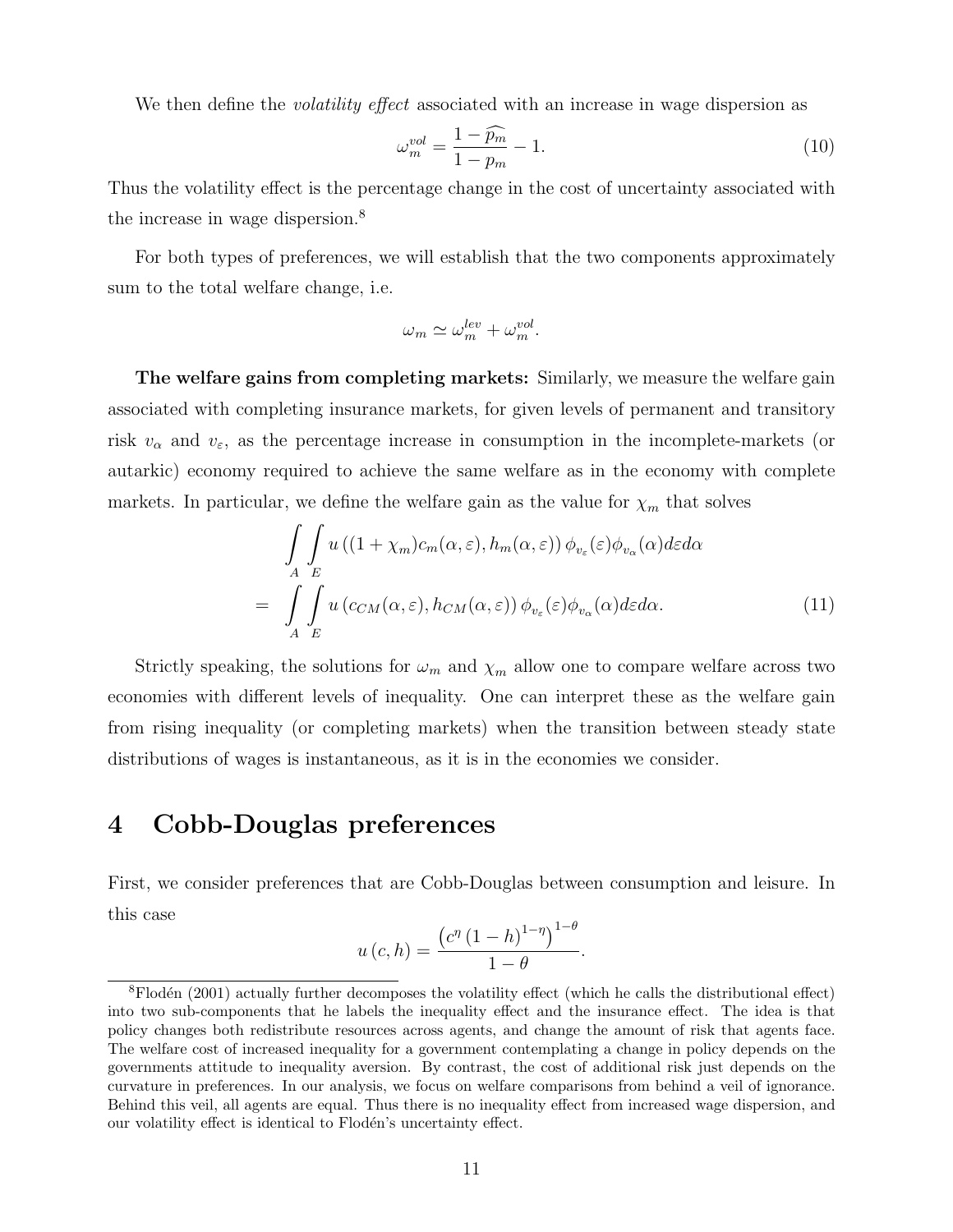where  $\eta \in (0, 1)$  determines the relative taste for consumption versus leisure. Cobb-Douglas preferences are widely used in the macro literature, since they are consistent with balanced growth, irrespective of the choice for  $\theta$ . In labor economics, this specification is often advocated because there is some empirical evidence of non-separability between consumption and leisure; see, for example, Heckman (1974).

The share parameter  $\eta$  is generally pinned down by the share of disposable time agents devote to market work, implying that the single parameter  $\theta$  governs both the intertemporal elasticity of substitution for consumption and the corresponding elasticity for hours worked. In particular, the intertemporal elasticity of substitution for consumption is given by  $1/\theta$ .

The coefficient of relative risk aversion is

$$
\bar{\gamma} \equiv \gamma (\theta, \eta) \equiv -\frac{cu_{cc}}{u_c} = 1 - \eta + \eta \theta. \tag{12}
$$

The Frisch elasticity of labor supply depends on hours worked, and is given by

$$
\phi(\theta, \eta, h) = \frac{\lambda(1-h)}{h},
$$

where  $\lambda \equiv (1 - \eta + \eta \theta) / \theta$  defines the Frisch elasticity for leisure.<sup>9</sup> It is useful to define a "non-stochastic Frisch elasticity" of labor supply in a non-stochastic representative-agent economy, in which case  $h = \eta$ :

$$
\bar{\phi} \equiv \frac{\lambda \left(1 - \eta\right)}{\eta}.\tag{13}
$$

### 4.1 Allocations with Cobb-Douglas preferences  $10$

Autarky (AUT)– In autarky, consumption equals earnings every period. Individual hours worked are chosen optimally, and using the budget constraint (3) and the appropriate intratemporal first order condition, it is straightforward to solve for the equilibrium choices for consumption and hours worked:

$$
c_{AUT}(\alpha,\varepsilon) = \eta \exp(\alpha + \varepsilon),
$$
  
\n
$$
h_{AUT}(\alpha,\varepsilon) = \eta.
$$
 (14)

<sup>9</sup>The Frisch elasticity of labor supply (leisure) measures the elasticity of hours worked (leisure) to transitory changes in wages, keeping the marginal utility of consumption constant.

 $10$ See Appendix A for derivations of the expressions for equilibrium allocations reported below.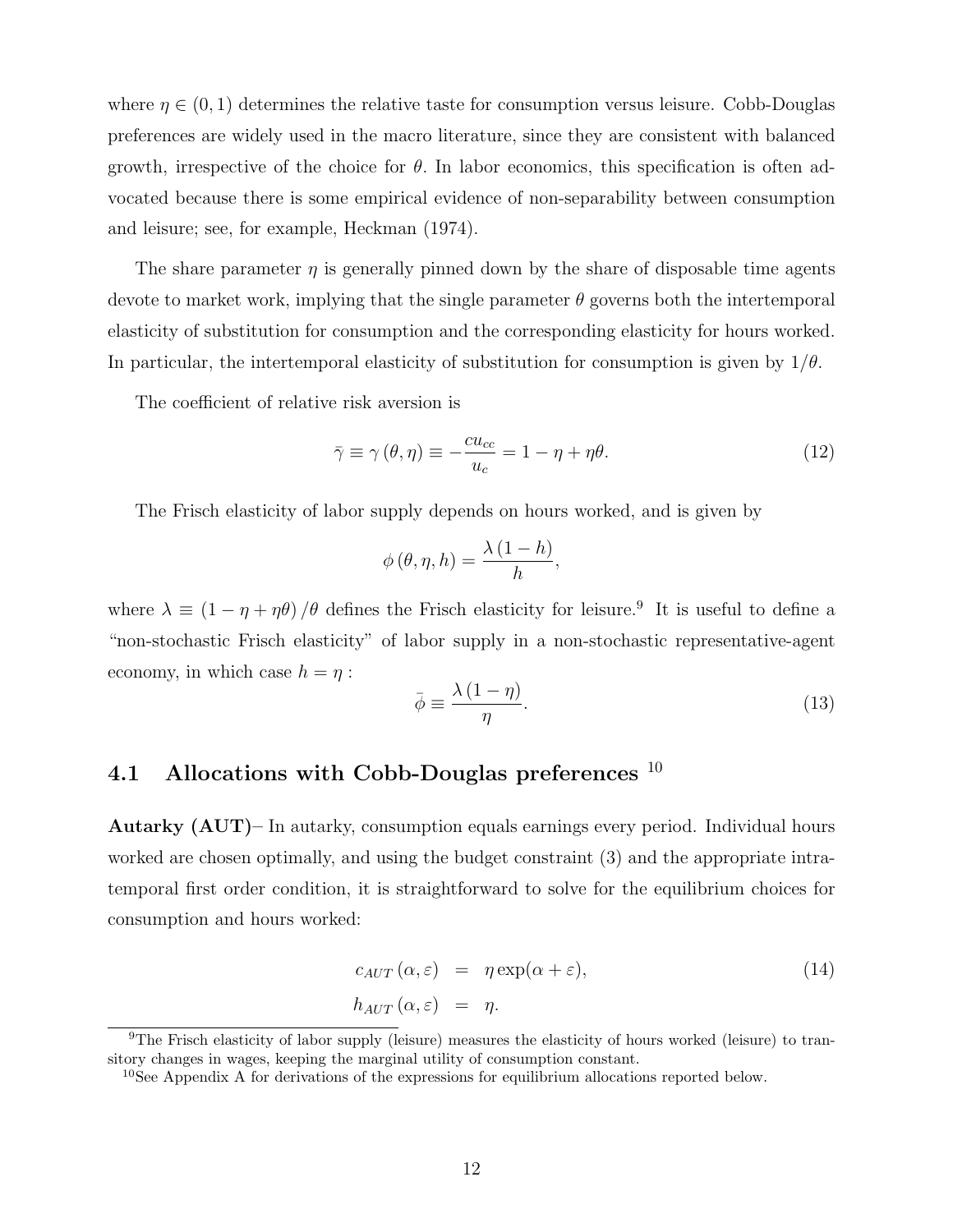Note that allocations depend only on the current period wage,  $w(\alpha, \varepsilon) = \exp(\alpha + \varepsilon)$ and not on the two shocks separately. Under the Cobb-Douglas specification, income and substitution effects from uninsurable wage changes exactly offset, so hours are constant.

Complete markets (CM)– In the complete markets economy equilibrium allocations for consumption and hours are given by:

$$
c_{CM}(\alpha,\varepsilon) = \eta \exp\left(\lambda(1-\lambda)\frac{v}{2}\right) \exp\left((1-\lambda)(\alpha+\varepsilon)\right),
$$
  
\n
$$
h_{CM}(\alpha,\varepsilon) = 1 - (1-\eta) \exp\left(\lambda(1-\lambda)\frac{v}{2}\right) \exp\left(-\lambda(\alpha+\varepsilon)\right).
$$
\n(15)

Because of non-separability, equalizing the marginal utility of consumption across agents in the Cobb-Douglas case does not in general imply equalizing consumption. For  $\lambda < 1$ (which is equivalent to  $\theta > 1$ ), consumption and leisure are substitutes in the sense that high productivity individuals who in the complete-market allocation enjoy relatively little leisure are compensated with relatively high consumption. When  $\theta = 1$  the Frisch elasticity of leisure is also equal to 1, in which case consumption is constant and equal to  $\eta$ , while hours respond strongly to wage changes.

It is interesting to note that with Cobb-Douglas preferences, average consumption and average hours worked in complete markets are:

$$
E\left[c_{CM}(\alpha,\varepsilon)\right] = \eta,\tag{16}
$$

$$
E[h_{CM}(\alpha,\varepsilon)] = 1 - (1-\eta)\exp(\lambda v). \qquad (17)
$$

Thus with Cobb-Douglas preferences, it is efficient to take advantage of more variable shocks by reducing average hours and increasing leisure rather than by increasing average consumption.

Equilibrium asset prices are given by:

$$
p_0(\alpha, \varepsilon) = \beta \phi_{v_\alpha}(\alpha) \phi_{v_\varepsilon}(\varepsilon) \qquad \forall \alpha \in A, \forall \varepsilon \in E,
$$
\n(18)

$$
p(\zeta) = \beta \phi_{v_{\varepsilon}}(\zeta) \qquad \forall \zeta \in E. \tag{19}
$$

Note that prices are simply probabilities, discounted with the subjective discount factor  $\beta$ . This reflects the fact that agents are perfectly able to insure idiosyncratic risk, so the price of risk is zero. Consequently, there is no motive for precautionary savings and the interest rate on a risk free bond is equal to  $1/\beta$ .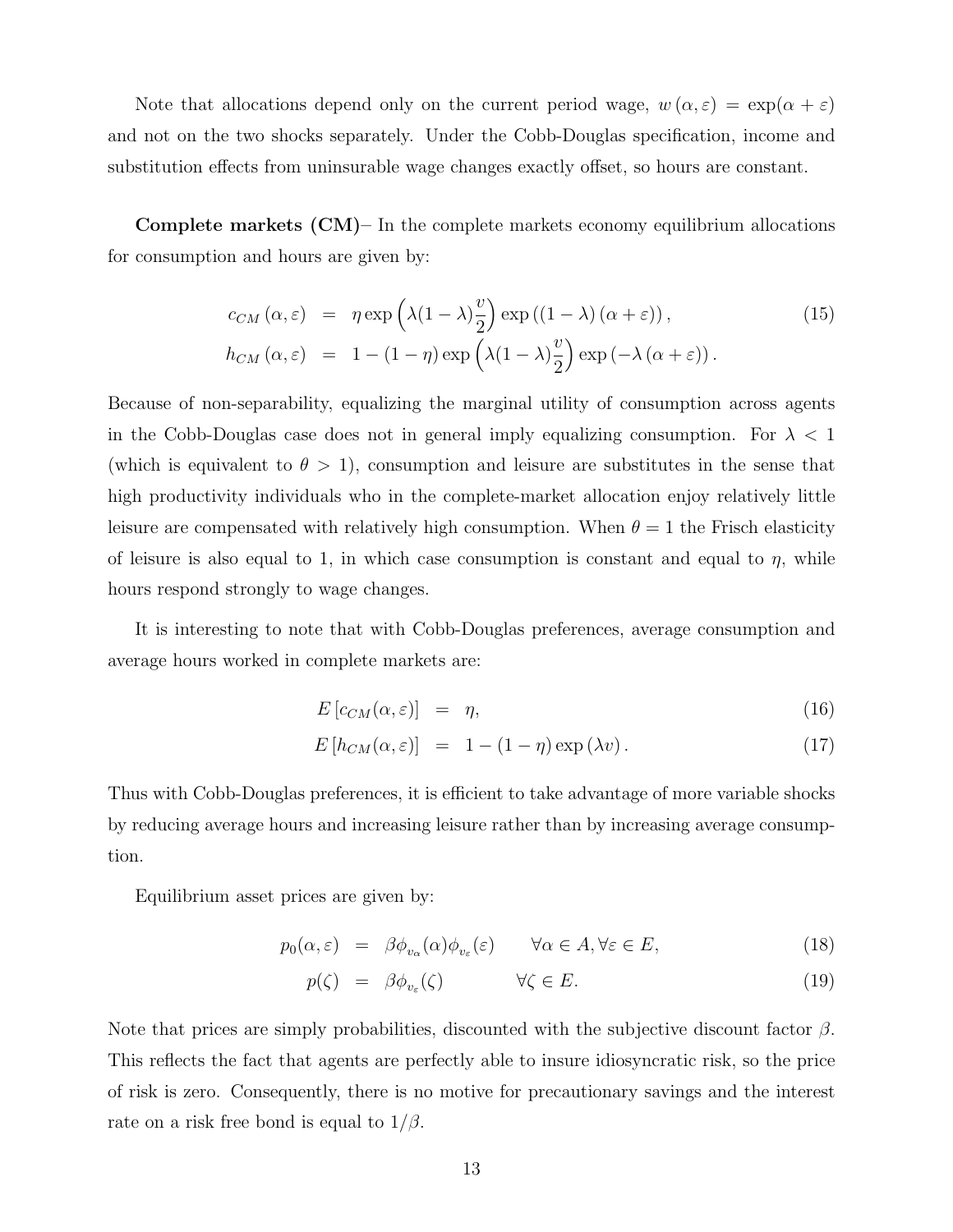Equilibrium asset purchases are given by

$$
b_{0,CM}(\alpha,\varepsilon) = c_{CM}(\alpha,\varepsilon) - w(\alpha,\varepsilon) h_{CM}(\alpha,\varepsilon) +
$$
  

$$
\frac{\beta}{1-\beta} \int_E \left[c_{CM}(\alpha,\zeta) - w(\alpha,\zeta) h_{CM}(\alpha,\zeta)\right] \phi_{v_{\varepsilon}}(\zeta) d\zeta,
$$

$$
b_{CM}(\zeta; (\alpha, \varepsilon)) = b_{0,CM}(\alpha, \zeta).
$$

The expressions for purchases of state contingent claims are such that financial assets plus the expected present value of labor income in each possible realization of the state is equal to the present value of equilibrium consumption. Note that the market price of the portfolio purchased at date zero is zero, while the price of the portfolio purchased at future dates may not be zero. In particular, if the realization of  $\alpha$  is low, so that the present value of future labor income is lower than the present value of consumption, there will be a large initial payout from the Arrow securities indexed to  $\alpha - i.e.$   $b_{0,CM}(\alpha,\varepsilon)$  will be a large positive number. From this point onwards, the low $-\alpha$  agent will effectively consume the interest from this initial payoff and maintain a constant wealth level.<sup>11</sup>

Incomplete markets (IM)– Equilibrium allocations in the incomplete markets economy are given by

$$
c_{IM}(\alpha,\varepsilon) = \eta \exp(\alpha) \exp\left(\lambda(1-\lambda)\frac{v_{\varepsilon}}{2}\right) \exp((1-\lambda)\varepsilon),
$$
  
\n
$$
h_{IM}(\alpha,\varepsilon) = 1 - (1-\eta) \exp\left(\lambda(1-\lambda)\frac{v_{\varepsilon}}{2}\right) \exp(-\lambda\varepsilon).
$$
\n(20)

In this case, hours worked are increasing in the insurable transitory shock  $\varepsilon$  (as in the complete markets economy) but are independent of the uninsurable permanent shock  $\alpha$  (as under autarky). Because offsetting income and substitution effects imply that cross-sectional differences in the permanent shock do not translate to differences in hours worked, they must show up in consumption, which is directly proportional to  $\alpha$ . Current consumption is increasing in current  $\varepsilon$  if and only if  $\lambda < 1 \Leftrightarrow \theta > 1$ . The interpretation for this result follows immediately from the discussion for the complete markets case.

Within each group of fixed-effects  $\alpha$ , average consumption is constant and equal to  $\eta \exp(\alpha)$ . Aggregate economy-wide consumption is equal to  $\eta$  and invariant to changes in wage inequality, while aggregate hours worked is declining in  $v_{\epsilon}$ .

<sup>&</sup>lt;sup>11</sup>By combining all the one-period claims indexed to  $\varepsilon$  one can construct a non-contingent bond in zero net supply, which suffices for agents with low (high)  $\alpha$  to maintain a constant positive (negative) wealth.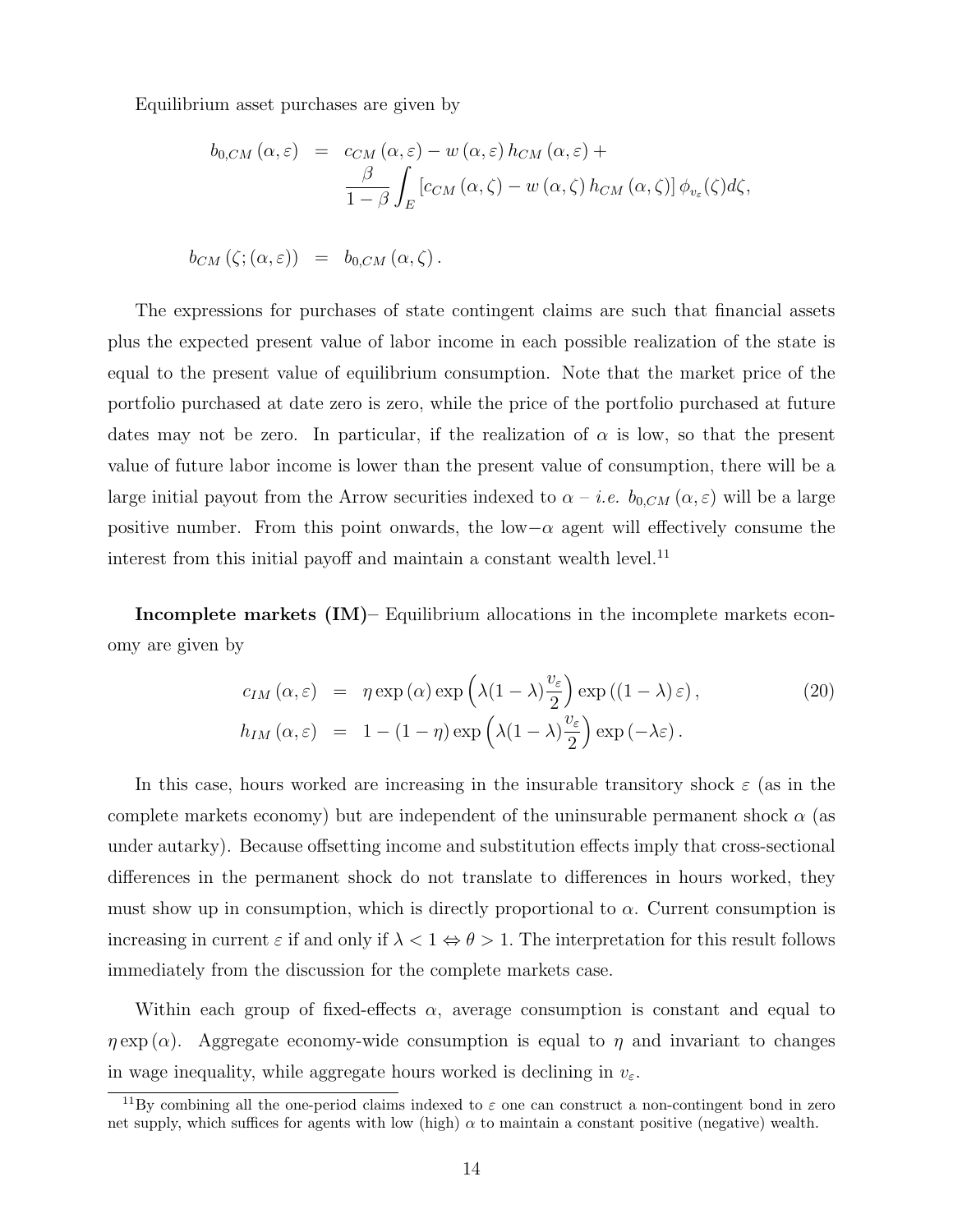Equilibrium prices in the first period are  $p_0(\varepsilon) = \beta \phi_{v_\varepsilon}(\varepsilon)$ , and for  $t > 0$  prices are given by (19). Purchases of state contingent bonds are such that for each possible realization for  $\zeta$ , the quantity of bonds that pays out plus the equilibrium value of labor income is equal to the equilibrium value for consumption:

$$
b_{IM}(\zeta; (\alpha, \varepsilon)) = c_{IM}(\alpha, \zeta) - w(\alpha, \zeta) h_{IM}(\alpha, \zeta).
$$

Note that the market price of buying this portfolio is zero at each date, so in this sense the agent's wealth is constant and equal to zero. To understand, recall that the main role of wealth in a standard buffer-stock-saving model where agents can borrow and lend but cannot insure shocks directly is to facilitate self-insurance against risk (Carroll 1997, Deaton 1991, Zeldes 1989). For the agents in our model, wealth accumulation cannot smooth the ex-ante uncertainty associated with fixed individual effects. Moreover, with full insurance against transitory (insurable) risk, agents have no incentive to accumulate wealth to buffer those shocks either.

#### 4.2 Welfare with Cobb Douglas preferences

We now analyze the welfare effects of rising inequality for each of the three market structures described above.

Proposition 1: With Cobb-Douglas preferences, the (approximate) welfare change from a rise in labor market risk equal to  $\Delta v$ , where  $\Delta v = \Delta v_{\varepsilon} + \Delta v_{\alpha}$ , is given by the following expressions under the three market structures we consider:

$$
\omega_{AUT} \simeq -\bar{\gamma}\frac{\Delta v}{2} = \underbrace{0}_{\omega_{AUT}^{lev}} - \frac{\bar{\gamma}\Delta v/2}_{\omega_{AIT}^{vol}};
$$
\n
$$
\omega_{CM} \simeq \bar{\phi}\frac{\Delta v}{2} = \underbrace{\bar{\phi}\Delta v}_{\omega_{CM}^{lev}} - \underbrace{\bar{\phi}\Delta v/2}_{\omega_{CM}^{vol}};
$$
\n
$$
\omega_{IM} \simeq \bar{\phi}\frac{\Delta v_{\varepsilon}}{2} - \bar{\gamma}\frac{\Delta v_{\alpha}}{2} = \underbrace{\bar{\phi}\Delta v_{\varepsilon}}_{\omega_{IM}^{lev}} - \underbrace{\bar{\phi}\Delta v_{\varepsilon}/2 - \bar{\gamma}\Delta v_{\alpha}/2}_{\omega_{IM}^{vol}}
$$

#### Proof: See Appendix B.

In the Proof of Proposition 1 we carefully derive the exact closed-form solution for the welfare effects  $\omega_m$  for all three market structures. However, these expressions are cumbersome and not particularly transparent. Through a set of log-approximations of the class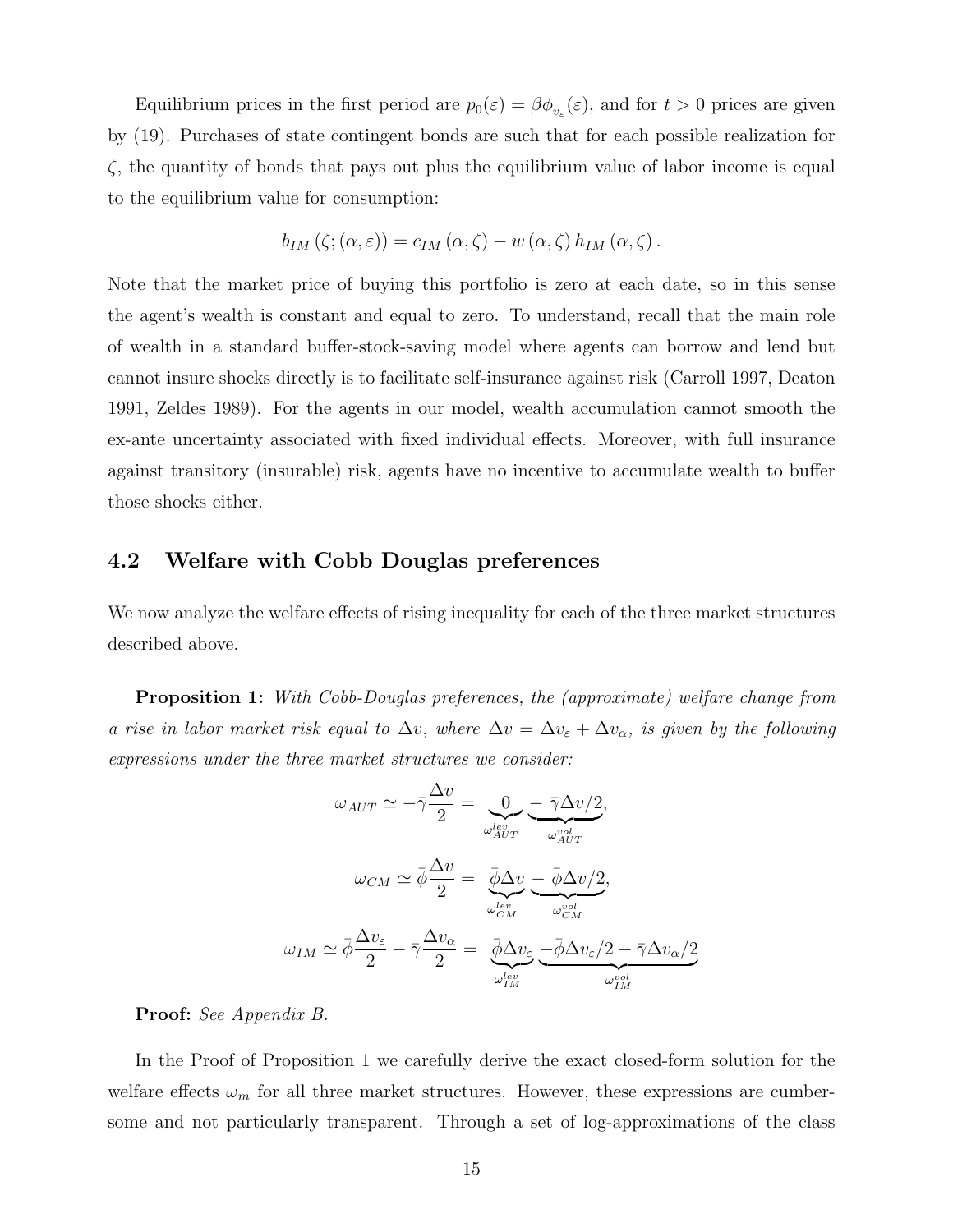$\ln(1+x) \simeq x$  and  $e^x \simeq 1+x$ , one obtains the simple and useful solutions stated in Proposition 1. The linearity of  $\omega_m$  in  $\Delta v_\alpha$  and  $\Delta v_\epsilon$  is a feature of the approximation. In Section 7.2 we discuss in more detail the quality of our approximations.

Autarky– In autarky, there is always a welfare loss associated with greater wage inequality. This loss is equal to the expression computed by Lucas (1987) for the welfare costs of aggregate consumption fluctuations in an economy with inelastic labor supply. Looking at the decomposition, there is no level effect from a change in wage dispersion, and the overall welfare change is thus equal to the negative volatility effect. The level effect is zero because with Cobb-Douglas preferences, the income and substitution effects associated with wage changes always exactly offset, and thus hours worked in autarky are always equal to  $\eta$ . Since hours are wage invariant, aggregate earnings and consumption are both equal to  $\eta$  times the average wage, which is held constant as we vary wage dispersion. Given that hours are wage invariant, it is no surprise that Lucas' result for an economy with exogenous labor supply extends to our economy. The larger is the risk aversion parameter  $\bar{\gamma}$ , the larger are the welfare costs associated with increased uninsurable risk. See Panel (A) in Figure 1.

Complete markets– Perhaps surprisingly, under complete markets, increasing productivity dispersion strictly increases welfare. The source of this gain can be understood by considering the decomposition between the level effect and the volatility effect. The level effect is proportional to the non-stochastic Frisch elasticity. The source of this result comes from the endogeneity of labor supply: an unconstrained planner can achieve better allocative efficiency with larger dispersion, without any loss in terms of consumption smoothing, by commanding longer hours from high-productivity workers and higher leisure from less productive workers. This result is closely related to the standard result from classical consumer theory that the indirect utility function of a static consumer is quasi-convex in prices, so a mean-preserving spread of the price distribution raises welfare (see, for example, Mas Colell 1995, page 59). In this case the indirect utility function of the planner in the planner's problem that corresponds to the complete markets equilibrium is quasi-convex in productivities  $w_{it}$ . Recall that with Cobb-Douglas preferences, aggregate labor productivity increases by virtue of a fall in average hours worked, rather than an increase in aggregate output.

Why is there a negative volatility effect in the complete markets economy notwithstanding full insurance? The reason is that to exploit greater dispersion in productivity across workers, the planner must increase dispersion in hours. Since utility is concave in leisure, this is welfare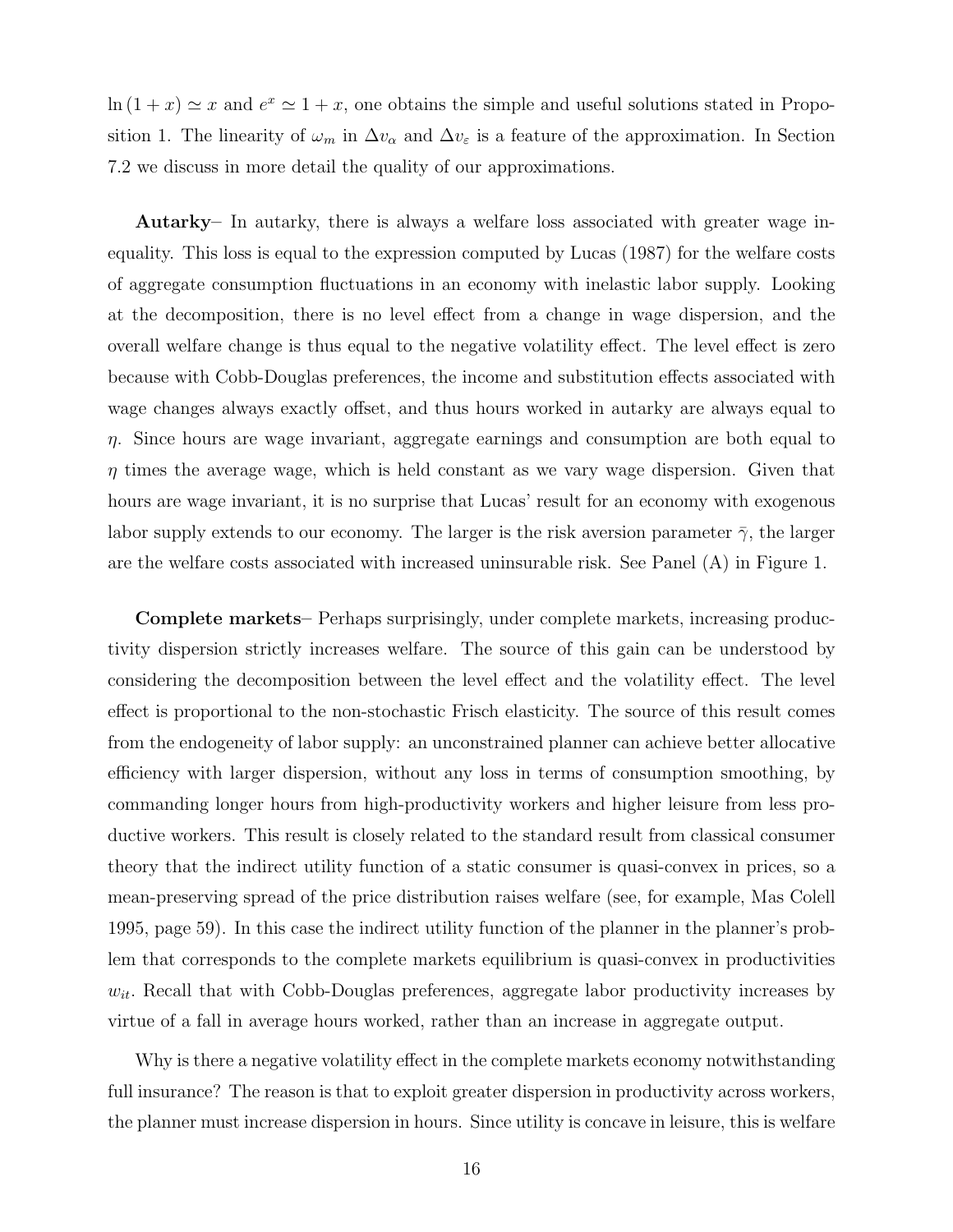reducing. At the margin, the welfare gain for the planner from additional specialization in terms of increased average labor productivity is exactly offset by the loss associated with greater dispersion in leisure.

Panel (B) in Figure 1 plots  $\omega_{CM}$  as a function of  $\bar{\phi}$ , for  $\Delta v$  normalized to one.

Incomplete markets– Realistic insurance market structures lie, arguably, strictly between complete markets and autarky. Hence, one can think of  $\omega_{CM}$  and  $\omega_{AUT}$  as, respectively, an upper bound and a lower bound on the welfare consequences of a rise in wage inequality. In the more realistic incomplete markets economy, the welfare gain can be expressed as

$$
\omega_{IM} = \omega_{CM} \frac{\Delta v_{\varepsilon}}{\Delta v} + \omega_{AUT} \frac{\Delta v_{\alpha}}{\Delta v},
$$

i.e. exactly as a weighted average between the welfare gain in complete markets and the welfare loss in autarky, with weights equal to the share of the rise in wage dispersion due to insurable and uninsurable shocks. Relative to an economy with inelastic labor supply, flexibility to adjust hours worked can reduce the welfare cost (or increases the welfare gain) from an increase in wage inequality because it allows for a more efficient division of labor in response to additional insurable productivity dispersion.

Exploiting the welfare analysis for changes to the variance of wages, we now compare the measure of household welfare defined in (6) across economies with different market structures, given the same stochastic process for idiosyncratic labor market risk.

**Proposition 2:** With Cobb-Douglas preferences, the (approximate) welfare gains from completing the markets in an economy with uninsurable labor market risk equal to  $v_{\alpha}$  are:

$$
\chi_{IM \to CM} \simeq (\bar{\phi} + \bar{\gamma}) \frac{v_{\alpha}}{2},\tag{21}
$$

This expression is very intuitive in light of the welfare expressions from the previous section. In particular, one way to think about what it means to complete markets is (i) there is a reduction  $\Delta v_{\alpha} = -v_{\alpha}$  in the variance of uninsurable risk and (ii) there is a corresponding increase  $\Delta v_{\varepsilon} = v_{\alpha}$  in the variance of insurable risk.<sup>12</sup> The parametric expression multiplying the variance has two separate components. The first term captures specialization, whereby more productive households work relatively harder and less productive households enjoy

 $12$ It follows immediately that the welfare gain of completing markets, starting from autarky, is given by equation (21), but with  $v_{\alpha}$  replaced by v.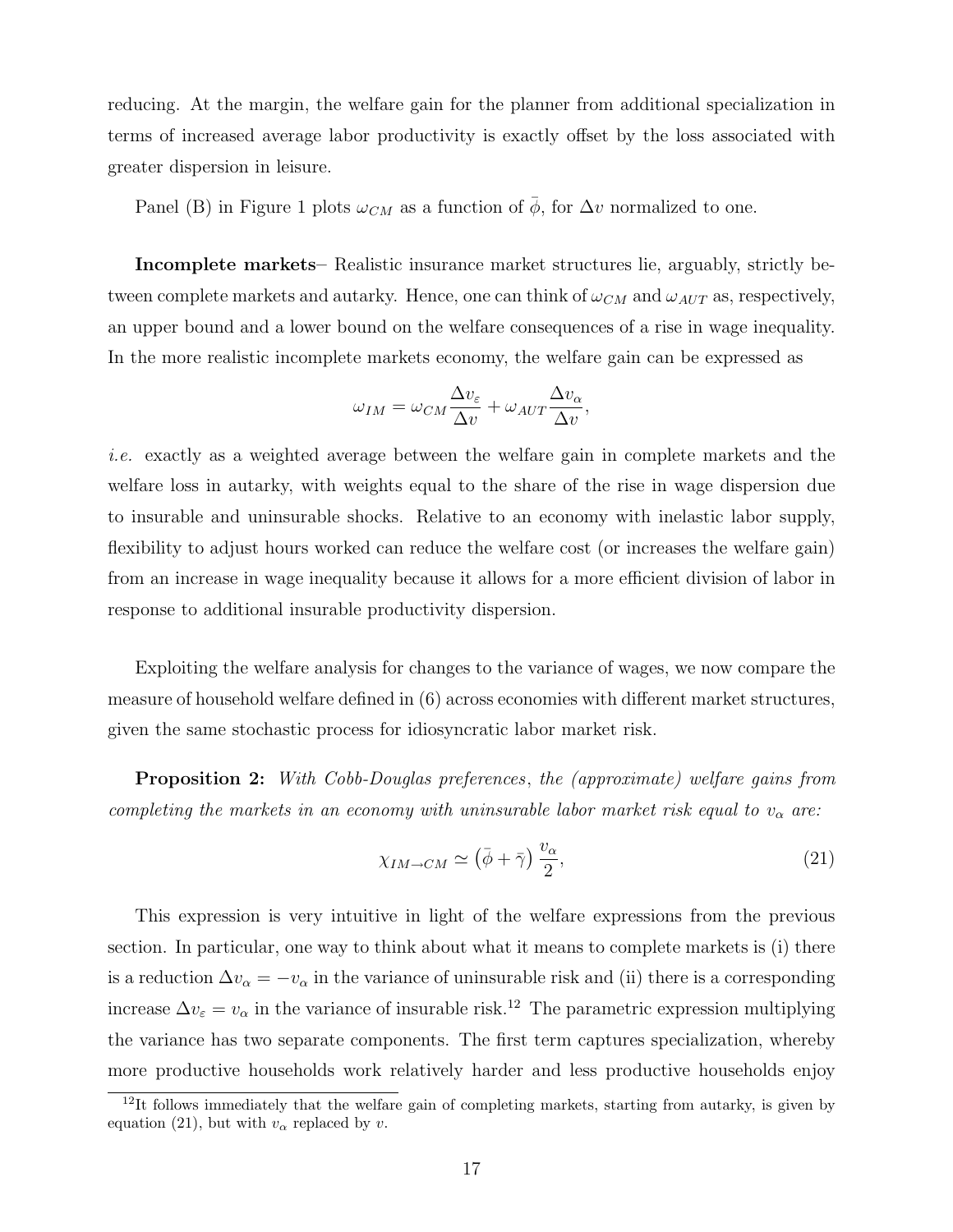more leisure. This contribution to welfare is increasing in the non-stochastic Frisch elasticity  $\bar{\phi}$ . The second term – proportional to the coefficient of relative risk aversion  $\bar{\gamma}$  – captures the value of the additional insurance provided by increased risk-sharing.

Figure 2 documents how the welfare gain from completing the set of assets traded varies with the risk aversion coefficient  $\bar{\gamma}$  and with the willingness to substitute hours intertemporally  $\phi$ . Recall that the two are both functions of  $(\eta, \theta)$ , so they vary together. In panel (B), we plot them for various values of  $\theta$ , with  $\eta$  fixed. Interestingly, the shape of the welfare effect in panel (A) is non-monotone. Initially, as the Frisch elasticity falls  $(1/\phi$ rises), the welfare gain gets smaller, since the gain associated to being better able to exploit production opportunities declines. However, panel (B) shows that risk aversion and the Frisch elasticity are inversely related. At some point, risk aversion becomes so high than the welfare gain from completing the markets begins to rise as we reduce  $\bar{\phi}$  because additional insurance becomes very valuable to shelter costly consumption fluctuations.

#### 4.2.1 Robustness of the Welfare Calculations with Permanent Shocks

We now extend the model to incorporate persistent wage shocks by adding a unit root process to the uninsurable component of the individual wage. In order to ensure that crosssectional wage dispersion remains bounded in the presence of permanent shocks to wages, we assume that households in the economy survive from one period to the next with constant probability  $\delta < 1$ . A new generation with unit mass enters the economy each period. Upon birth agents draw their initial realization of the permanent component  $\alpha_0$ . At each successive age t they draw a transitory insurable shock  $\varepsilon_t$  and an innovation to the uninsurable unit root component of the wage,  $\pi_t$ . The shocks  $\varepsilon_t$  and  $\pi_t$  are assumed to be orthogonal and normally distributed. Thus the process for wages is

$$
\log(w_t) = \alpha_t + \varepsilon_t
$$

where

$$
\alpha_t = \alpha_{t-1} + \pi_t, \quad t \ge 1
$$
  
\n
$$
\alpha_0 \sim N\left(-\frac{v_0}{2}, v_0\right)
$$
  
\n
$$
\varepsilon_t \sim N\left(-\frac{v_\varepsilon}{2}, v_\varepsilon\right)
$$
  
\n
$$
\pi_t \sim N\left(-\frac{v_\pi}{2}, v_\pi\right).
$$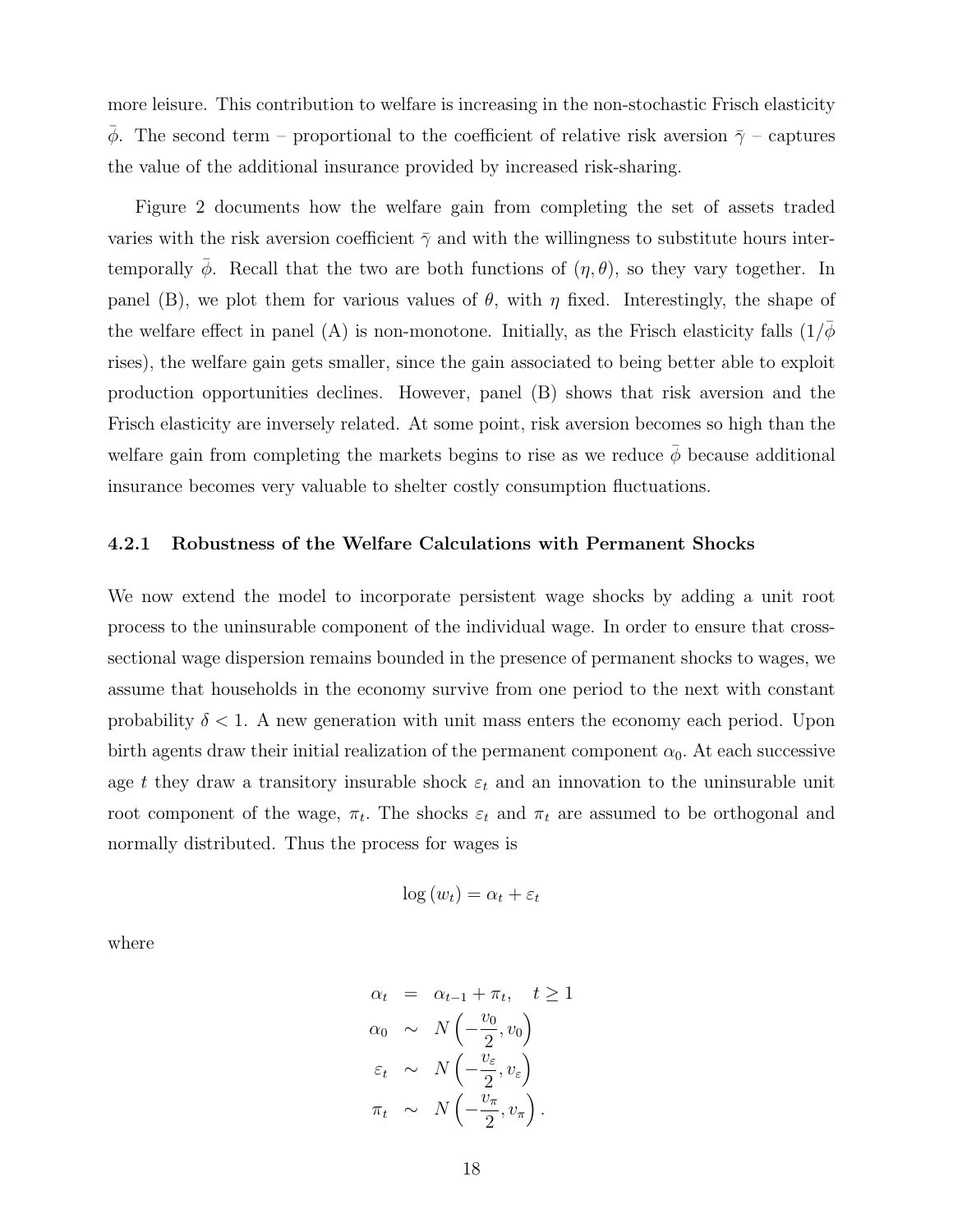Expected lifetime utility is now given by

$$
E\sum_{t=1}^{\infty}\beta^{t-1}\delta^{t-1}u\left(c_{t},h_{t}\right).
$$

As in the simpler model, the unconditional cross-sectional wage variance is  $v = v_{\varepsilon} + v_{\alpha}$ , but the cross-sectional variance of the uninsurable component is now given by

$$
v_{\alpha} = v_0 + \frac{1}{1 - \delta} v_{\pi}.
$$

In the decentralized version of this economy households can in principle self-insure against permanent risk by bundling securities indexed to the transitory shocks to create non-contingent bonds. In Heathcote, Storesletten and Violante (2005) we prove that the equilibrium interest rate is such that the (negative) intertemporal saving motive exactly offsets the (positive) precautionary saving motive. Thus in equilibrium agents always hold zero wealth (as in Constantinides and Duffie, 1996; and Krebs, 2003).

With Cobb-Douglas preferences, the equilibrium allocations in the IM model are exactly as in (20). The expected welfare change for a newborn agent associated with changes  $\Delta v_0$ ,  $\Delta v_{\pi}$  and  $\Delta v_{\varepsilon}$  in the variances of fixed effects, permanent innovations, and transitory shocks is .<br> $\overline{r}$  $\overline{a}$ 

$$
\omega^{IM} \simeq \frac{\bar{\phi}}{2} \Delta v_{\varepsilon} - \frac{\bar{\gamma}}{2} \left[ \Delta v_0 + \frac{1}{1 - \beta \delta \exp\left(-\frac{1}{2}\bar{\gamma}\left(1 - \bar{\gamma}\right)v_{\pi}\right)} \Delta v_{\pi} \right]. \tag{22}
$$

This expression is qualitatively similar to the expression in Proposition 1, and the derivation follows exactly the same logic. The novel term involving the exponential is the "lifetime multiplier" on the (change in the) variance of the persistent shock,  $\Delta v_{\pi}$ . To understand this term, it is helpful to first set  $\beta = 1$  and consider the log-separable case where  $\bar{\gamma} = 1$ . Then, the term in the square parenthesis becomes  $\Delta v_{\alpha}$  and (22) exactly coincides with the welfare change formula without permanent shocks established in Proposition 1.

To understand the role of the risk aversion parameter  $\bar{\gamma}$  in the multiplier, it is helpful to temporarily abstract from labor supply and from transitory shocks. In this case expected period utility at age t is given by  $E[u(w_t)] = E[u(\exp(\alpha_t))]$ . When utility is logarithmic,  $E\left[log(exp(\alpha_t))] = E[\alpha_t]$ , which declines by  $-\frac{v_{\pi}}{2}$  $\frac{2\pi}{2}$  (the mean of the innovation  $\pi_t$ ) between ages  $t-1$  and t. If agents are more risk averse than log, then  $E[u(w_t)] = E[\phi(\alpha_t)]$ , where  $\phi$ is a concave function. Thus when  $\bar{\gamma} > 1$ , expected period utility falls with age at a faster rate. The fact that increasing risk aversion effectively magnifies the welfare effects of uninsurable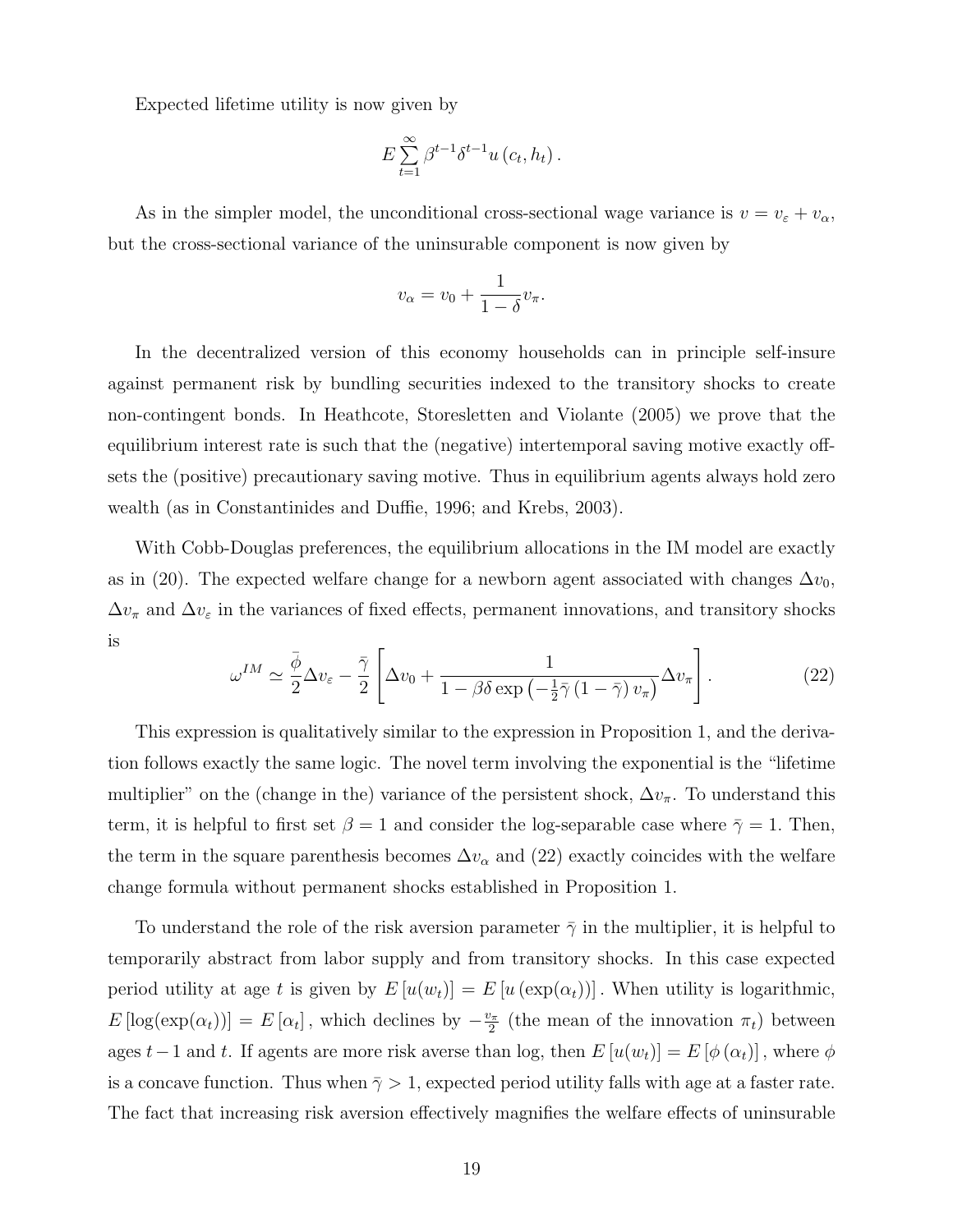wage risk at older ages explains why the lifetime multiplier on persistent shock is larger than  $1/(1-\beta\delta)^{13}$ 

Apart from the logic of the cumulation of the welfare effects from permanent shocks, the economics behind this welfare calculation is essentially the same as in the simpler model. Thus, in what follows, we return to wage process with only fixed individual effects and transitory shocks.

## 5 Separable preferences

We now consider preferences that are separable between consumption and hours worked. Separability is a common assumption in the micro literature that estimates elasticities for consumption and labor supply (for a survey, see Browning, Hansen and Heckman, 1999). In this case

$$
u\left(c,h\right) = \frac{c^{1-\gamma}}{1-\gamma} - \frac{h^{1+\sigma}}{1+\sigma},\tag{23}
$$

where  $\gamma, \sigma \in [0, +\infty)$ . The coefficient of relative risk aversion is simply  $\gamma$ , while the intertemporal elasticity of substitution for consumption is  $1/\gamma$ , as in the Cobb-Douglas case. The Frisch elasticity for labor supply is simply  $1/\sigma$ . In contrast with Cobb-Douglas preferences, note that separability allows for a lot of flexibility in distinguishing between agents' willingness to substitute consumption and hours intertemporally.<sup>14</sup>

## 5.1 Allocations with separable preferences  $15$

Autarky (AUT)– When preferences are separable between consumption and hours worked, allocations are given by

$$
c_{AUT}(\alpha,\varepsilon) = \exp\left(\frac{1+\sigma}{\gamma+\sigma}(\alpha+\varepsilon)\right),
$$
  
\n
$$
h_{AUT}(\alpha,\varepsilon) = \exp\left(\frac{1-\gamma}{\gamma+\sigma}(\alpha+\varepsilon)\right).
$$
\n(24)

 $13$ The condition that guarantees that expected lifetime utility is bounded is precisely

$$
\beta\delta < \exp\left(\bar{\gamma}\left(1-\bar{\gamma}\right)v_{\pi}/2\right).
$$

This condition also guarantees that welfare effects are always well defined.

<sup>&</sup>lt;sup>14</sup> It is straightforward to generalize the analysis to a model with preferences displaying varying distaste for work relative to the taste for consumption, namely  $u(c, h) = c^{1-\gamma}/(1-\gamma) - \psi \cdot h^{1+\sigma}/(1+\sigma)$ , where  $\psi$  measures the strength of this distaste. As we discuss below, such a generalization has no impact on the subsequent welfare results, so we proceed with the simpler specification ( $\psi = 1$ ).

<sup>&</sup>lt;sup>15</sup>See Appendix A for derivations of the expressions for equilibrium allocations reported below.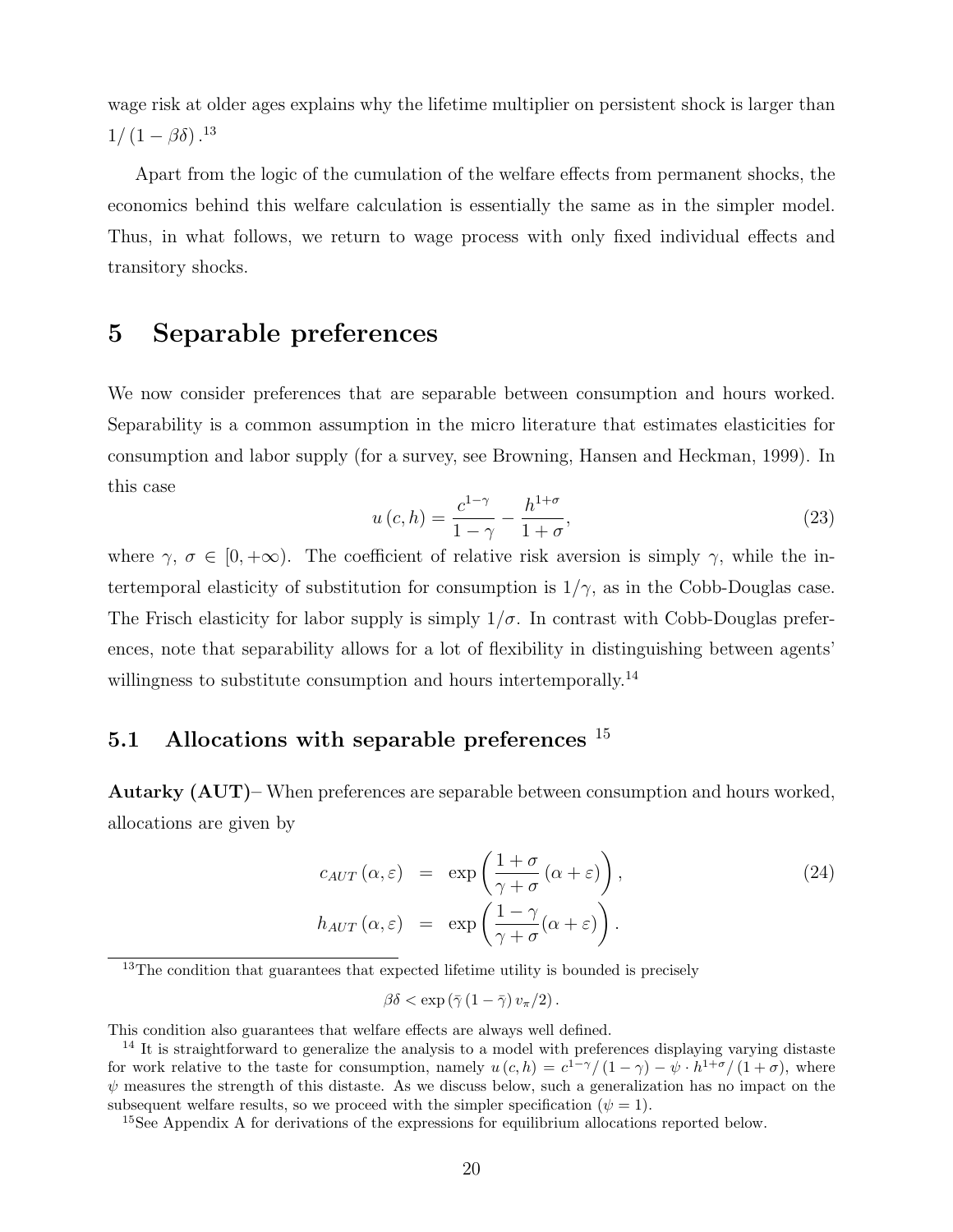As with Cobb-Douglas preferences, allocations depend only on the current period wage,  $w(\alpha, \varepsilon) = \exp(\alpha + \varepsilon)$  and not on the two shocks separately. Whether hours increase or decrease with individual productivity depends on the relative strength of substitution versus income effects. With separable preferences, the income effect dominates the substitution effect if the consumption risk aversion parameter  $\gamma$  is larger than one.

Complete markets (CM)– Equilibrium allocations for consumption and hours worked in the complete markets economy are given by:

$$
c_{CM}(\alpha, \varepsilon) = \bar{c} = \exp\left(\frac{1+\sigma}{\gamma+\sigma} \left(\frac{v}{2\sigma}\right)\right),
$$
  
\n
$$
h_{CM}(\alpha, \varepsilon) = \exp\left(\frac{1+\sigma}{\gamma+\sigma} \left(\frac{-\gamma v}{2\sigma^2}\right)\right) \exp\left(\frac{\alpha+\varepsilon}{\sigma}\right).
$$
\n(25)

These allocations are easy to interpret. First, since utility is separable in consumption and hours worked, agents insure fully against fluctuations in consumption, so consumption is constant across states and over time. This consumption level is equal to average labor earnings. Hours worked are increasing in individual productivity and there is no distinction between permanent and transitory shocks in the labor supply decision, exactly as in autarky, but for the opposite reason: all shocks are equally insured. The Frisch elasticity  $1/\sigma$  determines the responsiveness of individual hours to the individual wage.

Note that average consumption is increasing in the variance of wages, in contrast to the Cobb-Douglas preferences case. Expressions for asset purchases and prices are as in the Cobb-Douglas case.

Incomplete markets (IM)– When preferences are separable between consumption and hours worked, equilibrium allocations in the incomplete markets economy are given by:

$$
c_{IM}(\alpha,\varepsilon) = \exp\left(\frac{1+\sigma}{\gamma+\sigma}\left(\frac{v_{\varepsilon}}{2\sigma}\right)\right) \exp\left(\frac{1+\sigma}{\gamma+\sigma}\alpha\right),
$$
  
\n
$$
h_{IM}(\alpha,\varepsilon) = \exp\left(\frac{1+\sigma}{\gamma+\sigma}\left(\frac{-\gamma v_{\varepsilon}}{2\sigma^2}\right)\right) \exp\left(\frac{1-\gamma}{\gamma+\sigma}\alpha\right) \exp\left(\frac{\varepsilon}{\sigma}\right).
$$
\n(26)

These are closely related to the expressions for the autarkic and complete markets economies. Individual consumption is independent of the realization of the transitory shock, since that can be fully insured, as in complete markets, but is rescaled by the individual permanent effect  $\alpha$ , as under autarky. Hours worked are increasing in the transitory shock  $\varepsilon$ , since these shocks have a substitution effect but no income effect given that they are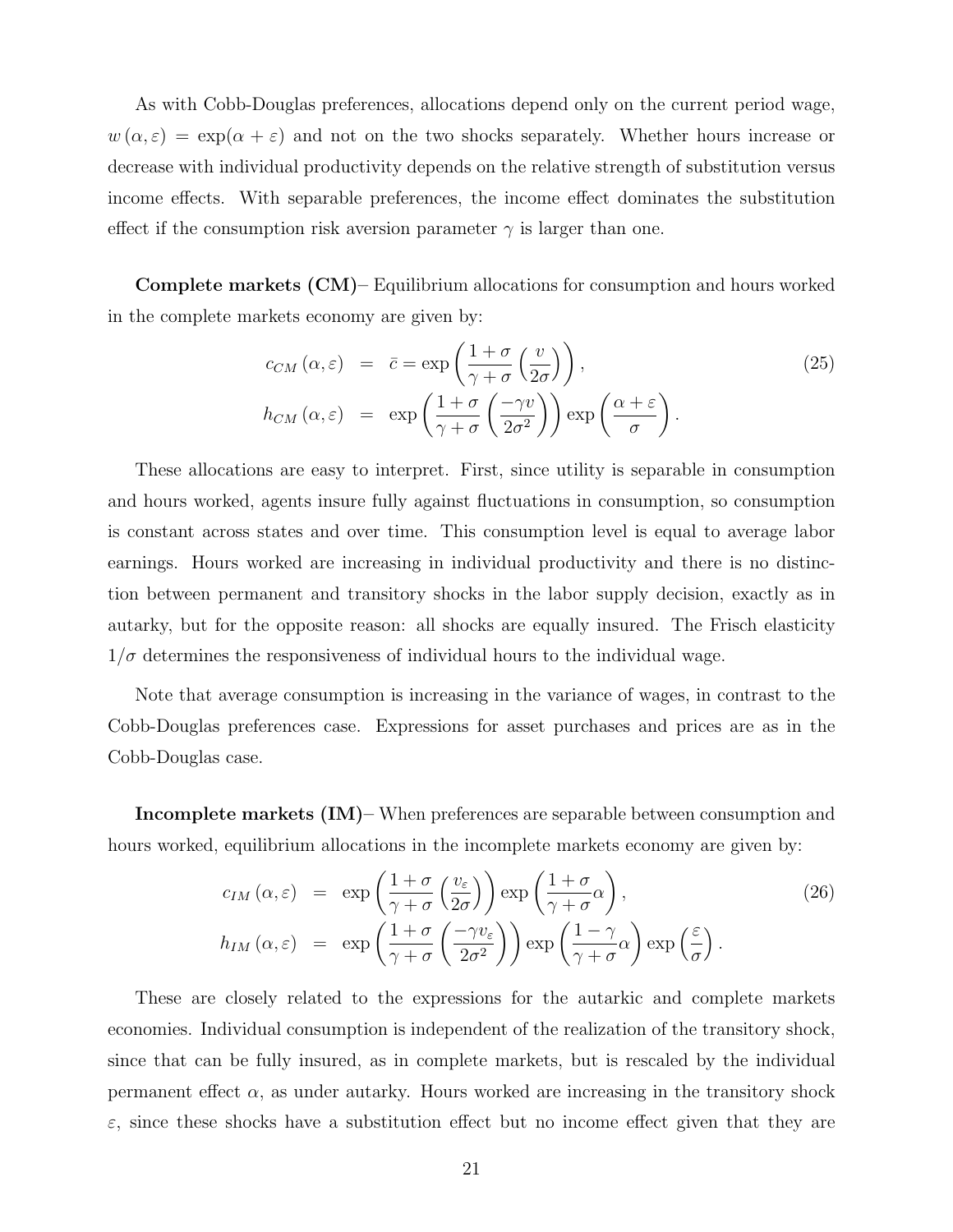perfectly insured. Permanent shocks do have an income effect, and hours increase with  $\alpha$  if and only if  $\gamma < 1$ .

### 5.2 Welfare with separable preferences

We are now ready to state a pair of Propositions equivalent to Propositions 1 and 2.

Proposition 1a: With separable preferences, the (approximate) welfare change from a rise in labor market risk equal to  $\Delta v$ , where  $\Delta v = \Delta v_{\varepsilon} + \Delta v_{\alpha}$ , is given by the following expressions under the three market structures we consider:

$$
\omega_{AUT} \simeq \left[\frac{1-\gamma}{\sigma+\gamma} - \gamma \frac{1+\sigma}{\sigma+\gamma}\right] \frac{\Delta v}{2} = \underbrace{\left(\frac{1-\gamma}{\gamma+\sigma}\right) \Delta v}_{\omega_{AUT}^{lev}} - \underbrace{\left[\frac{1-\gamma}{\gamma+\sigma} + \gamma \left(\frac{1+\sigma}{\sigma+\gamma}\right)\right] \frac{\Delta v}{2}}_{\omega_{AIT}^{vol}},
$$
\n
$$
\omega_{CM} \simeq \frac{1}{\sigma} \frac{\Delta v}{2} = \underbrace{\frac{1}{\sigma} \Delta v}_{\omega_{CM}^{lev}} - \underbrace{\frac{1}{\sigma} \Delta v/2}_{\omega_{CM}^{vol}},
$$

$$
\omega_{IM} \simeq \frac{1}{\sigma} \frac{\Delta v_{\varepsilon}}{2} + \left[ \frac{1 - \gamma}{\sigma + \gamma} - \gamma \left( \frac{1 + \sigma}{\sigma + \gamma} \right) \right] \frac{\Delta v_{\alpha}}{2}
$$
\n
$$
= \underbrace{\left( \frac{1 - \gamma}{\gamma + \sigma} \right) \Delta v_{\alpha} + \frac{1}{\sigma} \Delta v_{\varepsilon}}_{\omega_{IM}^{lev}} - \underbrace{\left[ \frac{1 - \gamma}{\gamma + \sigma} \frac{\Delta v_{\alpha}}{2} + \gamma \left( \frac{1 + \sigma}{\sigma + \gamma} \right) \right] \frac{\Delta v_{\alpha}}{2} - \frac{1}{\sigma} \frac{\Delta v_{\varepsilon}}{2}}_{\omega_{IM}^{vol}}.
$$

#### Proof: See Appendix C.

**Autarky–** Note first that as  $\sigma \to \infty$ , the welfare cost of rising productivity fluctuations in autarky becomes

$$
\omega_{AUT} \simeq -\frac{\gamma}{2}\Delta v,
$$

the expression computed by Lucas (1987) for the welfare costs of aggregate consumption fluctuations in an economy with inelastic labor supply. Note also that  $\partial \omega_{AUT}/\partial \sigma < 0$ . Thus, for a given coefficient for risk aversion, introducing flexible labor supply always (weakly) reduces the welfare cost of uninsurable wage fluctuations, in contrast to the Cobb-Douglas case above. Precisely how labor supply effectively substitutes for the presence of missing insurance markets depends on the value for  $\gamma$ . When  $\gamma > 1$ , the income effect from a positive wage shock dominates the substitution effect, so agents increase work effort in bad times. In this case, flexible labor supply is used to improve consumption smoothing at the expense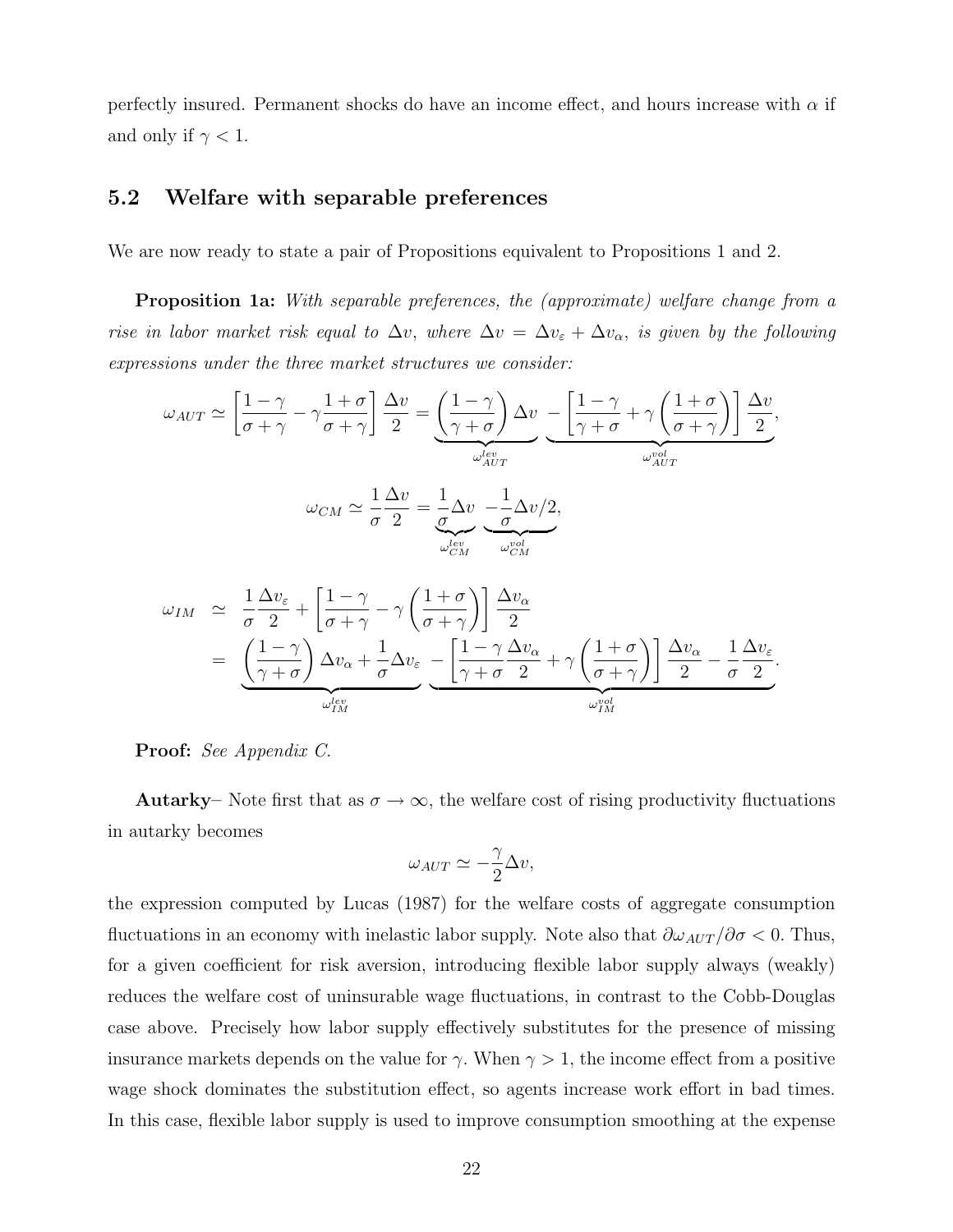of productivity (the level effect  $\omega_{AUT}^{lev}$  is negative). When  $\gamma$  < 1, the substitution effect dominates the income effect, and agents increase work effort in good times. In this case, flexible labor supply actually increases consumption volatility, but it is still beneficial because agents are relatively unconcerned about fluctuations in consumption, and concentrating work effort in high wage periods raises average output per hour (the level effect  $\omega_{AUT}^{lev}$  is positive). There is only one (knife-edge) case when flexibility fails to mitigate the welfare cost of additional wage risk, namely when  $\gamma = 1$  and labor supply is constant across all agents (see equation (24)).

Perhaps the most surprising result in Proposition 1a is that, when risk aversion is sufficiently small and labor supply elasticity sufficiently high, a rise in  $v$  has a positive welfare effect (see panel (B) in Figure 3) even in autarky.<sup>16</sup> For low levels of risk-aversion,  $\gamma$  < 1/(2+ $\sigma$ ), agents willingly substitute labor supply intertemporally to raise average productivity, and are relatively unconcerned about the resulting fluctuations in consumption. The complete-markets result (discussed below) sheds some further light on this. When  $\gamma = 0$ (the risk-neutrality case), it is easy to see that  $\omega_{AUT} = \omega_{CM} > 0$ .

Complete Markets– As with Cobb-Douglas preferences, under complete markets, increasing productivity dispersion strictly increases welfare, as long as the labor supply elasticity is positive ( $\sigma$  finite). Once again, the intuition is simply that an unconstrained planner can achieve better allocative efficiency with larger dispersion by having more productive agents specialize in market work.

Panel (A) in Figure 3 plots  $\omega_{CM}$  as a function of  $\sigma$  for  $\Delta v$  normalized to one. The larger the Frisch elasticity, the greater the opportunities for exploiting the heterogeneity in labor productivity, and the larger the welfare gains from increased wage dispersion. As an example, consider the case with unit elasticity of labor supply  $(\sigma = 1)$ . Then an increase in wage dispersion translates into a rise in welfare of half its size. Note that with inflexible labor supply  $(\sigma \to \infty)$ , rising wage inequality has no welfare implications since hours worked is the same for all agents.

Incomplete Markets– The welfare loss under incomplete markets is a convex combination of the loss under the other two market structures. In light of our discussion of the autarky case, we conclude that for flexible labor supply to mitigate the welfare cost of increases in uninsurable wage risk under incomplete markets, it must be the case that  $\gamma \neq 1$ ,

<sup>&</sup>lt;sup>16</sup>Recall that in the Cobb-Douglas case, increases in wage dispersion in autarky are always welfare-reducing.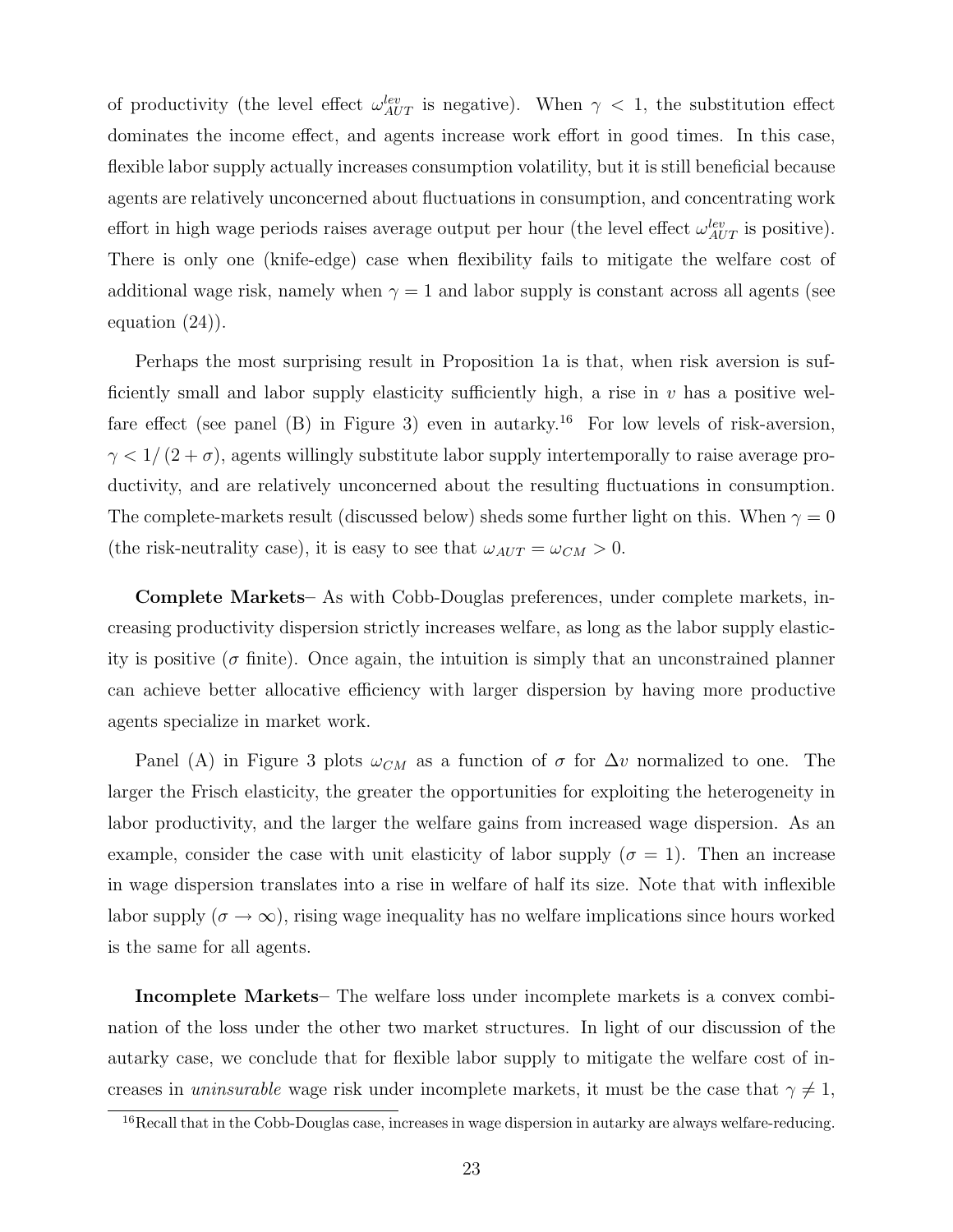implying that preferences are inconsistent with balanced growth.

We now revisit the welfare gains associated with expanding the set of insurance assets that may be traded.

Proposition 2a: With separable preferences, the (approximate) welfare gains from completing the markets in an economy with uninsurable labor market risk equal to  $v_{\alpha}$  are:

$$
\chi_{IM\to CM} \simeq \left[\frac{1}{\sigma} + \frac{\gamma - 1}{\sigma + \gamma} + \gamma \left(\frac{1 + \sigma}{\sigma + \gamma}\right)\right] \frac{v_{\alpha}}{2}.
$$

As in the Cobb-Douglas case, there are two sources of welfare gains from completing markets. The first is associated to the allocative efficiency gain associated with elastic labor supply: more productive households work relatively harder and less productive households enjoy more leisure. The second is the gain from the additional insurance provided by increased risk sharing.

Figure 4 plots  $\chi$  for different values of  $\sigma$  and  $\gamma$  in their admissible range  $(0,\infty)$  and for v normalized to 1. Notice first that the welfare gain of completing the markets is always weakly positive and strictly increasing in  $\gamma$ , the degree of risk-aversion. A few benchmarks are of interest. First, for  $\gamma = 0$  (risk-neutrality), the welfare gain is exactly zero, since consumption fluctuations are not costly for individuals. Second, in the absence of flexible labor supply  $(\sigma \to \infty)$ , the welfare gain is  $\chi \simeq \gamma/2 \cdot v_\alpha$ . Intuitively, inflexible labor supply implies that labor productivity fluctuations translate one for one into consumption fluctuations. Third, when  $\gamma = 1$  and  $\sigma = 1$ ,  $\chi \simeq v_{\alpha}$ , so the welfare gain from completing markets exactly equals the variance of uninsurable components of wages.

Other things equal, greater flexibility in adjusting hours must always be welfare-improving. But is additional labor supply flexibility more useful when markets exist to pool wage risk or when they do not? On the one hand, a higher Frisch elasticity increases the value of the gain via specialization in labor supply that can be achieved when more contingent claims are traded. On the other a high elasticity reduces the (positive) value of increasing explicit insurance through financial markets, since agents can effectively adjust hours to self-insure against 'uninsurable' shocks. It turns out that which effect dominates depends on the particular combination of  $\gamma$  and  $\sigma$ .

For large values of the labor supply elasticity  $(1/\sigma > 1)$ , the specialization effect dominates, and  $\chi$  is increasing in  $1/\sigma$ . For  $1/\sigma \leq 1$ , whether or not  $\chi$  is increasing in  $1/\sigma$  depends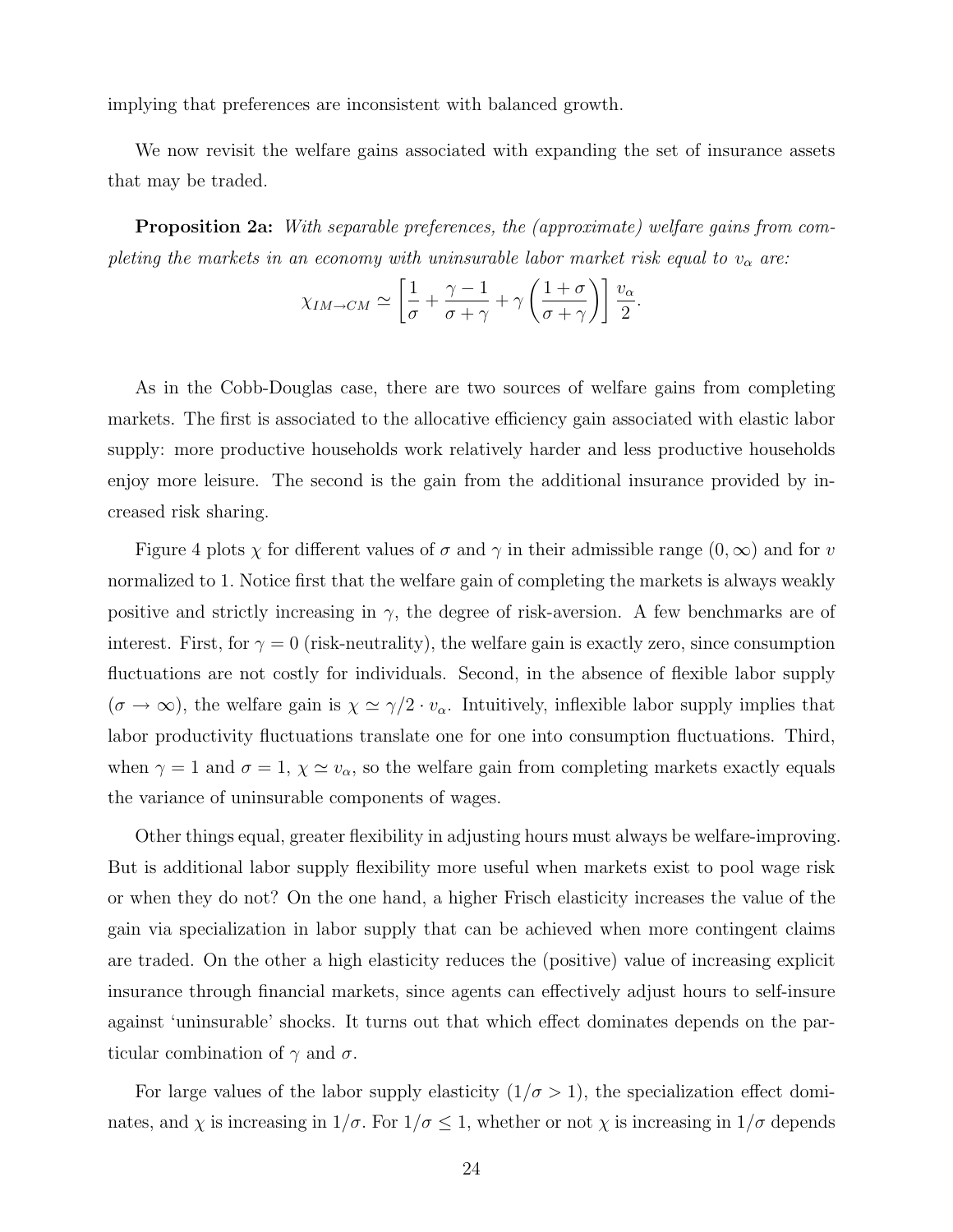on whether  $\gamma \leq 2\sigma/(\sigma-1)$ . For large values of risk-aversion  $\gamma$ , there is always a region where agents are relatively unwilling to adjust hours inter-temporally in which  $\chi$  becomes smaller as the labor supply elasticity rises. The intuition is that given high aversion to consumption fluctuations, an increase in the willingness to substitute hours intertemporally might have a large positive impact on welfare under autarky by effectively improving selfinsurance, thereby reducing the gain from expanding insurance markets (recall that when  $\gamma > 1$ , the income effect dominates the substitution effect in autarky and low-productivity households work harder). By contrast, for  $\gamma \leq 2$ ,  $\chi$  is always increasing in  $1/\sigma$ .<sup>17</sup>

Finally, note that all the approximated welfare expressions in Propositions 1a and 2a, as well as the exact ones in the Appendix, would remain unchanged even when generalizing preferences to allow for varying taste for leisure, as discussed in footnote 14.<sup>18</sup> This implies that our results would be robust to an important class of preference heterogeneity.

## 6 Measuring welfare changes using cross-sectional data

In this section we show that it is possible to provide an alternative representation of welfare changes and their two components (level and volatility effects) as functions only of preference parameters and second moments of the joint cross-sectional distribution of wages, hours and consumption. This representation is particularly useful for quantifying the welfare effects of rising inequality, which is the focus of section 7.

**Proposition 3:** The (approximate) welfare change  $\omega$  of a rise in wage dispersion in the Cobb-Douglas case can be expressed as:

$$
\omega \simeq \underbrace{\Delta cov (\log w, \log h)}_{\omega^{lev}} \underbrace{-\frac{\bar{\gamma}}{2} \Delta var (\log c) - \frac{1}{2\bar{\phi}} \Delta var (\log h) + \frac{\bar{\gamma} - 1}{2} \Delta cov (\log c, \log h)}_{\omega^{vol}},
$$

and, in the separable preferences case, as

$$
\omega \simeq \underbrace{\Delta cov (\log w, \log h)}_{\omega^{lev}} \underbrace{-\frac{\gamma}{2} \Delta var (\log c) - \frac{\sigma}{2} \Delta var (\log h)}_{\omega^{vol}}.
$$

 $17$ The condition under which the welfare costs of completing the markets is increasing in the Frisch elasticity has an intuitive interpretation. In particular, when  $1/\sigma \leq 1$ , the variance of log-hours worked is larger in complete markets relative to autarky if and only if  $\gamma \leq 2\sigma/(\sigma-1)$ , the same condition we derived above under which  $\chi$  is increasing in the Frisch elasticity.

<sup>&</sup>lt;sup>18</sup>The taste for leisure,  $\psi$ , would enter the allocations in (24)-(26) multiplicatively, but would completely drop out of the welfare expressions.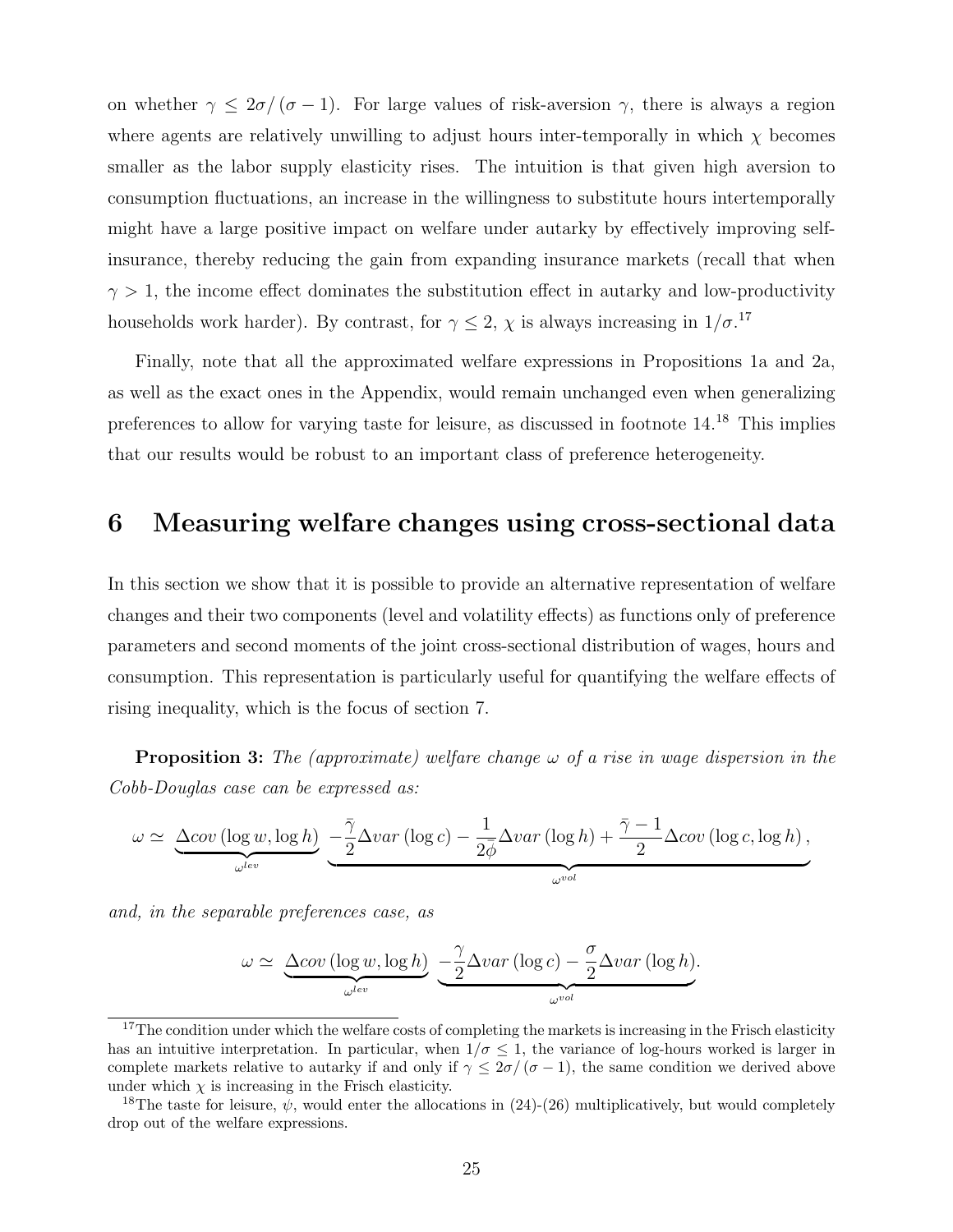These expressions are the same for all market structures  $m \in \{AUT, CM, IM\}$ .

Proof: See Appendix D.

The key step in the proof involves using our analytical solutions for the equilibrium allocations to infer a relationship between observable cross-sectional moments and the variances of the uninsurable and insurable shocks  $(\Delta v_{\alpha}, \Delta v_{\epsilon})$ . This relationship allows us to translate the welfare expressions of Propositions 1 and 1a into the observables-based expressions above. In recognizing that theory implies a tight link between observable measures of dispersion and the fraction of underlying risk that is insurable we build on the work by Blundell and Preston (1998) and Blundell, Pistaferri and Preston (2004).<sup>19</sup>

Consider first the separable case, which is somewhat simpler. The welfare change can always be written as a sum of three terms. The first term is the change in the covariance between hours and wages: a better assignment of individual hours to individual productivities improves the level of aggregate welfare. The second and third terms capture the volatility cost of a rise in wage dispersion: the increase in the variance of log consumption translates into a welfare cost proportional to the risk-aversion coefficient and the increase in the variance of log hours translates into a welfare cost that is inversely proportional to the Frisch elasticity,  $1/\sigma$ . This representation holds for every market structure. Of course, in complete markets  $var_{CM}$  (log c) = 0.

The first three terms of the welfare expression for the Cobb-Douglas case are exactly as in the separable case, where  $\bar{\gamma}$  and  $\bar{\phi}$  are the analogues of  $\gamma$  and  $1/\sigma$ , respectively. The Cobb-Douglas preference specification is non-separable in consumption and leisure, so, it should not be surprising that the welfare change contains an extra term proportional to the change in the covariance between consumption and hours worked. When  $\theta > 1$  (which implies  $\bar{\gamma} > 1$ , consumption and leisure are substitutes, thus households gain from a rise in the comovement between consumption and hours in the wake of an increase in wage dispersion.

We conclude this section by stating another interesting mapping between our welfare components and observable variables. From Proposition 3 the level effect  $\omega^{lev}$  can be expressed as the change in the covariance between hours and wages, irrespectively of market structure and preferences. However, it turns out that  $\omega^{lev}$  is also equal to the change in

<sup>&</sup>lt;sup>19</sup>One attractive feature of our market structure is that the mapping between the cross-sectional moments and the parameters defining the wage process can be described in closed form and does not require any approximations.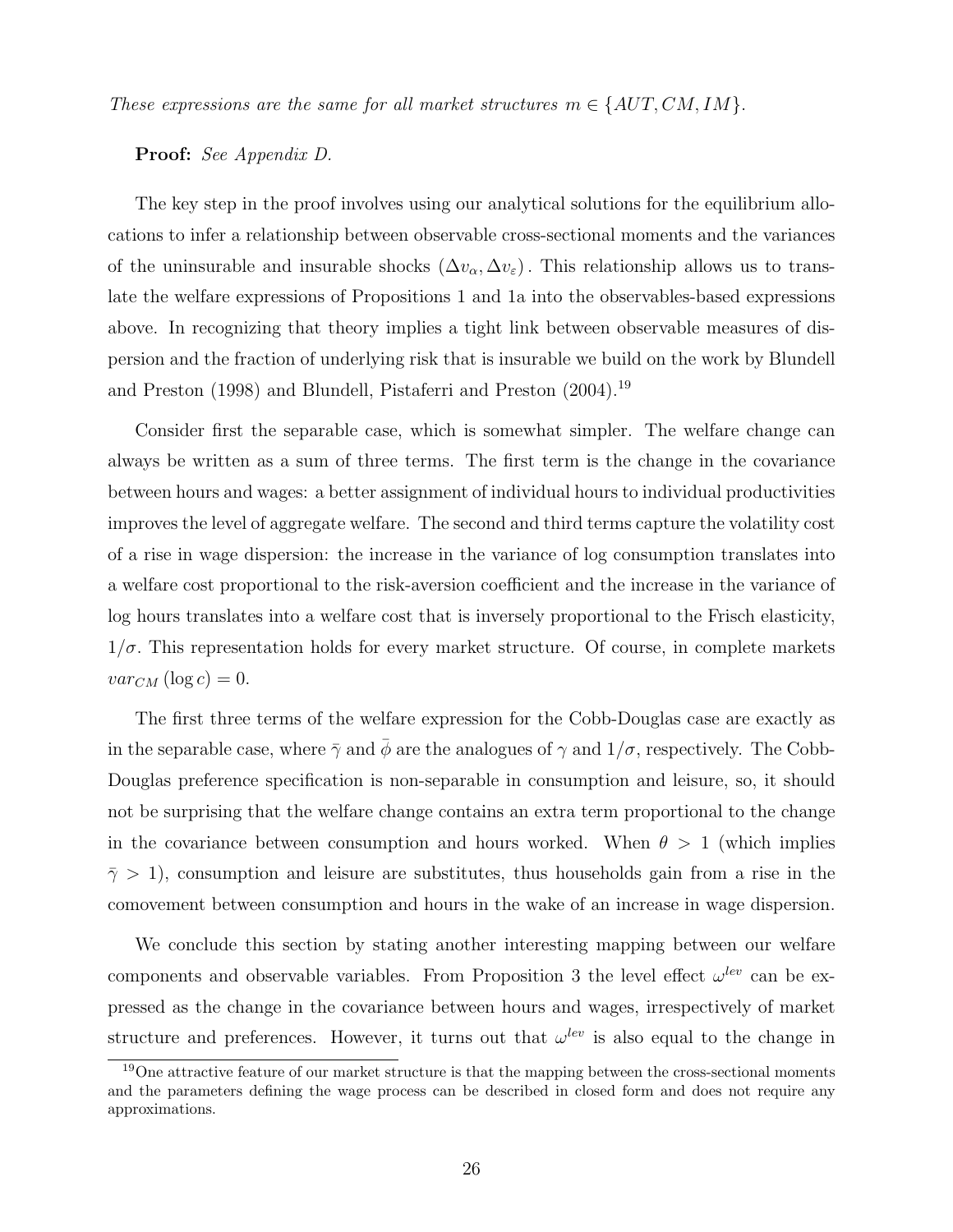aggregate labor productivity in the economy. In other words, the source of potential welfare gains from an increase in wage dispersion is a rise in aggregate productivity. Recall that in the separable preferences case, this productivity gain takes place through a rise in aggregate production (consumption), while in the Cobb-Douglas case, average consumption is constant, but average hours worked fall.

Proposition 4: Under both preference specifications, and in each market structure m, the level effect of a rise in wage dispersion  $\omega^{lev}$  also (approximately) equals the percentage change in aggregate labor productivity.

Proof: See Appendix E.

## 7 Quantitative welfare analysis

As documented in a vast empirical literature (see Katz and Autor, 1999; Eckstein and Nagypal 2004, for surveys), cross-sectional wage inequality has increased substantially in the United States since the early 1970s. Our framework allows us to quantify 1) the welfare change due to this rise in wage dispersion, and 2) how much U.S. households would benefit, at the current level of labor market risk, from the availability of a full set of insurance markets. Moreover, one can separately quantify the "volatility" component  $(\omega^{vol})$  from the level effect related to the "opportunities" offered by productivity dispersion in the presence of flexible labor supply  $(\omega^{lev})$ .

#### 7.1 Calibration

The first step in the calibration is to choose values for the preference parameters. Next, we discuss the measurement of the insurable and uninsurable components.

Preference parameters: The welfare expressions for separable preferences discussed in section 5 depend only on two parameters  $(\gamma, \sigma)$ . Estimates for the risk-aversion coefficient  $\gamma$  (or, identically, for the inverse of the intertemporal labor supply elasticity) between one and three are typical in the empirical consumption literature (see Attanasio 1999, for a survey), so we set  $\gamma = 2$ . Domeij and Flodén (2002) sample the empirical literature on male labor supply and conclude that the typical estimates of uncompensated wage elasticities for male labor supply range between 0.1 and 0.3. However, they argue that these estimates are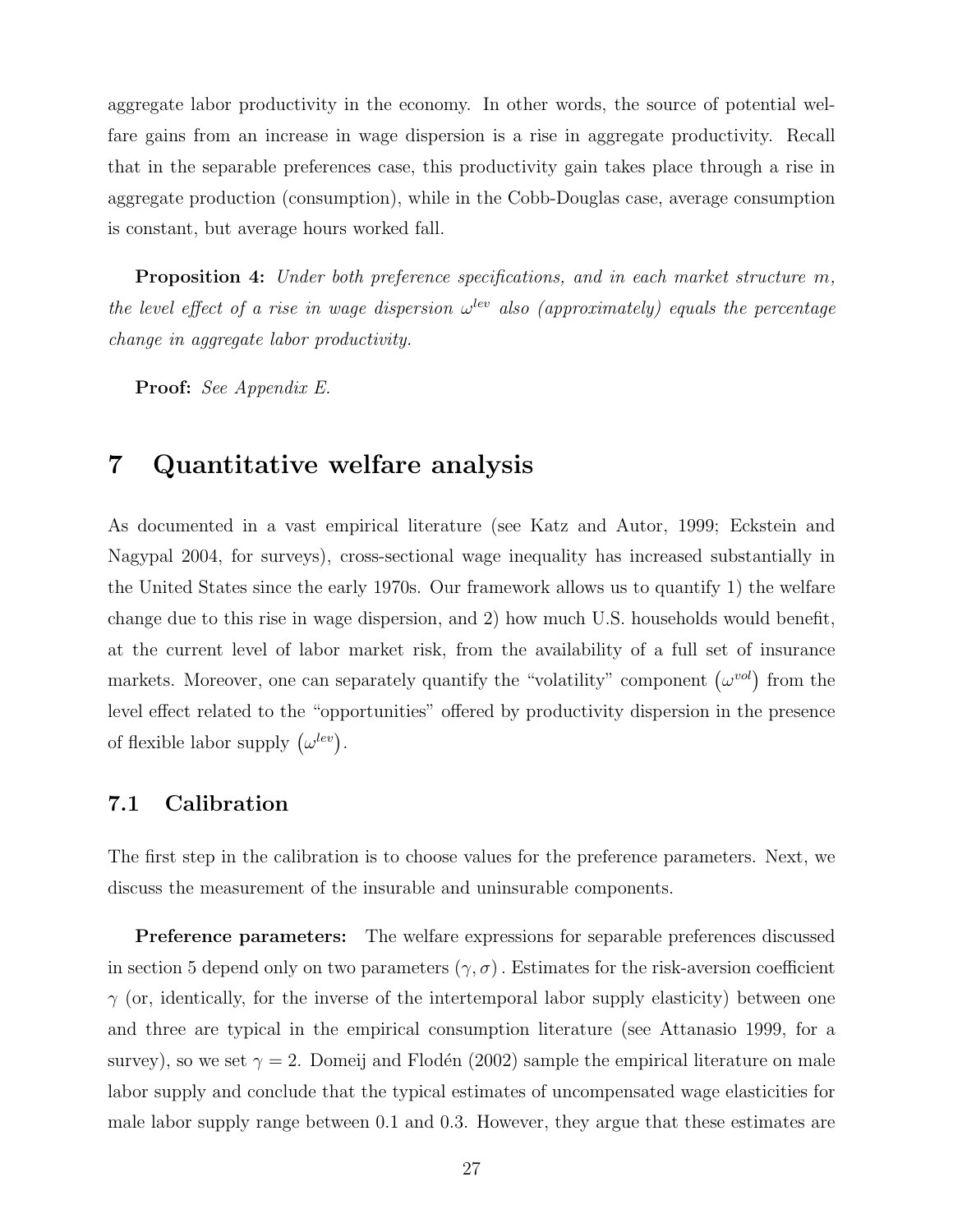typically downward biased because the standard estimation methods ignore the possibility that borrowing constraints may bind. By simulation, they show that the unbiased estimates can be up to twice as large. Moreover, estimates of this elasticity for females are, in general, 3-4 times as large as those for men (see Blundell and MaCurdy, 1999, Table 2). We therefore set the Frisch elasticity to 0.5, corresponding to a value of  $\sigma = 2$ .

With Cobb-Douglas preferences, the Frisch labor supply elasticity and the coefficient of risk-aversion are not independent, as they are both function of the pair of parameters  $(\theta, \eta)$ , as discussed in section 4.2. Moreover, the parameter  $\eta$  has a natural counterpart in the fraction of the time endowment devoted to work activities. Following the macroeconomic literature on business cycles, we set  $\eta = 1/3$  (see e.g. Cooley, 1995).<sup>20</sup> We then set  $\theta = 4$ so the implied coefficient of risk-aversion  $\bar{\gamma}$  equals two, as in the separable case. As a byproduct, we obtain a Frisch elasticity  $\bar{\phi}$  exactly equal to one – a higher number than under the separable case, but perhaps not too implausible in light of our earlier comment on the higher elasticity for female labor supply.<sup>21</sup> The fact that with Cobb-Douglas preferences it is not possible to simultaneously allow for a realistic average fraction of time spent working and a realistic (low) elasticity for labor supply is a serious drawback for quantitative work.

We recognize that there is disagreement regarding appropriate values for preference parameters, and that some may object to our particular choices. One advantage of our intuitive closed-form expressions for welfare is that one can quickly compute different estimates based on alternative parameterizations. Figures 1-4 document the sensitivity of our results to a wide range of alternative parameter values.

Measurement of wage dispersion: The next step of the calibration requires quantifying processes for insurable and uninsurable risk and how they have changed. As discussed in Section 2, we assume that insurable and uninsurable risk are given by the variances of the permanent and transitory components before and after the surge in wage dispersion  $(v_\alpha, v_\varepsilon)$ 

$$
\frac{1-h_i}{h_i} = \frac{1-\eta}{\eta}.
$$

<sup>21</sup>Note that under Cobb-Douglas preferences, the Frisch labor supply elasticity is bounded below by  $(1 - \eta) = 0.67$ . In particular:

$$
\lim_{\theta \to \infty} \bar{\phi} = \left(\frac{1 - \eta + \eta \theta}{\theta}\right) \left(\frac{1 - \eta}{\eta}\right) = 1 - \eta.
$$

This is why we chose to equate the coefficient of risk aversion across alternative preference specifications, rather than the Frisch elasticity for labor supply.

<sup>&</sup>lt;sup>20</sup>More precisely, from the first-order condition for individual  $i$  hours worked in the non-stochastic version of the model, we obtain: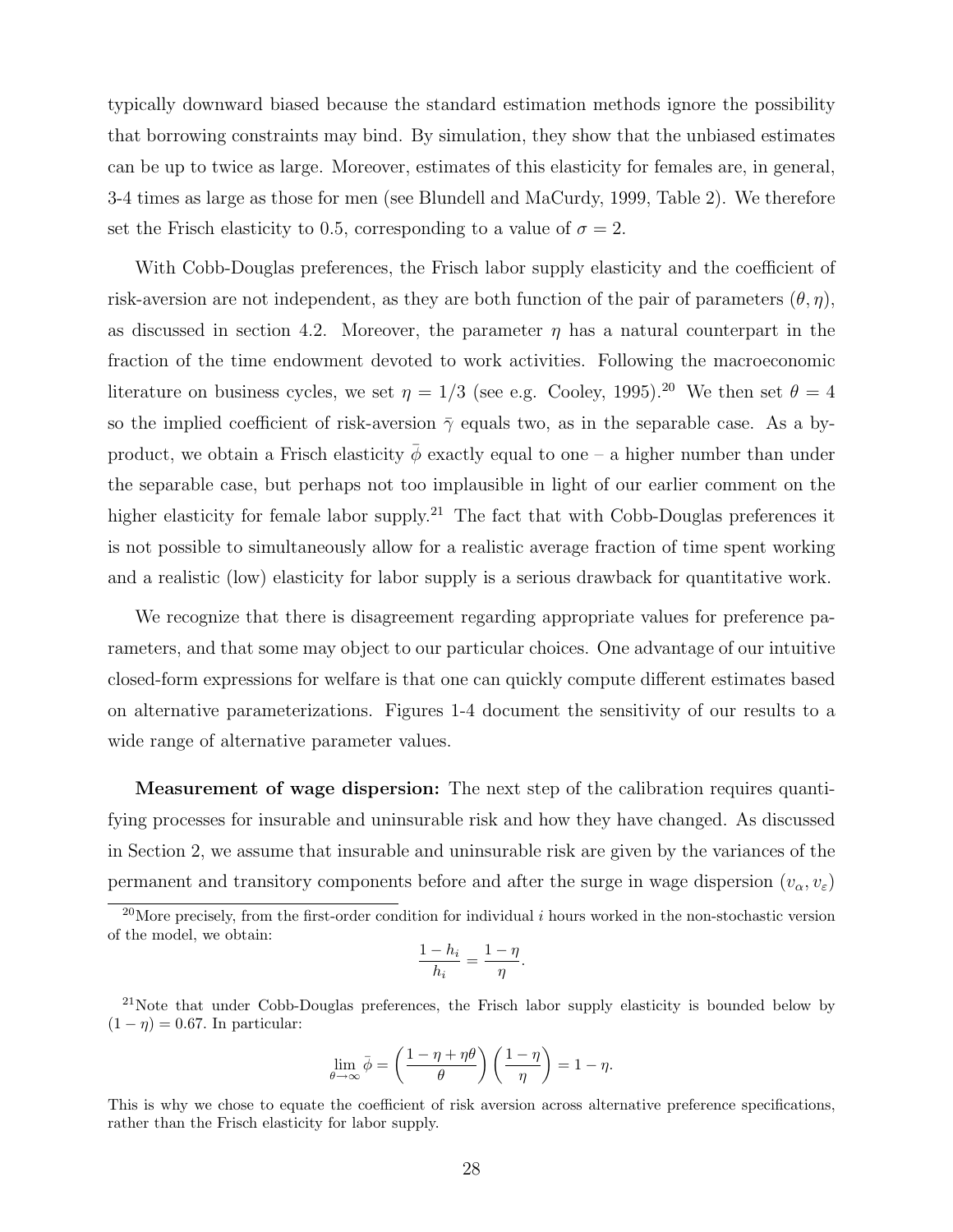and  $(\hat{v}_\alpha, \hat{v}_\epsilon)$ , respectively. From the 1968-1997 waves of the *Panel Study of Income Dynamics* (PSID), we have selected a sample of roughly 2,400 observations/year including every head of household (males and females) aged between 20 and 59 with positive earnings (not top-coded and not below half of the current minimum wage). We computed hourly wages as annual earnings divided by annual hours worked and found that the variance of log wages rose from 0.25 to 0.35 over this time period. Next, we estimated a simple permanent/transitory model for the variance of log wages, exactly the process specified in equation (1). The estimated variance of the transitory/insurable component  $v_{\varepsilon}$  starts around 0.08 and levels off 30 years later at around 0.13. The variance of the permanent/uninsurable component  $v_{\alpha}$  starts at a value around  $0.17$  and rises to  $0.22$  in the mid  $1990s.<sup>22</sup>$ 

In light of these results, we set  $\Delta v_{\varepsilon} = \Delta v_{\alpha} = 0.05$  when evaluating the welfare implications of rising dispersion. Moreover, focusing on the levels of labor market uncertainty of the 1990s, we set  $v_{\alpha} = 0.22$  and  $v_{\varepsilon} = 0.13^{23}$ 

#### 7.2 Results

We summarize our results in Table 1. To gauge the quality of our approximations relative to the exact welfare expressions contained in the Appendix, we also report, in parentheses, the values implied by the approximated welfare expressions described in Propositions 1, 1a, 2, and 2a. Below the total welfare change, we report the decomposition of our approximated welfare change into volatility and level effects.

 $22$ Our findings can be summarized as follows: (i) the transitory component accounts for roughly  $1/3$  of the total dispersion; (ii) the rise in wage dispersion is accounted equally by the two components. These results are in line with the existing literature. See, among others, Gottschalk and Moffitt (1994), Katz and Autor (1999), Heathcote, Storesletten and Violante (2004). The latter paper also contains a more detailed discussion of the data.

 $^{23}$ By using the statistical wage decomposition into permanent and transitory shocks estimated on U.S. data, we implicitly assume that the individual productivity process is exogenous and independent of the market structure. An alternative view is that the depth of financial markets might affect human capital accumulation decisions and hence influence the nature of the productivity shock process. For simplicity, we have abstracted from such interaction here (see Huggett, Yaron and Ventura, 2004, for recent progress in that direction).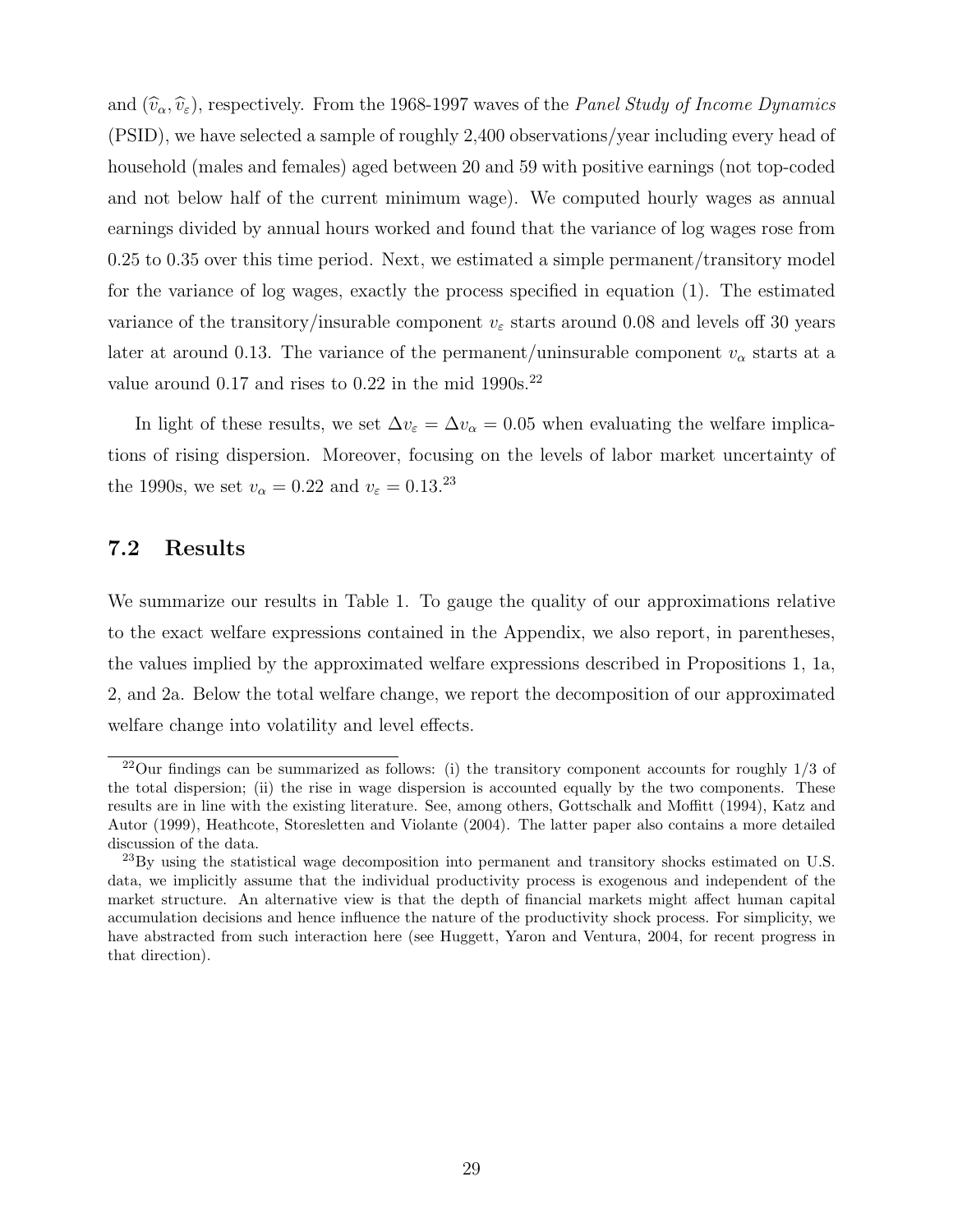|                                            | Welfare change of<br>rise in wage dispersion |                                           | Welfare gain from<br>completing markets   |
|--------------------------------------------|----------------------------------------------|-------------------------------------------|-------------------------------------------|
| Cobb-Douglas Preferences                   |                                              |                                           |                                           |
| $\omega_{CM}$                              | $\omega_{AUT}$                               | $\omega_{IM}$                             | $\chi_{IM\rightarrow CM}$                 |
| $+5.13\%$ (+5.00%)                         | $-9.52\%$ ( $-10.00\%$ )                     | $-2.47\%$ $(-2.50\%)$                     | $+39.1\% (+33.0\%)$                       |
| Volat.<br>Level<br>$-5.00\%$<br>$+10.00\%$ | Level<br>Volat.<br>$-10.00\%$<br>$\Omega$    | Level<br>Volat.<br>$-7.50\% + 5.00\%$     | Volat.<br>Level<br>$+11.0\%$<br>$+22.0\%$ |
| Separable Preferences                      |                                              |                                           |                                           |
| $\omega_{CM}$                              | $\omega_{AUT}$                               | $\omega_{IM}$                             | $\chi_{IM\rightarrow CM}$                 |
| $+2.54\%$ (+2.50%)                         | $-8.29\%$ $(-8.75\%)$                        | $-3.06\%$ ( $-3.13\%$ )                   | $+29.2\%$ ( $+24.8\%$ )                   |
| Volat.<br>Level<br>$-2.50\%$<br>$5.00\%$   | Volat.<br>Level<br>$-6.25\%$<br>-2.50 $\%$   | Volat.<br>Level<br>$-4.38\%$<br>$+1.25\%$ | Volat.<br>Level<br>$+8.3\%$<br>$+16.5\%$  |

Table 1: Welfare Changes (% of lifetime consumption)

Welfare changes of rising dispersion: We begin from the extreme market structures: the estimated welfare changes in complete markets and autarky are lower and upper bounds for the true welfare loss. In the complete-markets economy there is a sizeable increase in welfare when wage dispersion increases. The welfare gain is larger under the Cobb-Douglas specification (5% of lifetime consumption) due to the higher labor supply elasticity relative to the separable case. Note that the volatility effect is negative, even under complete markets, due to the increase in the dispersion of hours. However, the positive level effect always dominates.

The welfare loss in autarky is approximately 10%. The welfare loss in autarky is slightly smaller with separable preferences, just as the welfare gain in complete markets is smaller with the separable specification. Recall that, with Cobb-Douglas preferences, hours worked are constant in autarky, whereas adjustments in hours worked are used as a vehicle of selfinsurance when preferences are separable (provided  $\gamma > 1$ ), which reduces the welfare cost of additional wage risk.

Putting together these first two results, and recalling that  $\omega_{IM}$  is a weighted average of  $\omega_{CM}$  and  $\omega_{AUT}$ , it is not surprising that the welfare losses of the observed rise in wage dispersion for the incomplete markets economy are quite similar across the two cases, between 2.5% and 3% of lifetime consumption. With Cobb-Douglas preferences, the welfare loss due to the volatility component is 7.5% of lifetime consumption, and the welfare gain due to the better productive opportunities (the aggregate labor productivity gain) is 5%. With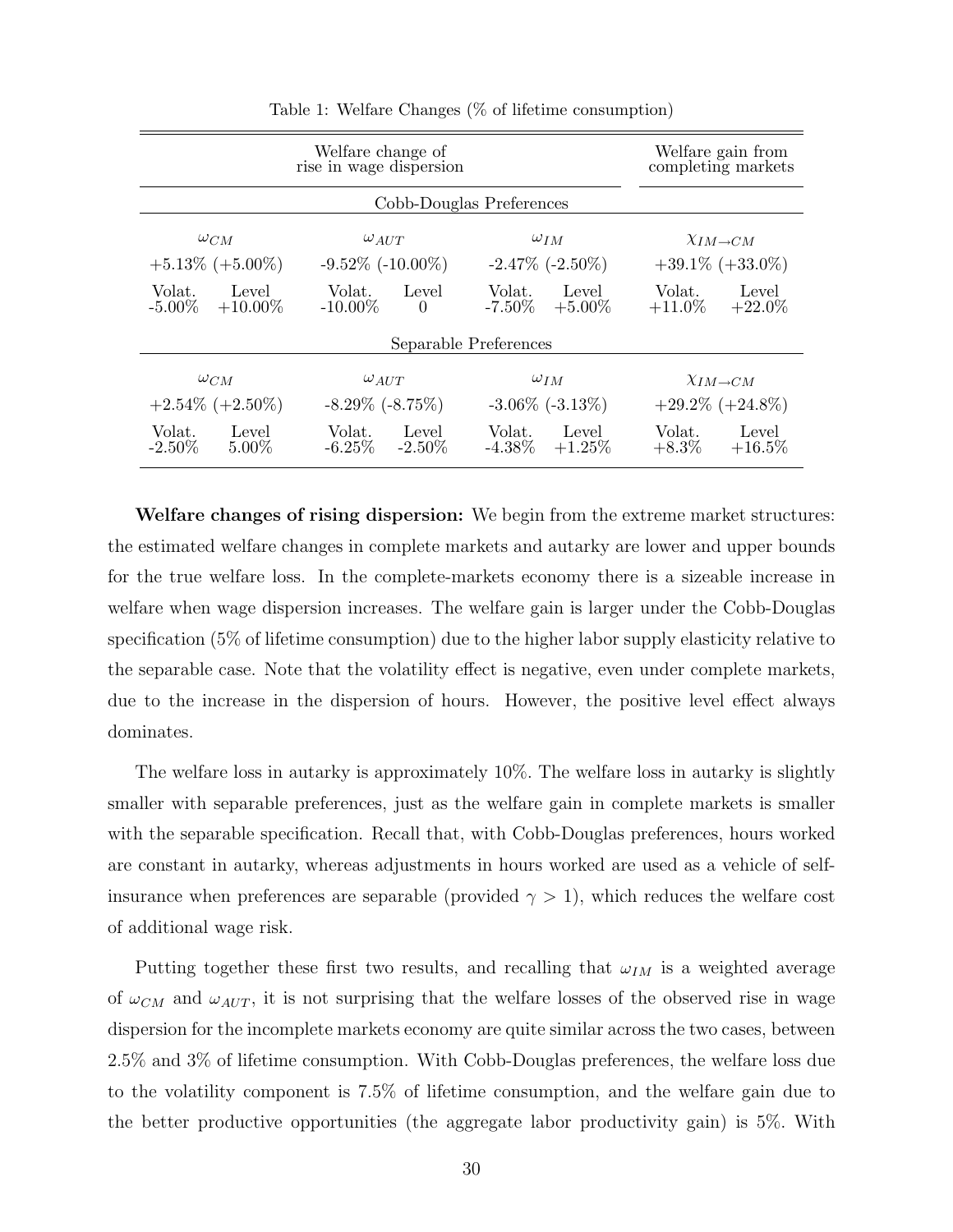separable preferences both components are smaller in absolute value.

Welfare gains from completing the markets: With Cobb-Douglas preferences, a household living in autarky values the availability of a complete set of insurance markets against her labor market risk at 69% of her lifetime consumption. Starting from an incomplete-markets economy, this number drops to 39% of lifetime consumption. This is the value of being able to completely insure the permanent wage component. With separable preferences, these estimates are smaller, respectively 52% and 29%. The striking feature of these results is that, in all cases, the gains associated with better productive opportunities in complete markets are twice as big as the gains from reduced dispersion. Recall that, since  $\gamma > 1$ , households with low permanent (uninsurable) wage components work fewer hours than those with high permanent components.<sup>24</sup> Efficiency dictates positive assortative matching between wages and hours. Our calculations indicate that the aggregate productivity loss due to this inefficient assignment is substantial, around 20%.

Relation to estimates obtained within numerically-solved incomplete-markets models: As a first point of comparison, we consider an economy identical to our benchmark incomplete-markets model, except that instead of having access to a complete set of statecontingent claims providing perfect insurance against transitory wage shocks, agents trade only a non-contingent bond (e.g, Bewley, 1983; Imrohoroglu, 1989; Huggett, 1993; Aiyagari, 1994; Rios-Rull, 1994). At the aggregate level bonds are in zero net supply. In this economy, the welfare change associated with an increase in wage dispersion will depend on how much borrowing is allowed, and on the discount factor  $\beta$ <sup>25</sup>. We set the borrowing constraint close to the "natural" limit (see, for example, Aiyagari, 1994) which ensures that interest payments never exceed earnings given maximum labor effort. We adopt the Cobb-Douglas preference specification, and set  $\beta = 0.97$ , which implies a final steady state interest rate of 3.05%.<sup>26</sup> We compute expected welfare changes for individuals with mean wealth (zero) drawn at random from the unconditional wage distribution. Given our end-of-sample estimates for wage dispersion, the welfare gain for such agents from being dropped at random into the

<sup>&</sup>lt;sup>24</sup>With Cobb-Douglas preferences, hours are independent of the uninsurable component of the wage.

<sup>&</sup>lt;sup>25</sup>Using an endowment economy, Levine and Zame (2002) show that when agents have infinite horizons and CRRA preferences, they achieve arbitrarily good insurance against non-permanent shocks when trading only a non-contingent bond, as the discount rate goes to zero.

<sup>&</sup>lt;sup>26</sup>To solve this model numerically, we assume that both the uninsurable component of the wage  $\alpha$  and the insurable component  $\varepsilon$  are drawn from symmetric two-point distributions. Given this two-point distribution, the welfare change from increased wage dispersion in our benchmark incomplete-markets economy is −2.37% compared to the −2.47% loss reported in Table 1 for the continuous Normal distribution. More details on the numerical implementation are available upon request.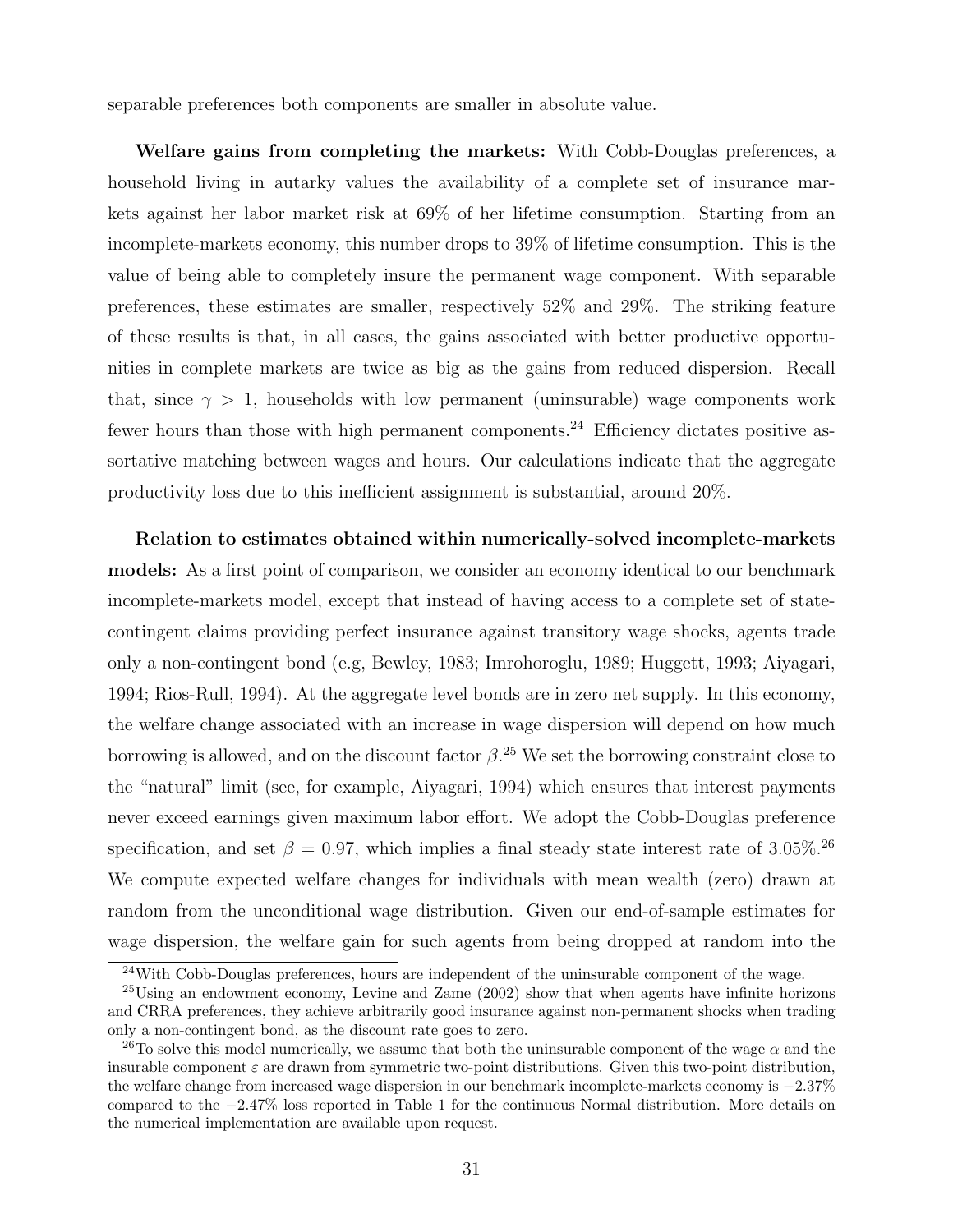incomplete markets economy is equivalent to a permanent 0.88% increase in consumption. The expected welfare change in the Bewley economy associated with a rise in wage dispersion is a 2.77% loss, compared to a 2.37% loss with incomplete-markets. Increases in wage risk are slightly more costly in the model with a single bond in part because greater wage risk reduces debt-repayment ability when wages are low, and thus tightens the borrowing constraint. Nonetheless, the two models deliver remarkably similar answers to our main welfare question.

In previous work (Heathcote, Storesletten and Violante, 2004), we computed the welfare effects from the rise in U.S. wage dispersion in an overlapping-generations incompletemarkets production economy. That model incorporated various features from which we abstract in the incomplete-markets developed in this paper, including a hump-shaped age profile for labor productivity, persistent wage shocks, mortality risk, unemployment risk, borrowing constraints and a public pension system. We computed a welfare loss of 2.5% when we averaged across all cohorts and weighted them equally. Thus our simple estimates in Table 1 are extremely close to the outcome of this computational experiment in a much richer model.

Other authors have used numerical methods to compute the welfare costs of market incompleteness. In an infinitely-lived-agent version of the Bewley-Aiyagari-Huggett economy Kubler and Schmedders (2001) estimate it at 6.5% in an endowment economy. Pijoan-Mas (2004) calculates it to be on the order of 16% of lifetime consumption in a production economy with flexible labor supply. Since fixed effects implicitly remain uninsured under both interpretations of what it means for markets to be complete, the right comparison in our setup would be moving from autarky to incomplete markets, i.e. providing insurance against all risk except the fixed-effects. From our welfare expressions, it is easy to see that in the separable preferences specification, setting  $\gamma = 1.5$  and  $\sigma = +\infty$  (the Kubler-Schmedders parameterization) we obtain  $\omega_{AUT\rightarrow IM}$  = 7.5% and setting  $\gamma = 0.98$  and  $\sigma = 0.61$  (the parametrization used by Pijoan-Mas), we arrive at  $\omega_{AUT\rightarrow IM} = 18.5\%$ .

Once again, the welfare estimates are remarkably similar. We conclude that our simpler and more transparent framework can shed additional light on work within the Bewley framework that currently predominates in the study of distributional issues.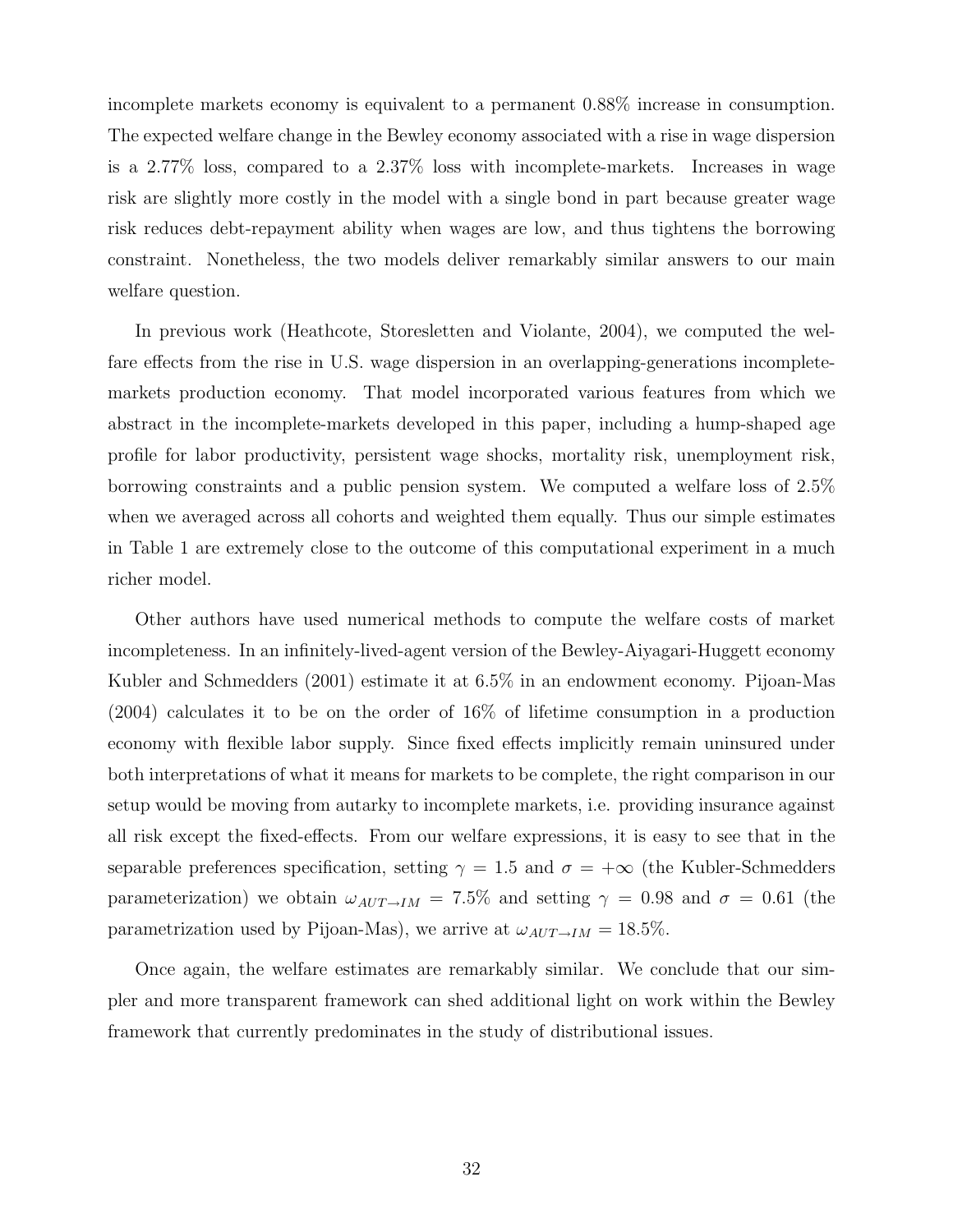#### 7.2.1 Estimating welfare changes using cross-sectional moments

Section 6 of the paper offered an alternative strategy for computing welfare effects, based on preference parameters and observable cross-sectional moments of the joint wage, hours and consumption distribution. The main advantage of this representation relative to the model-based representation used in Table 1 is that it does not require taking a stand on the statistical process for wages, i.e. one need not specify a mapping from the degree of statistical persistence of the shocks to whether or not the shocks are insurable.<sup>27</sup> We therefore also report welfare estimates using the observables-based welfare expressions.

Measurement of cross-sectional moments: From the same PSID data discussed above, we measured an increase in the cross-sectional variance of log-hours worked of 0.01 (from 0.08 to 0.09), and an increase in the covariance between hours and wages of roughly 0.012 (from -0.021 to -0.009). According to Slesnick (2001), the rise in the variance of logconsumption over the past 20 years has been small, around 0.01 (from 0.20 in 1980 to 0.21 in 1995). Krueger and Perri (2005) and Attanasio, Battistin and Ichimura (2003) argue that consumption inequality rose by about 0.05. Since there are important measurement issues that are far from being settled in this literature, we simply adopt a mid-point estimate of 0.03 for our calculations. Finally, Krueger and Perri (2003) report that the covariance between hours and consumption declined by  $0.007$  (from  $0.037$  to  $0.030$ ) over the period of interest.<sup>28</sup>

Results: Since it is reasonable to think of the actual economy (the source of the above cross-sectional moments) as the incomplete markets model, we only compute the welfare change due to a rise in dispersion for this economy. For the separable preferences case (assuming  $\gamma = \sigma = 2$ ), one can easily plug in the changes in the variances of hours, consumption, and in the covariance between hours and wages to obtain  $\omega^{IM} = -2.05\%$ . A similar computation for the Cobb-Douglas case (for which we also need the change in the covariance between hours and consumption) yields  $\omega^{IM} = -2.65\%$ . Both values are quite close

<sup>&</sup>lt;sup>27</sup>At the same time, the model-based decomposition used in Table 1 has some important advantages over its observables-based counterpart. First, in cross-sectional data, wages are measured better than consumption (see Attanasio, Battistin, and Ichimura (2004) for a recent discussion of measurement error in consumption in the CEX). Moreover, insofar as one is interested specifically in the effects of changes in wage dispersion on welfare, directly using data on consumption and hours inequality might be misleading because the observed changes in these distributions over a period of time can be the result of a mix of factors –not exclusively of changes in wage dispersion.

<sup>&</sup>lt;sup>28</sup>The levels of these variances and covariances are potentially affected by measurement error. As long as the measurement error 1) is multiplicative in levels, 2) is orthogonal to the true value, and 3) its variance is constant over the period, then the changes in these measured cross-sectional moments will not be affected.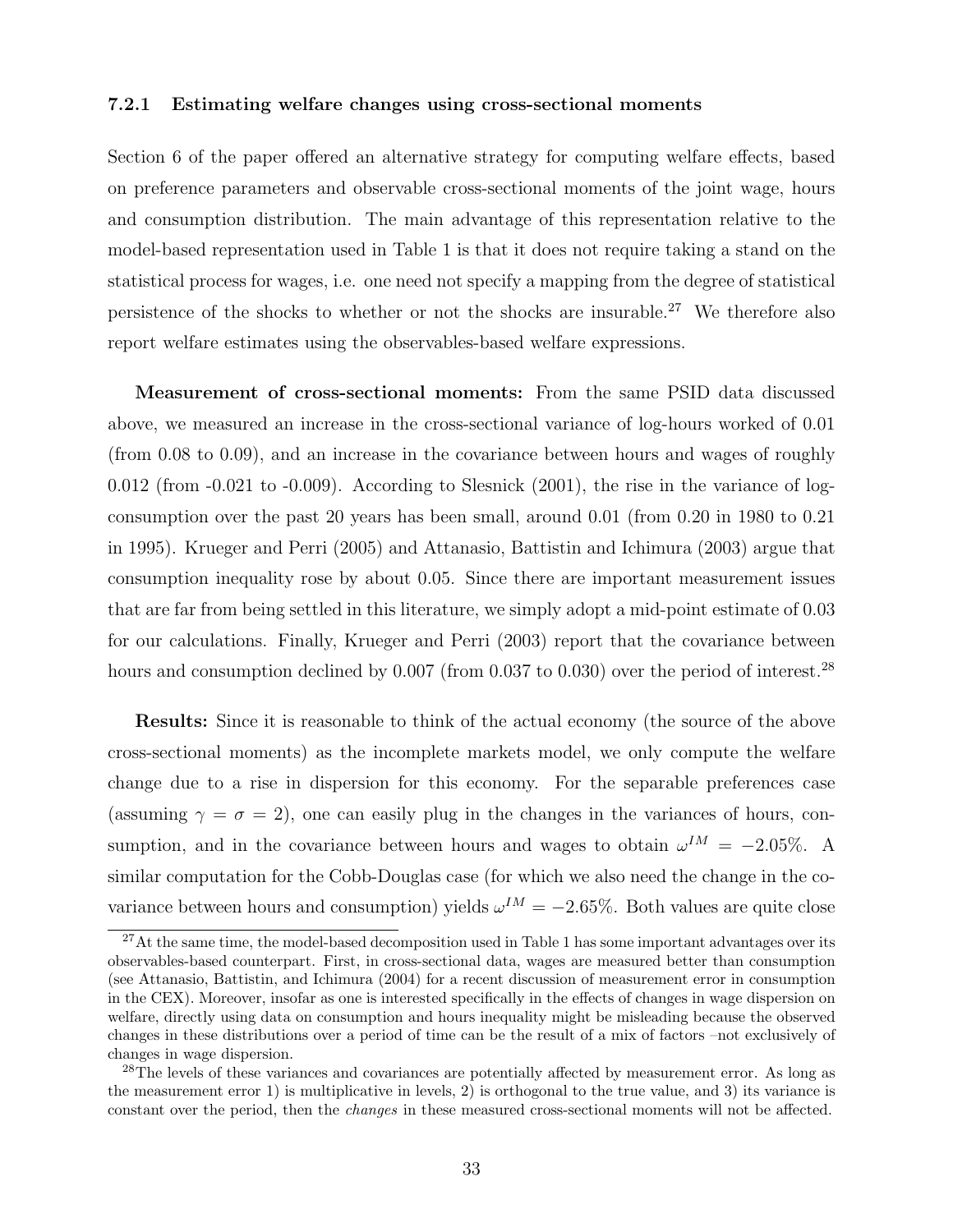to the welfare estimates of Table 1, an encouraging result, given the diametrically different approaches.<sup>29</sup>

From Propositions 3 and 4 it follows that the degree to which a society is able to allocate labor efficiently – labor productivity – has the simple empirical representation  $cov(\log h, \log w)$ , irrespectively of preferences or market structure. In our PSID sample, labor productivity, measured as the ratio of aggregate earnings divided by aggregate hours, increased by 13% from 1975 to 1995. Thus, better allocative matching of workers and hours due to increased inequality can alone account for almost a tenth of the increase in aggregate labor productivity over this period.

#### 7.3 Insuring risk versus eliminating risk

In computing the welfare cost of business cycles, Lucas (1987) compared welfare associated with the actual U.S. time series for aggregate consumption to welfare associated with the trend for the actual path.<sup>30</sup> Thus he calculated the hypothetical welfare gain from eliminating aggregate risk. We now estimate the welfare gains from eliminating idiosyncratic risk by making the same actual to trend comparison as Lucas, but at the individual rather than the aggregate level. Thus we set every individual's wage at every date equal to its unconditional expected value. An appropriate wage compression or redistribution policy can in principle achieve this outcome. In particular, wage risk can be eliminated in our model by a system of wage taxes and subsidies that guarantees each worker an after-tax hourly wage rate equal to average labor productivity, which equals one. Thus, the tax (subsidy) rate paid by a worker with current pre-tax wage w is given by  $\tau(w) = 1 - 1/w^{31}$ 

In Propositions 2 and 2a we characterized the welfare gains from insuring individual risk. In a model with exogenous labor supply, there would be no difference between insuring and

 $^{29}$ Krueger and Perri (2003) propose to evaluate welfare effects using empirical data only, and it is natural to compare their findings to our observable-based expressions. However, when they construct their data, they abstract from the level effect. They assume Cobb-Douglas preferences and  $\phi = \bar{\gamma} = 4/3$ . Given  $\Delta var(\log h) = 0.01$ , their measurement of  $\Delta cov(\log h, \log c) = -0.007$  and  $\Delta var(\log c) = 0.01$ , the volatility effect would be  $\omega^{vol} = -1.2\%$ , which is close to their estimated welfare loss of  $-1.6\%$ .

<sup>30</sup>More recently, Storesletten et. al. (2001), Krusell and Smith (1999), and Krebs (2003) have made similar calculations in models with heterogeneous agents. See Lucas (2003) for a survey.

 $31$ To verify that this system of wage taxes and subsidies is feasible we need to check that it is revenueneutral. Since every agent faces the same after-tax wage, each agent works the same number of hours per period and enjoys the same level of consumption. Per-capita consumption will equal per-capita after-tax income, which in turn is (constant) hours times the after-tax wage, which is equal to one. Since average labor productivity is also equal to one, output per-capita will equal consumption per-capita. It follows immediately that the tax-subsidy scheme is revenue-neutral. Note that this tax system requires the observability of total individual productivity, but not of the two separate components.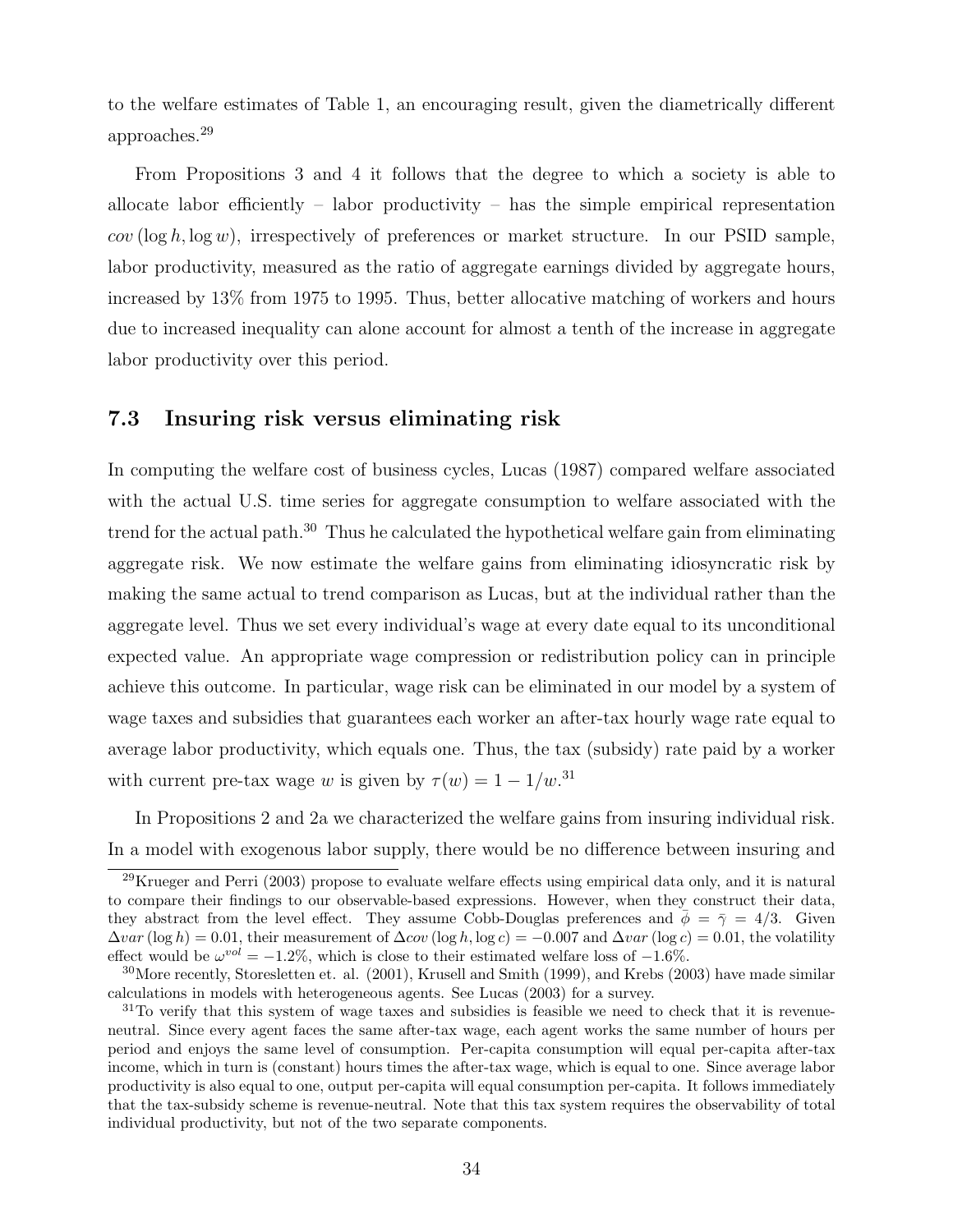eliminating idiosyncratic labor income risk. Both changes would lead to income and consumption being equalized across individuals, with no changes in aggregate quantities. With endogenous labor supply, increasing risk-sharing is not the same thing as reducing risk. Eliminating idiosyncratic risk will still remove cross-sectional heterogeneity in consumption and hours worked. However, as we have emphasized repeatedly, the complete markets allocation induces a positive correlation between wages and hours worked, which is efficient because it raises average labor productivity.

In the context of our model, eliminating wage risk amounts to reducing to zero the variances of both components of the wage process. Thus the welfare effects can be read directly from the expressions for  $\omega_{IM}$  in Propositions 1 and 1a by setting  $\Delta v_{\varepsilon} = -v_{\varepsilon}$  and  $\Delta v_{\alpha} = -v_{\alpha}.$ 

Proposition 5: With Cobb-Douglas preferences, the (approximate) welfare change from eliminating labor market risk is given by:

$$
\kappa_{IM} \simeq -\bar{\phi}\frac{v_{\varepsilon}}{2} + \bar{\gamma}\frac{v_{\alpha}}{2} = \underbrace{-\bar{\phi}v_{\varepsilon}}_{\kappa_{IM}^{lev}} + \underbrace{\bar{\phi}\frac{v_{\varepsilon}}{2} + \bar{\gamma}\frac{v_{\alpha}}{2}}_{\kappa_{IM}^{vol}}
$$
(27)

With separable preferences, the corresponding welfare change is:

$$
\kappa_{IM} \simeq -\frac{1}{\sigma} \frac{v_{\varepsilon}}{2} - \left[ \frac{1-\gamma}{\sigma + \gamma} - \gamma \left( \frac{1+\sigma}{\sigma + \gamma} \right) \right] \frac{v_{\alpha}}{2}.
$$

It is instructive to compare quantitatively the welfare gains from eliminating labor market risk to those from insuring risk reported in Table 1. Under the parameterization of the previous subsection, in the Cobb-Douglas case we obtain  $\kappa_{IM} = 0.155$ , compared to  $\chi_{IM\rightarrow CM} = 0.33$ . Thus, eliminating risk implies a welfare gain equivalent to roughly half of the welfare gain associated with completing markets. The corresponding numbers for the separable preferences case are  $\kappa_{IM} = 0.16$  and  $\chi_{IM \rightarrow CM} = 0.25$ .

Why are the welfare gains from eliminating risk so much smaller than those from insuring risk? Eliminating the uninsured part of wage dispersion is welfare-improving, since this reduces consumption and leisure dispersion. However, eliminating the volatility in the insurable component of wages is detrimental since it breaks the positive assortative matching between productivity and hours that characterizes the efficient allocation. In a similar vein, Cho and Cooley (2001) noted that if aggregate hours are pro-cyclical, then eliminating aggregate business cycle risk will reduce average labor productivity.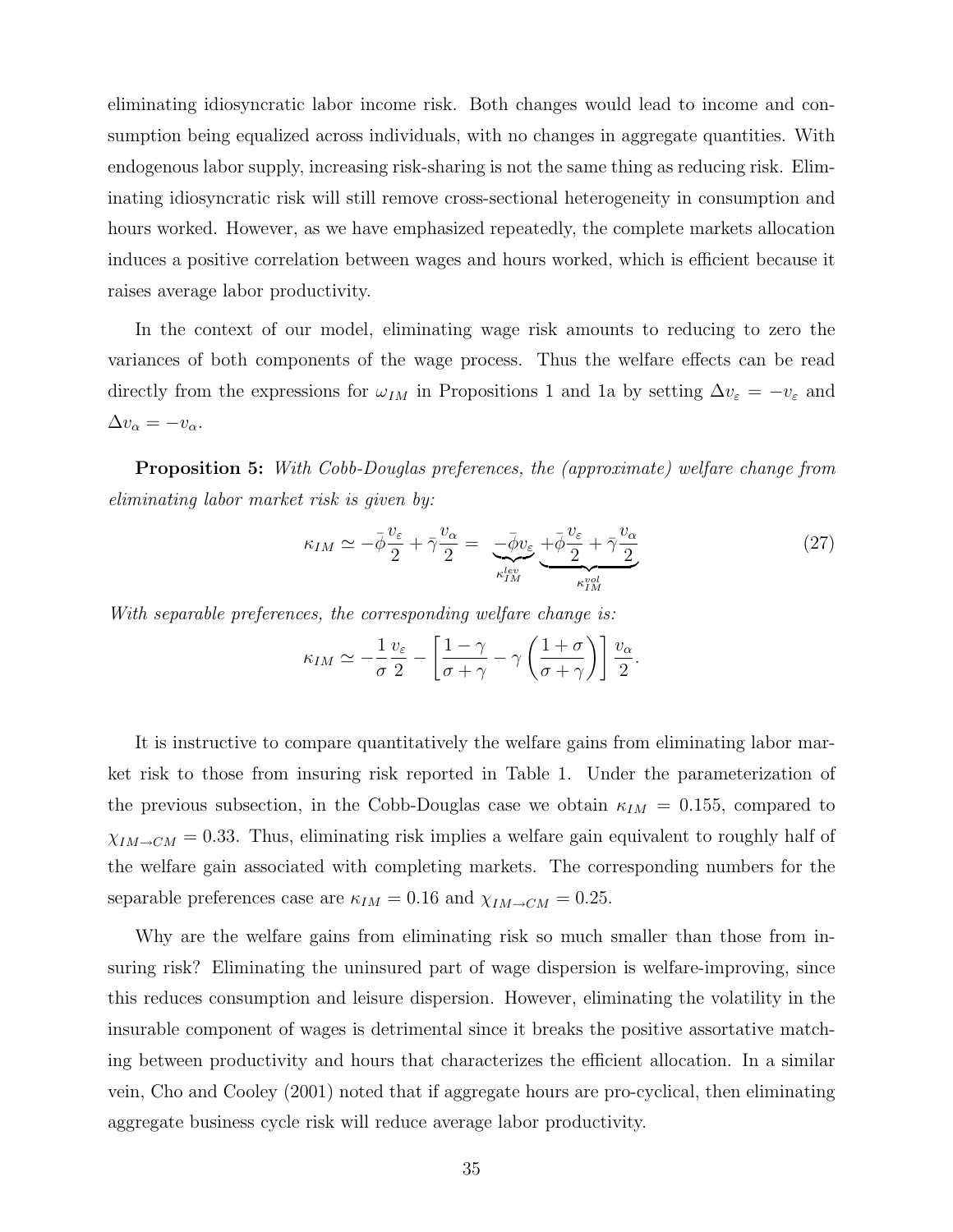The fact that eliminating the insurable component of wage risk is welfare-reducing leaves open the theoretical possibility that the welfare change from eliminating all idiosyncratic wage risk through some redistributive policy might be negative. This is not the case, however, in our calibration to the United States, because the empirical wage-hours covariance is rather small, while the volatility effect is large given plausible choices for the preference parameters.<sup>32</sup>

## 8 Concluding remarks

The main contribution of the paper is the analytical characterization of the welfare effects from an increase in the dispersion of labor productivity. The analysis is conducted within a tractable class of dynamic heterogeneous-agents economies with market structures ranging from autarky to complete markets. We applied our framework to the recent observed surge in cross-sectional wage dispersion in the United States and quantified the welfare loss associated with higher labor market uncertainty.

For both Cobb-Douglas and separable preferences, welfare changes have a representation in terms of observable second moments (variances and covariances) of the joint equilibrium distribution of wages, hours worked and consumption. Further work should investigate the generality of this representation across other families of preferences.

We emphasized the distinction between insuring risk and eliminating risk through redistributive policies (i.e. market-provided insurance vs. social insurance). Overall, eliminating idiosyncratic wage risk implies a welfare gain that is several orders of magnitude larger than most estimates of the welfare gains from eliminating aggregate business cycle risk. However, the welfare gains from eliminating wage risk are only around half as large as the gains that would accrue from perfectly insuring wage risk. From a policy perspective, the immediate implication is that the government should prioritize developing the legal and institutional frameworks that will allow new insurance markets to develop. Sargent (2001) and Shiller  $(2003)$  discuss a range of proposals along these lines.<sup>33</sup>

<sup>&</sup>lt;sup>32</sup>In Heathcote, Storesletten and Violante (2004) we find the empirical correlation between hours and wages (after correcting for measurement error in hours) in the PSID to be close to zero. We argue that this is finding is consistent with a large fraction of wage risk being uninsurable, and with preferences that exhibit strong income effects in labor supply, so that hours respond negatively to positive uninsurable shocks to wages.

<sup>&</sup>lt;sup>33</sup>For example, Shiller's six proposals are labeled "livelihood insurance", "home equity insurance", "macro markets", "income-linked loans", "inequality insurance" and "intergenerational social security".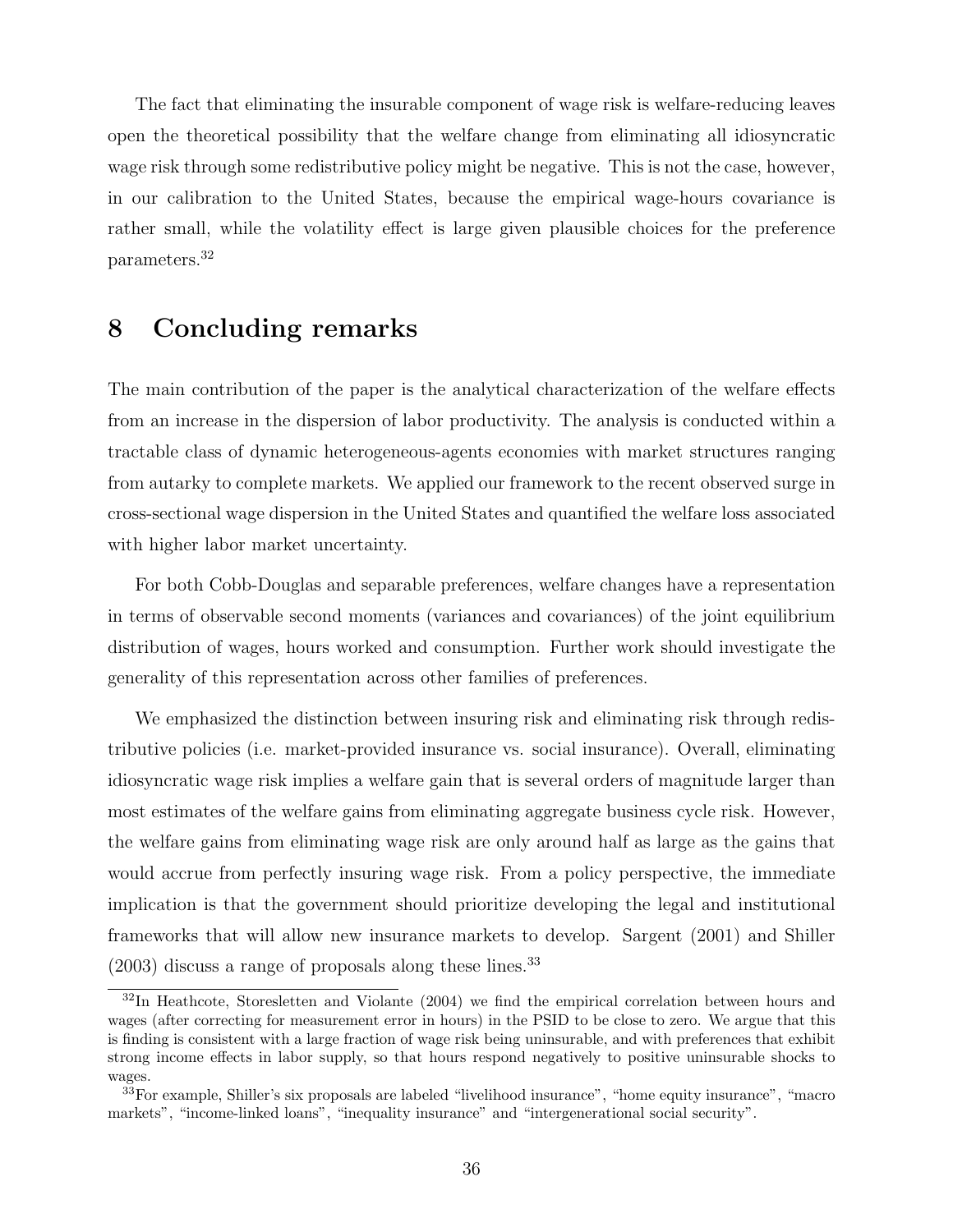Informational frictions and imperfect commitment may limit the amount of insurance that can ultimately be provided either through explicit financial markets, or through social insurance policies designed to compress the wage distribution. For example, Krueger and Perri (2005) study a calibrated endowment economy in which debt contracts can be only imperfectly enforced. They show that a rise in income dispersion might increase welfare because it reduces the value of default and thereby increases the set of insurance contracts that can be supported in equilibrium. The implications of rises in labor market risk in a private information environment have not yet been addressed. Looking further ahead, an important challenge in introducing these sorts of frictions is to do so in a way that maintains tractability, thereby allowing for a transparent characterization of the various mechanisms at work.

# References

- [1] Acemoglu, D. (2002); "Technical Change, Inequality and the Labor Market," Journal of Economic Literature 40 (1), 7-72.
- [2] Aghion, P. (2002); "Schumpeterian Growth Theory and the Dynamics of Income Inequality," Econometrica 70 (3), 855-82.
- [3] Aiyagari, R. (1994); "Uninsured Idiosyncratic Risk and Aggregate Savings," Quarterly Journal of Economics 109 (3), 659-684.
- [4] Attanasio, O. (1999); "Consumption," Handbook of Macroeconomics Volume 1B, Chapter 11, Amsterdam: Elsevier Science
- [5] Attanasio, O. and S. Davis (1996); "Relative Wage Movements and the Distribution of Consumption," *Journal of Political Economy* 104(6), 1227-62.
- [6] Benabou, R. (2002); "Tax and Education Policy in a Heterogeneous Agent Economy: What Levels of Redistribution Maximizes Growth and Efficiency?," Econometrica, 70, 481-517.
- [7] Bewley, T. (1983): "A Difficulty with the Optimum Quantity of Money," Econometrica, 51, 1485-1504.
- [8] Blundell, R. and MaCurdy, T. (1999), "Labor Supply: A Review of Alternative Approaches," in A. Ashenfelter and D. Card, eds, Handbook of Labor Economics, vol. 3, Amsterdam: Elsevier Science.
- [9] Blundell, R., L. Pistaferri, and I. Preston (2004);"Consumption Inequality and Partial Insurance," mimeo Stanford University.
- [10] Blundell, R., and I. Preston (1998); "Consumption Inequality and Income Uncertainty," Quarterly Journal of Economics 113 (2), 603-640.
- [11] Browning, M., L.P. Hansen and J. Heckman (1999), "Micro Data and General Equilibrium Models," Handbook of Macroeconomics, Volume 1A, Amsterdam: Elsevier Science.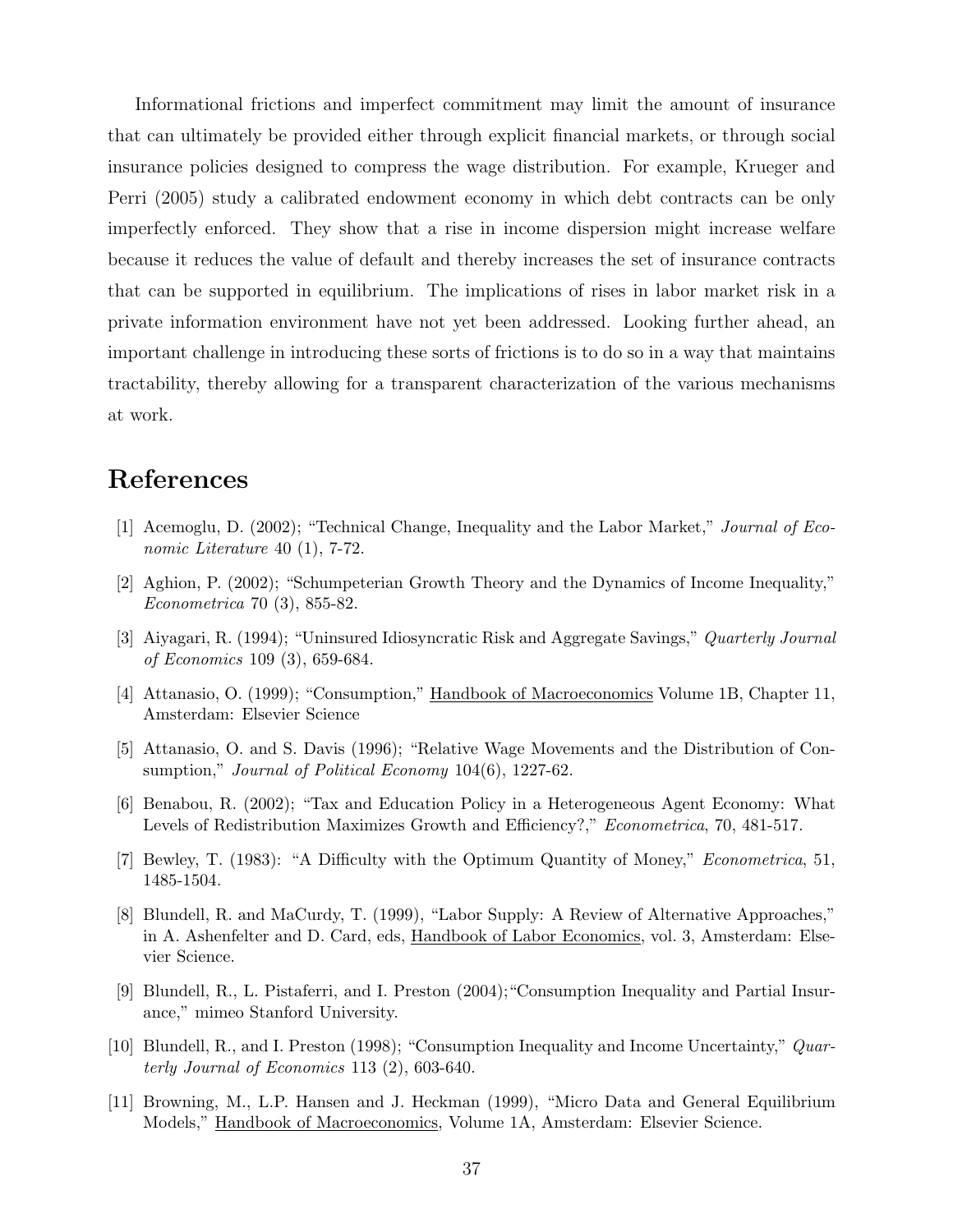- [12] Carroll, C. (1997); "Buffer-Stock Saving and the Life Cycle/Permanent Income Hypothesis," Quarterly Journal of Economics, 112(1), 1-56.
- [13] Cho, J.O. and T.F. Cooley (2001); "Business Cycle Uncertainty and Economic Welfare," mimeo Stern School of Business, New York University.
- [14] Constantinides G. and D. Duffie (1996); "Asset Pricing with Heterogenous Consumers," Journal of Political Economy, 104(2), 219-240.
- [15] Cooley, T. (1995); Frontiers of Business Cycle Research, Princeton University Press.
- [16] Deaton, A. (1991); "Saving and Liquidity Constraints," Econometrica, vol. 59(5), 1221-48.
- [17] Domeij, D. and M. Flodén (2001); "The Labor-Supply Elasticity and Borrowing Constraints: Why Estimates are Biased," Working Paper Series in Economics and Finance 480, Stockholm School of Economics
- [18] Eckstein, Z., and E. Nagypal (2004); "U.S. Earnings and Employment Dynamics 1961-2002: Facts and Interpretations," mimeo, Northwestern University.
- [19] Flodén, M. (2001); "The Effectiveness of Government Debt and Transfers as Insurance," Journal of Monetary Economics, Elsevier, vol. 48(1), 81-108.
- [20] Gottschalk, P., and R. Moffitt (1994); "The Growth of Earnings Instability in the U.S. Labor Market," Brookings Papers of Economic Activity 2, 217-272.
- [21] Heathcote, J., K. Storesletten, and G. L. Violante (2004); "The Macroeconomic Implications of Rising Wage Inequality in the United States," mimeo, NYU.
- [22] Heathcote, J., K. Storesletten, and G. L. Violante (2005); "Labor Supply and Consumption with Partial Insurance" mimeo, NYU.
- [23] Heckman, J. (1974); "Life-Cycle Consumption and Labor Supply: An Explanation of the Relationship between Income and Consumption over the Life-Cycle," American Economic Review 64, 188-194.
- [24] Hornstein A., P. Krusell and G.L. Violante (2004); "The Effects of Technical Change on Labor Market Inequalities," in P. Aghion and S. Durlauf (eds.), Handbook of Economic Growth, Amsterdam: Elsevier Science, forthcoming.
- [25] Huggett, M. (1993); "The Risk Free Rate in Heterogeneous-Agents Incomplete-Insurance Economies," Journal of Economic Dynamics and Control, 17, 953-969.
- [26] Huggett, M., A. Yaron, and G. Ventura (2004); "Human capital and Earnings Distribution Dynamics," mimeo, Georgetown University.
- [27] Imrohoruglu, A. (1989); "Cost of Business Cycles with Indivisibilities and Liquidity Constraints," Journal of Political Economy, 97(6), 1364-1383.
- [28] Katz, L. M., and D. Autor (1999); "Changes in the Wage Structure and Earnings Inequality," in O. Ashenfelter and D. Card (eds.), Handbook of Labor Economics, Vol. 3, Amsterdam: Elsevier Science.
- [29] Krebs, T. (2003); "Growth and Welfare Effects of Business Cycles in Economies with Idiosyncratic Human Capital Risk", Review of Economic Dynamics, 6, 846-868.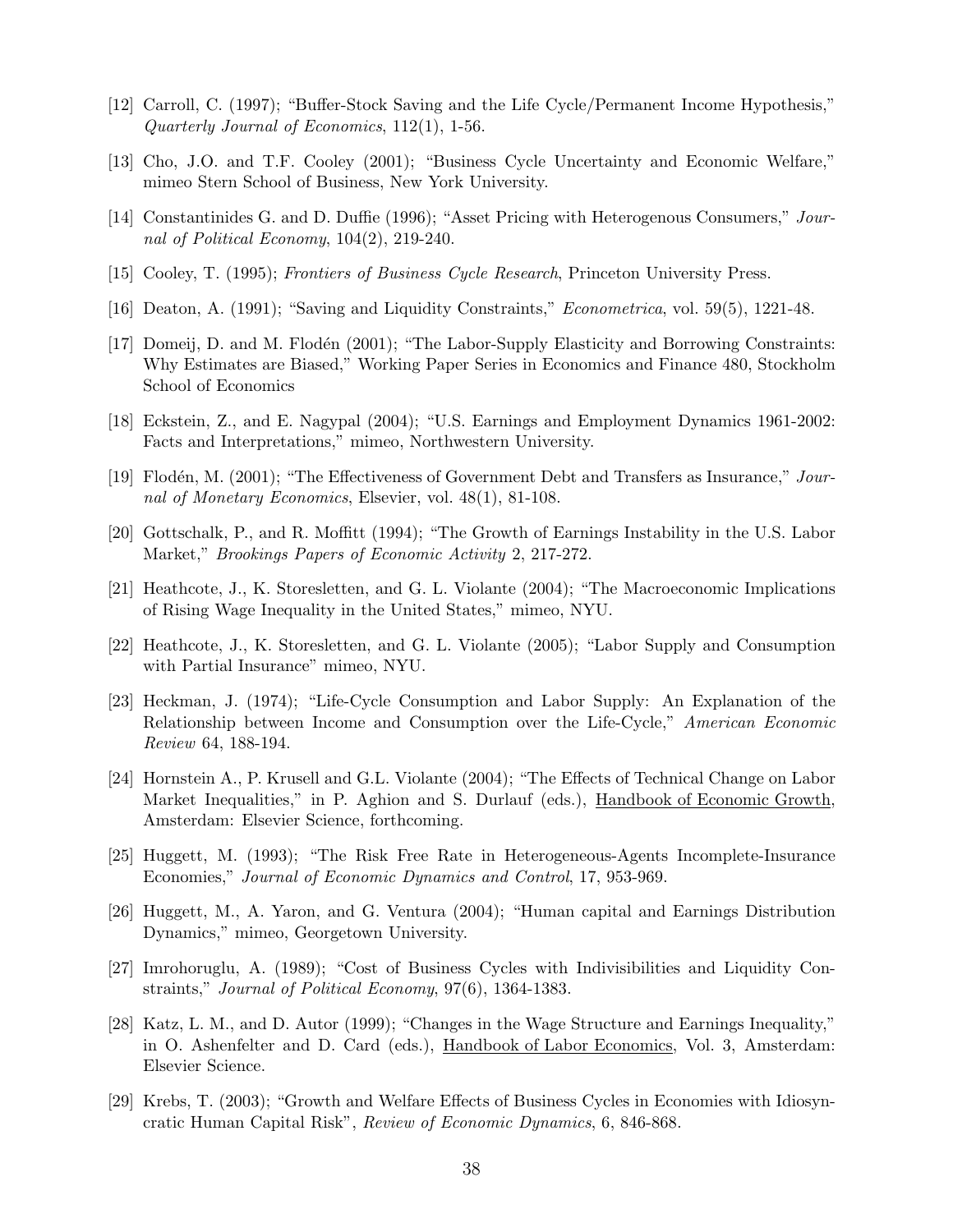- [30] Krebs, T., P. Krishna and W. Maloney (2004), "Trade Policy, Income Risk, and Welfare," mimeo, Brown University.
- [31] Krueger, D. and F. Perri (2003); "On the Welfare Consequences of the Increase in Inequality in the United States," in M. Gertler and K. Rogoff (eds.), NBER Macroeconomics Annual 2003, Cambridge, MA: MIT Press.
- [32] Krueger, D. and F. Perri (2005); "Does Income Inequality Lead to Consumption Inequality? Evidence and Theory," Review of Economic Studies, forthcoming.
- [33] Krusell, P. and A. Smith, Jr.(1999); "On the Welfare Effects of Eliminating Business Cycles," Review of Economic Dynamics, 2(1), 245-272.
- [34] Kubler F. and K. Schmedders (2001); "Incomplete Markets, Transitory Shocks, and Welfare," Review of Economic Dynamics, 4(4), 747-766.
- [35] Levine D.K. and W.R. Zame (2002); "Does Market Incompleteness Matter?," Econometrica 70(5), 1805-1839.
- [36] Low, H. (2005); "Self-Insurance in a Life-Cycle Model of Labor Supply and Savings," Review of Economic Dynamics, forthcoming.
- [37] Lucas, R. E., Jr. (1987); Models of Business Cycle, Oxford: Basil Blackwell.
- [38] Lucas, R. E., Jr. (2003); "Macroeconomic Priorities," American Economic Review 93 (1), 1-14.
- [39] Mas-Colell A., M.D. Whinston and J.R. Green (1995); Microeconomic Theory, Oxford: Oxford University Press.
- [40] Pijoan-Mas, J. (2004); "Precautionary Savings or Working Longer Hours?," mimeo, CEMFI.
- [41] Rios-Rull, V. (1994); On the Quantitative Importance of Market Incompleteness," Journal of Monetary Economics, 34, 463-496.
- [42] Sargent, T. (2001); Discussion of "Can Market and Voting Institutions Generate Optimal Intergenerational Risk Sharing", by A. Rangel and R. Zeckhauser, in J.Y. Campbell and M. Feldstein (eds.), Risk Aspects of Investment-Based Social Security Reform, Chicago: The University of Chicago Press.
- [43] Shiller, R.J. (2003); The New Financial Order: Risk in the 21st Century. Princeton: Princeton University Press.
- [44] Slesnick (2001); Consumption and Social Welfare: Living Standards and their Distribution in the United States. Cambridge, UK: Cambridge University Press.
- [45] Storesletten, K., C. Telmer, and A. Yaron (2001); " The welfare cost of business cycles revisited: Finite lives and cyclical variation in idiosyncratic risk," *European Economic Review*, 45(7), 1311-1339.
- [46] Zeldes S. (1989); "Optimal Consumption with Stochastic Income: Deviations from Certainty Equivalence", Quarterly Journal of Economics, Vol. 104(2), 275-298.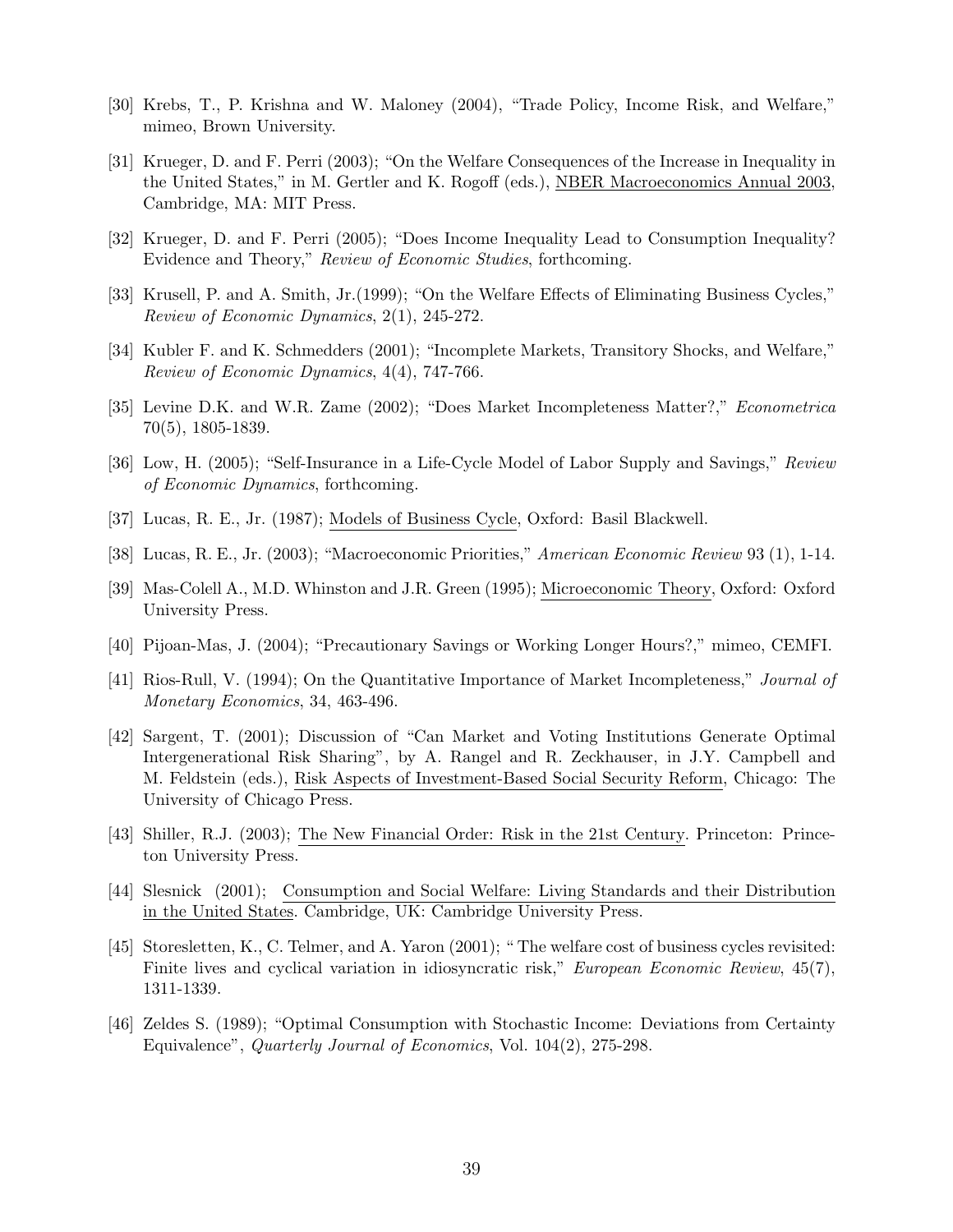# 9 Appendix

#### Appendix A: Derivation of Equilibrium Allocations

It is useful to start from the incomplete markets case and then generalize our expressions to the complete-markets and autarky economies. Consider a typical "component-planner" who chooses efficiently consumption and hours worked for all agents on a particular  $\alpha$ −island. First, note that only an agent's current transitory shock  $\varepsilon$  (and the island-wide value for  $\alpha$ ) can be relevant for consumption and labor allocations. This follows from the fact that the planner weights all agents identically, and preferences are time-separable. Thus the component planner's problem is given by

$$
\max_{\{c(\alpha,\varepsilon)h(\alpha,\varepsilon)\}_{\varepsilon\in E}} \int u\left(c(\alpha,\varepsilon)h(\alpha,\varepsilon)\right)\phi_{v_{\varepsilon}}(\varepsilon)d\varepsilon\tag{28}
$$

subject to

$$
\int_{E} \left[ w\left(\alpha, \varepsilon\right) h\left(\alpha, \varepsilon\right) - c\left(\alpha, \varepsilon\right) \right] \phi_{v_{\varepsilon}}(\varepsilon) d\varepsilon = 0. \tag{29}
$$

Cobb-Douglas preferences: In the Cobb-Douglas case, the planner's first order condition for hours may be written as

$$
c(\alpha,\varepsilon)\frac{1-\eta}{\eta}-w(\alpha,\varepsilon)=-w(\alpha,\varepsilon) h(\alpha,\varepsilon).
$$

Substituting the left hand side of this latter equation into the resource constraint (equation 29) and collecting terms gives

$$
\int_{E} c(\alpha, \varepsilon) \phi_{v_{\varepsilon}}(\varepsilon) d\varepsilon = \eta \int_{E} w(\alpha, \varepsilon) \phi_{v_{\varepsilon}}(\varepsilon) d\varepsilon = \eta \exp(\alpha).
$$
\n(30)

The first order condition for consumption is

$$
\mu = \eta c(\alpha, \varepsilon)^{\eta(1-\theta)-1} \left(1 - h(\alpha, \varepsilon)\right)^{(1-\eta)(1-\theta)},\tag{31}
$$

where  $\mu$  is the Lagrange multiplier on the resource constraint for the component planner. Using the intratemporal first order condition to substitute out for leisure in equation (31) and rearranging gives

$$
c(\alpha,\varepsilon) = \left(\frac{\eta}{\mu}\right)^{1/\theta} \left(\frac{1-\eta}{\eta}\right)^{(1-\eta)(1-\theta)/\theta} w(\alpha,\varepsilon)^{-(1-\eta)(1-\theta)/\theta}.
$$
 (32)

Integrating across the population

$$
\int_{E} c(\alpha, \varepsilon) \phi_{v_{\varepsilon}}(\varepsilon) d\varepsilon = \left(\frac{\eta}{\mu}\right)^{1/\theta} \left(\frac{1-\eta}{\eta}\right)^{(1-\eta)(1-\theta)/\theta} \int_{E} w(\alpha, \varepsilon)^{-(1-\eta)(1-\theta)/\theta} \phi_{v_{\varepsilon}}(\varepsilon) d\varepsilon.
$$
 (33)

Note that

$$
\begin{split} \int_{E} w \, (\alpha, \varepsilon)^{-(1-\eta)(1-\theta)/\theta} \, \phi_{v_{\varepsilon}}(\varepsilon) d\varepsilon &= \int_{E} \left( \exp(\alpha) \exp(\varepsilon) \right)^{-(1-\eta)(1-\theta)/\theta} \phi_{v_{\varepsilon}}(\varepsilon) d\varepsilon \\ &= \exp\left( \frac{(1-\eta)\, (\theta-1)}{\theta} \alpha \right) \exp\left( (1-\eta)\, (1-\theta) \, \frac{1-\eta+\eta \theta}{\theta^2} \frac{v_{\varepsilon}}{2} \right), \end{split}
$$

where the last step exploits the fact that  $\varepsilon$  is log-normally distributed.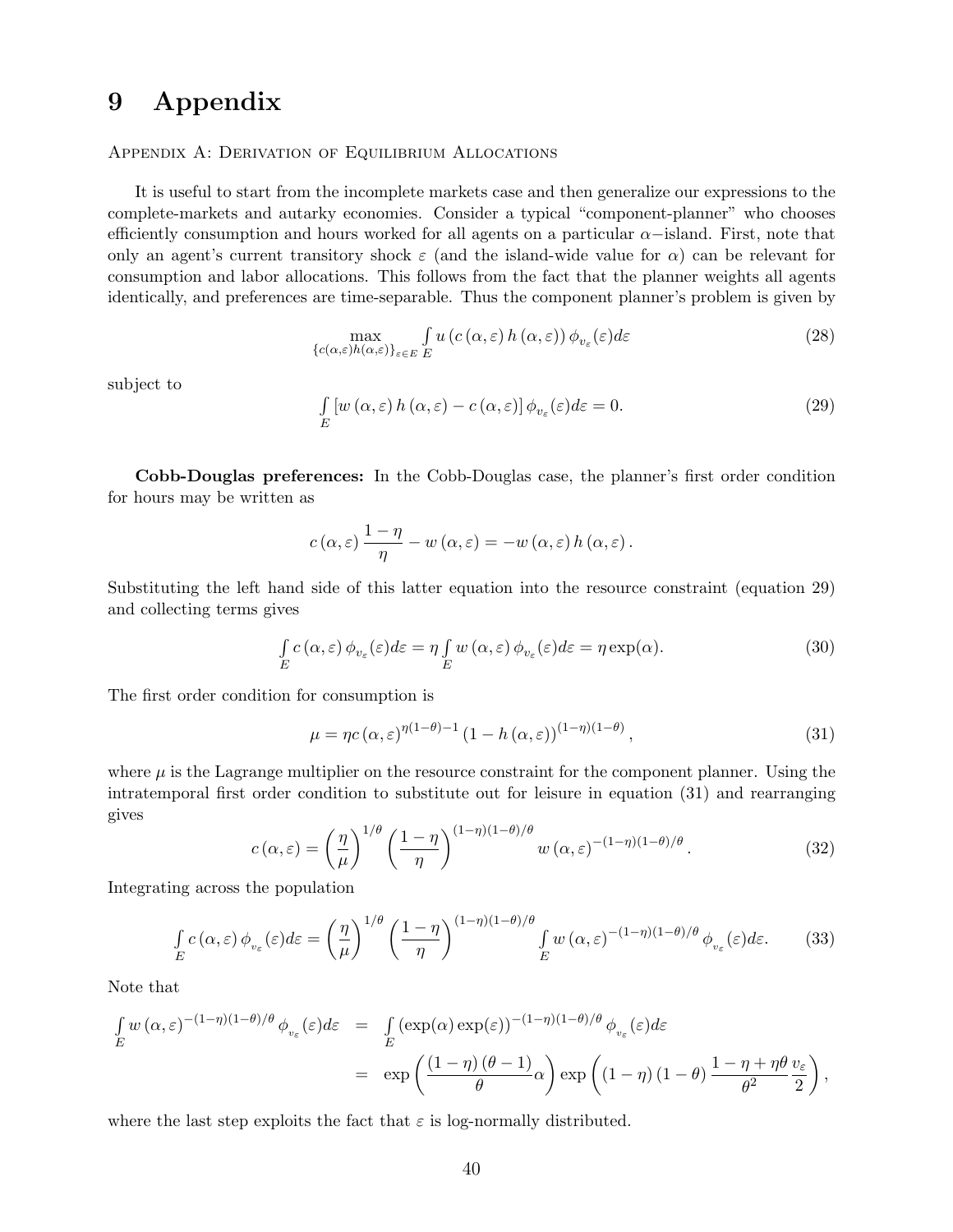Combining equations (30) and (33) implies

$$
\left(\frac{\eta}{\mu}\right)^{1/\theta} \left(\frac{1-\eta}{\eta}\right)^{(1-\eta)(1-\theta)/\theta} = \eta^{-1} \exp\left(\frac{(1-\eta)(\theta-1)}{\theta}\alpha\right) \exp\left((1-\eta)(1-\theta)\frac{1-\eta+\eta\theta}{\theta^2}\frac{v_{\varepsilon}}{2}\right) \exp(-\alpha) \tag{34}
$$

Substituting this term into equation (32) to solve for consumption and then using the first order condition for hours (equation 9) to solve for hours yields efficient allocations only as a function of the primitive parameters, as described in equations (20) in the text.

Separable preferences: When preferences are separable between consumption and hours, the first-order conditions for the planner imply

$$
c(\alpha, \varepsilon) = \mu^{-1/\gamma},
$$
  
\n
$$
h(\alpha, \varepsilon) = c(\alpha, \varepsilon)^{-\gamma/\sigma} \exp\left(\frac{\alpha + \varepsilon}{\sigma}\right).
$$
\n(35)

Note immediately from equations (35) that when preferences are separable, the planner gives all agents on an  $\alpha$ −island the same level of consumption.

Using the planner's resource constraint (equation 29), it is straightforward to solve for  $\mu$ :

$$
\mu = \exp\left(-\gamma \left(\alpha + \frac{v_{\varepsilon}}{2\sigma}\right) \frac{1+\sigma}{\sigma + \gamma}\right).
$$

Substituting this expression into equations (35) yields efficient allocations only as a function of the primitive parameters, as described in equations (26) in the text.

Allocations in the autarky and complete markets economies:The expressions for equilibrium allocations in the complete markets and autarky economies are essentially special cases of the expressions for the incomplete markets economy derived above. Consider the expressions for consumption and labor supply under incomplete markets in equations (20) (for Cobb-Douglas preferences) and (26) (for separable preferences). Let  $s = (u, i)$  denote the values of the uninsurable component of the wage and the insurable component of the wage that constitute the individual state variables for a particular agent, and let  $S = (v_u, v_i)$  denote the population variances of the uninsurable and insurable components that define the aggregate state of the economy. In the incomplete markets economy,  $s = (\alpha, \varepsilon)$  and  $S = (v_\alpha, v_\varepsilon)$ . The complete markets economy is a special case of the incomplete markets economy in which  $s = (0, \alpha + \varepsilon)$  and  $S = (0, v_{\alpha} + v_{\varepsilon})$ . In particular, one can arrive at the corresponding complete markets allocations (15) and (25) simply by taking the incomplete markets allocations and applying this mapping. Similarly, the autarky economy is a special case of the incomplete markets economy in which  $s = (\alpha + \varepsilon, 0)$  and  $S = (v_a + v_{\varepsilon}, 0)$ .

Endowing the planner with a savings technology: Note that  $v_{\varepsilon}$  and  $v_{\alpha}$  are time invariant, since we are considering a stationary environment. Thus in the incomplete markets economy the marginal utility of consumption is constant through time within each  $\alpha$ -island. It follows immediately we could endow the component-planner with the ability to transfer resources through time via a technology offering gross return  $\beta^{-1}$  without affecting allocations. Similar arguments apply to the complete markets economy.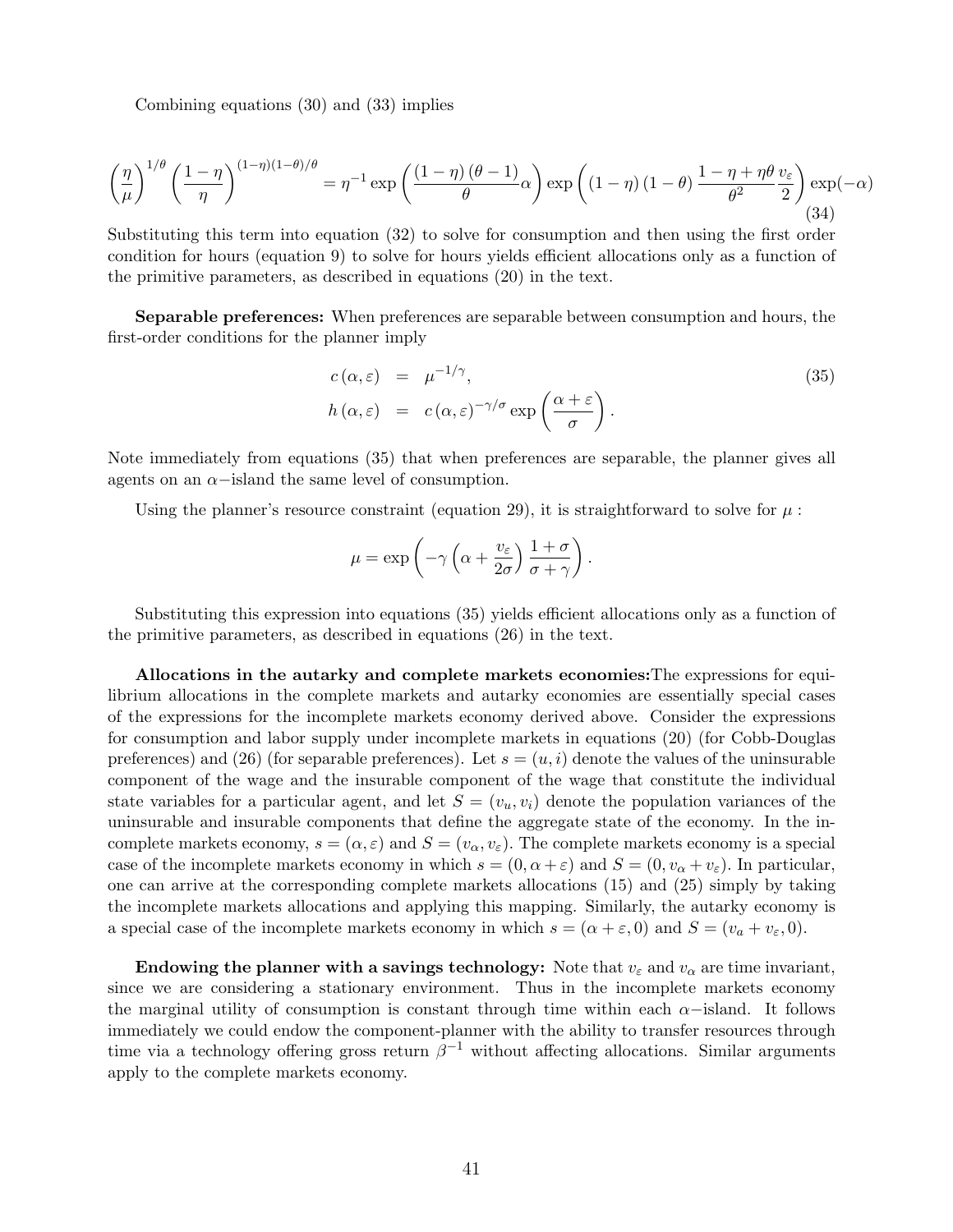Appendix B: Proof of Proposition 1

Incomplete markets– First, it is helpful to compute expected welfare. When preferences are non-separable between consumption and hours worked, unconditional expected period utility is given by

$$
\mathcal{W} = E \left[ u \left( c_{IM}(\alpha, \varepsilon), h_{IM}(\alpha, \varepsilon) \right) \right] = \int_A \int u \left( c_{IM}(\alpha, \varepsilon), h_{IM}(\alpha, \varepsilon) \right) \phi_{v_{\varepsilon}}(\varepsilon) \phi_{v_{\alpha}}(\alpha) d\varepsilon d\alpha
$$

$$
= E \left[ \frac{\left( c_{IM}(\alpha, \varepsilon)^{\eta} \left( 1 - h_{IM}(\alpha, \varepsilon) \right)^{1 - \eta} \right)^{1 - \theta}}{1 - \theta} \right].
$$

Recalling that the wage  $w = \exp(\alpha + \varepsilon)$ , and using the intra-temporal first-order condition, we can write expected utility as

$$
W = \left[ \frac{\left( c_{IM}(\alpha, \varepsilon)^{\eta} \left( \frac{1-\eta}{\eta} \left( \exp\left( -(\alpha + \varepsilon) \right) \right) c_{IM}(\alpha + \varepsilon) \right)^{1-\eta} \right)^{1-\theta}}{1-\theta} \right]
$$
  
= 
$$
\frac{1}{1-\theta} \left( \frac{1-\eta}{\eta} \right)^{(1-\eta)(1-\theta)} E \left[ \exp\left( - (1-\eta)(1-\theta)(\alpha + \varepsilon) \right) c_{IM}(\alpha, \varepsilon)^{(1-\theta)} \right]
$$

Substituting the equilibrium expressions for  $c_{IM}(\alpha, \varepsilon)$  (see equations 20), expected utility becomes:

.

,

$$
\mathcal{W} = \kappa E \left[ \exp \left( \eta \left( 1 - \theta \right) \alpha \right) \left( \exp \left( - \left( 1 - \eta \right) \left( 1 - \theta \right) \varepsilon \right) \exp \left( \frac{\left( 1 - \theta \right) \left( 1 - \eta \right) \left( \theta - 1 \right)}{\theta} \left( \varepsilon_i + \frac{1 - \eta + \eta \theta}{\theta} \frac{v_{\varepsilon}}{2} \right) \right) \right) \right]
$$
  
where 
$$
\kappa \equiv \frac{1}{1 - \theta} \left( \frac{1 - \eta}{\eta} \right)^{(1 - \eta)(1 - \theta)} \eta^{1 - \theta}.
$$

Recall now that, since  $\alpha$  is normally distributed with mean  $\frac{-v_{\alpha}}{2}$  and variance  $v, x\alpha$  is still hecan now that, since  $\alpha$  is normally distributed with mean  $\frac{-x}{2}$  and variance  $v$ ,  $x\alpha$  is sum<br>normal with mean  $\frac{-xv_{\alpha}}{2}$  and variance  $x^2v_{\alpha}$ . Therefore,  $E(\exp(x\alpha)) = \exp\left(\frac{-xv_{\alpha}}{2} + \frac{x^2v_{\alpha}}{2}\right) = \exp\left(\frac{-xv$ ¡ ¢  $x(x-1)\frac{v_{\alpha}}{2}$  And similarly for  $\varepsilon$ . Using these properties to compute the expectation above, and rearranging terms yields:  $\mathbf{r}$ 

$$
\mathcal{W} = \kappa \exp\left(\frac{\left(1 - \eta + \eta\theta\right)\left(1 - \eta\right)\left(1 - \theta\right)}{\theta}\frac{v_{\varepsilon}}{2} - \left(1 - \eta + \eta\theta\right)\left(1 - \theta\right)\eta\frac{v_{\alpha}}{2}\right). \tag{36}
$$

Now, recall that  $\omega_{IM}$ , the cost of a rise in the variance of the two components of the wage process from  $v_{\varepsilon}$  to  $\hat{v}_{\varepsilon} = v_{\varepsilon} + \Delta v_{\varepsilon}$  and from  $v_{\alpha}$  to  $\hat{v}_{\alpha} = v_{\alpha} + \Delta v_{\alpha}$ , is defined by equation (7), which we reproduce here:

$$
\int_{A} \int_{E} u\left((1+\omega_{IM})c_{IM}(\alpha,\varepsilon),h_{IM}(\alpha,\varepsilon)\right) \phi_{v_{\varepsilon}}(\varepsilon) \phi_{v_{\alpha}}(\alpha) d\varepsilon d\alpha = \int_{A} \int_{E} u\left(\widehat{c}_{IM}(\alpha,\varepsilon),\widehat{h}_{IM}(\alpha,\varepsilon)\right) \phi_{\widehat{v}_{\varepsilon}}(\varepsilon) \phi_{\widehat{v}_{\alpha}}(\alpha) d\varepsilon d\alpha.
$$
\n(37)

To compute the welfare effect of changing wage dispersion  $\omega^{IM}$ , we can plug in the expression for expected utility in (36) and rewrite equation (37) as

$$
(1 + \omega^{IM})^{\eta(1-\theta)} \kappa \exp\left(\frac{(1 - \eta + \eta\theta)(1-\eta)(1-\theta)}{\theta} \frac{v_{\varepsilon}}{2} - (1 - \eta + \eta\theta)(1-\theta)\eta\frac{v_{\alpha}}{2}\right)
$$

$$
= \kappa \exp\left(\frac{(1 - \eta + \eta\theta)(1-\eta)(1-\theta)}{\theta} \frac{\hat{v}_{\varepsilon}}{2} - (1 - \eta + \eta\theta)(1-\theta)\eta\frac{\hat{v}_{\alpha}}{2}\right).
$$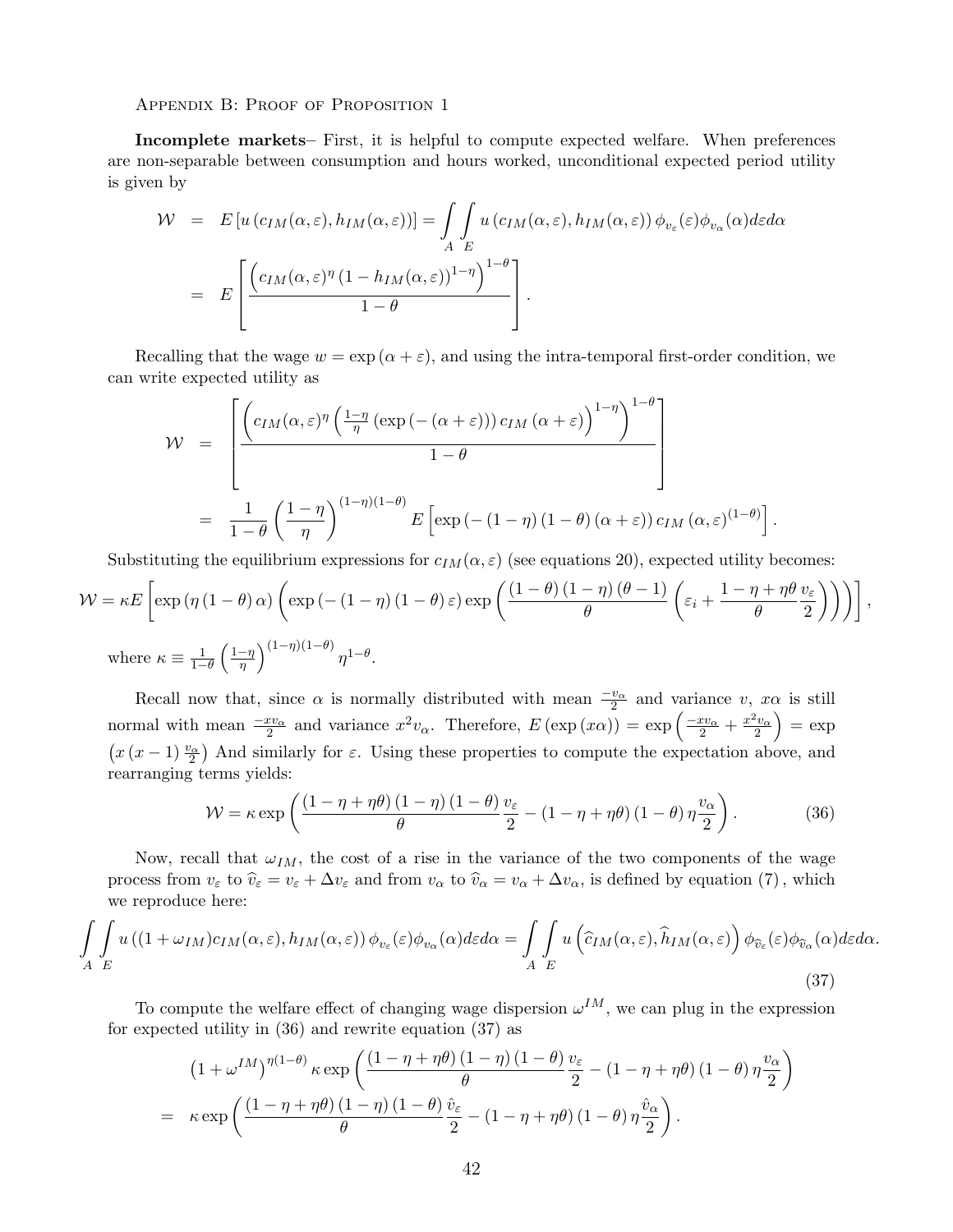Collecting terms, we obtain

$$
\left(1+\omega^{IM}\right)^{\eta(1-\theta)}=\exp\left(\frac{\left(1-\eta+\eta\theta\right)\left(1-\eta\right)\left(1-\theta\right)}{\theta}\frac{\Delta v_{\varepsilon}}{2}-\left(1-\eta+\eta\theta\right)\left(1-\theta\right)\eta\frac{\Delta v_{\alpha}}{2}\right),
$$

which implies the exact expression for  $\omega^{IM}$ :

$$
1 + \omega^{IM} = \exp\left(\frac{1 - \eta}{\eta} \frac{1 - \eta + \eta \theta}{\theta} \frac{\Delta v_{\varepsilon}}{2} - (1 - \eta + \eta \theta) \frac{\Delta v_{\alpha}}{2}\right)
$$

Thus, taking logarithms of both sides, and using a log-approximation of the type  $\ln(1 + x) \simeq x$  on the left-hand side of the above equation, we arrive at

$$
\omega^{IM} \quad \simeq \quad \frac{1 - \eta}{\eta} \frac{1 - \eta + \eta \theta}{\theta} \frac{\Delta v_{\varepsilon}}{2} - (1 - \eta + \eta \theta) \frac{\Delta v_{\alpha}}{2}
$$
\n
$$
= \quad \bar{\phi} \frac{\Delta v_{\varepsilon}}{2} - \bar{\phi} \theta \frac{\eta}{1 - \eta} \frac{\Delta v_{\alpha}}{2},
$$

which is the expression stated in Proposition 1.

Complete markets and autarky–With the expression for the welfare cost under incomplete markets in hand, it is straightforward to derive the corresponding expressions under complete markets and under autarky. In particular, denote the aggregate state in the incomplete markets economy  $S = (v_{\alpha}, v_{\epsilon})$  where the first element of S denotes the variance of the uninsurable component of the wage, and the second element denotes the variance of the insurable component. The complete markets economy is a special case of the incomplete markets economy in which  $S = (0, v_{\alpha} + v_{\varepsilon}).$ Thus the complete markets expression for  $\omega_{CM}$ , the welfare cost of an increase in wage inequality, is the same as that for the incomplete markets economy described above except that the term  $\Delta v_{\alpha}$ in the expression  $\omega_{IM}$  drops out, and the term  $\Delta v_{\varepsilon}$  is replaced with  $\Delta v_{\alpha} + \Delta v_{\varepsilon}$ . Similarly, the autarky economy is a special case of the incomplete markets economy in which  $S = (v_a + v_{\varepsilon}, 0)$ .

Decomposition into level effect and volatility effect– We derive the decomposition for the IM case. The derivations for the other market structures follow easily. Aggregate consumption and leisure allocations in IM are given by:

$$
C = E[c(\alpha, \varepsilon)] = \eta,
$$
  
\n
$$
H = E[h(\alpha, \varepsilon)] = 1 - (1 - \eta) \exp(\lambda v_{\varepsilon}).
$$

With these expressions in hand, it is straightforward to compute the level affect associated with an increase in the variances of the two components of the wage from  $v_\alpha$  and  $v_\varepsilon$  to  $\hat{v}_\alpha$  and  $\hat{v}_\varepsilon$  applying the definition in equation (8) to the separable specification for preferences:

$$
\frac{\left(\left(1+\omega_{IM}^{lev}\right)^{\eta}C^{\eta}(1-H)^{1-\eta}\right)^{1-\theta}}{1-\theta}=\frac{\left(\widehat{C}^{\eta}\left(1-\widehat{H}\right)^{1-\eta}\right)^{1-\theta}}{1-\theta},
$$

where  $\widehat C_{IM}$  and  $\widehat H_{IM}$  denote average consumption and hours worked given the more volatile process for wages. Since average consumption is invariant to wage dispersion,

$$
\begin{array}{rcl} \left(1+\omega_{IM}^{lev}\right)^{\eta}(1-H)^{1-\eta} & = & \left(1-\widehat{H}\right)^{1-\eta}, \\ & & \\ 1+\omega_{IM}^{lev} & = & \exp\left(\frac{1-\eta}{\eta}\lambda\Delta v_{\varepsilon}\right), \\ & & \\ \omega_{IM}^{lev} & \simeq & \overline{\phi}\Delta v_{\varepsilon}, \end{array}
$$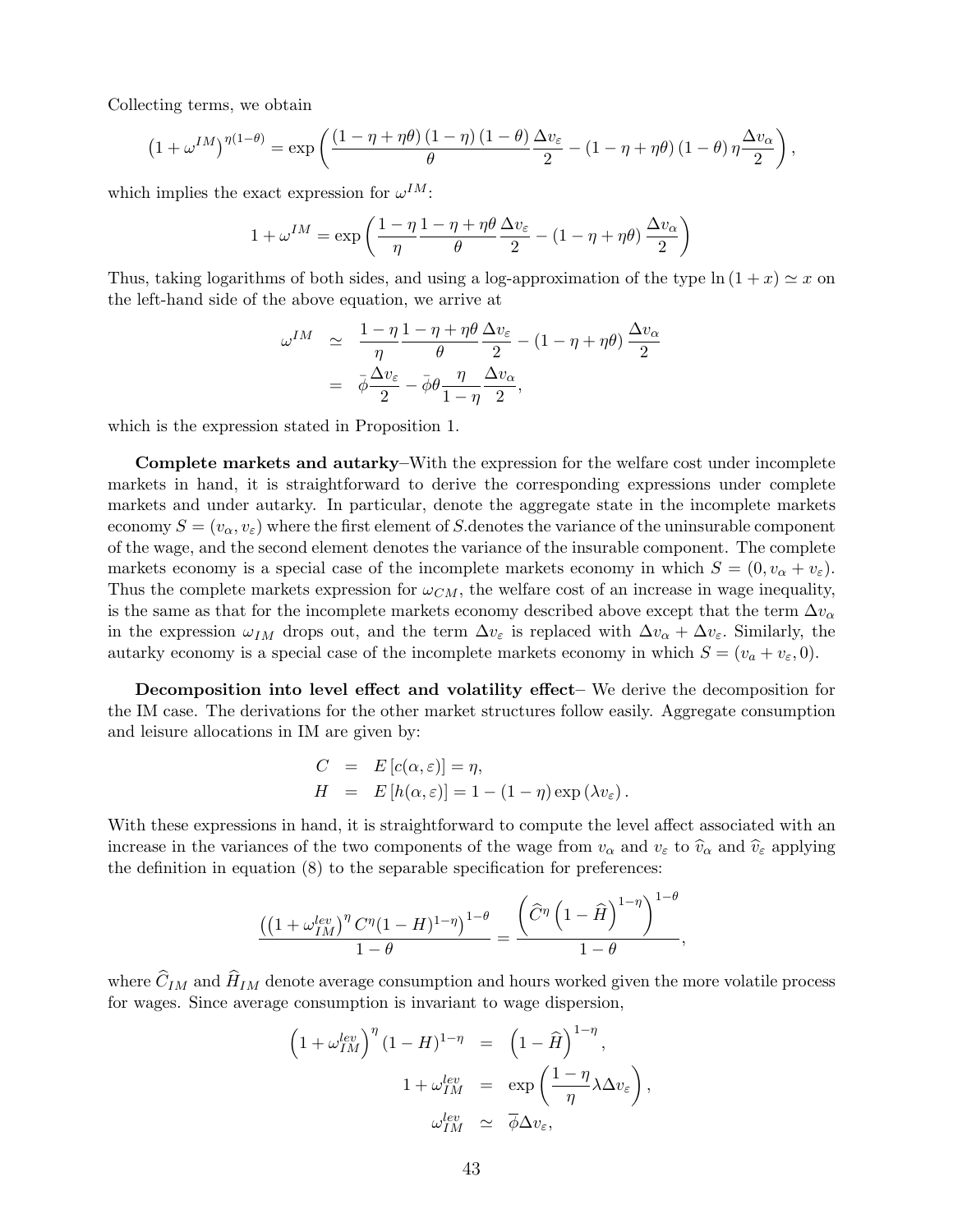which yields the level effect of Proposition 1.

At this point, it is useful to recall that Flodén (2001) demonstrates that if  $u(x, h)$  is "homogenous" in the sense that  $u (xc, h) = g (x) u (c, h)$ , then

$$
1 + \omega_m = \left(1 + \omega_m^{lev}\right) \left(1 + \omega_m^{vol}\right) \Rightarrow \omega_m \simeq \omega_m^{lev} + \omega_m^{vol},\tag{38}
$$

up to second-order terms. Clearly, the Cobb–Douglas specification satisfies this homogeneity property. Therefore, given  $\omega_{IM}^{lev}$ , the expression for  $\omega_{IM}^{vol}$  can be derived residually, exploiting equation (38).

APPENDIX C: PROOF OF PROPOSITION 1A

Incomplete markets– As for the Cobb-Douglas case, first it is helpful to compute expected welfare. When preferences are separable between consumption and hours worked, unconditional expected period utility is given by

$$
\mathcal{W} = E \left[ u \left( c_{IM}(\alpha, \varepsilon), h_{IM}(\alpha, \varepsilon) \right) \right] = \int_A \int_E u \left( c_{IM}(\alpha, \varepsilon), h_{IM}(\alpha, \varepsilon) \right) \phi_{v_{\varepsilon}}(\varepsilon) \phi_{v_{\alpha}}(\alpha) d\varepsilon d\alpha
$$

$$
= E \left[ \frac{1}{1 - \gamma} c_{IM}(\alpha, \varepsilon)^{1 - \gamma} - \frac{1}{1 + \sigma} h_{IM}(\alpha, \varepsilon)^{1 + \sigma} \right].
$$

Using the equilibrium expressions for  $c_{IM}(\alpha, \varepsilon)$  and  $h_{IM}(\alpha, \varepsilon)$  (see equations 26), expected utility is given by:

$$
\mathcal{W} = \frac{1}{1-\gamma} \exp\left(\frac{(1+\sigma)(1-\gamma)}{\gamma+\sigma} \frac{v_{\varepsilon}}{2\sigma}\right) E\left[\exp\left(\frac{(1+\sigma)(1-\gamma)}{\gamma+\sigma}\alpha\right)\right] - \frac{1}{1+\sigma} \exp\left(\frac{-(1+\sigma)^2}{\gamma+\sigma} \frac{\gamma v_{\varepsilon}}{2\sigma^2}\right) E\left[\exp\left(\frac{(1+\sigma)(1-\gamma)}{\gamma+\sigma}\alpha\right) \exp\left(\frac{(1+\sigma)}{\sigma}\varepsilon\right)\right].
$$

Now using the fact that  $\alpha$  and  $\varepsilon$  are normally distributed, the terms inside the expectation signs are log-normally distributed and one can easily compute that the expectation terms are given by

$$
E\left[\exp\left(\frac{(1+\sigma)(1-\gamma)}{\gamma+\sigma}\alpha\right)\right] = \exp\left(\kappa(\kappa-1)\frac{v_{\alpha}}{2}\right),
$$
  
\n
$$
E\left[\exp\left(\frac{(1+\sigma)(1-\gamma)}{\gamma+\sigma}\alpha\right)\exp\left(\frac{(1+\sigma)}{\sigma}\varepsilon\right)\right] = \exp\left(\kappa(\kappa-1)\frac{v_{\alpha}}{2}\right)\exp\left(\frac{(1+\sigma)}{\sigma^2}\frac{v_{\varepsilon}}{2}\right),
$$
  
\nwhere  $\kappa = \frac{(1+\sigma)(1-\gamma)}{\gamma+\sigma}.$ 

Collecting terms, the expression for expected utility reduces to

$$
\mathcal{W} = \exp\left(\kappa(\kappa - 1)\frac{v_{\alpha}}{2}\right) \exp\left(\kappa \frac{v_{\varepsilon}}{2\sigma}\right) \left(\frac{1}{1 - \gamma} - \frac{1}{1 + \sigma}\right)
$$

$$
= \exp\left(\kappa(\kappa - 1)\frac{v_{\alpha}}{2}\right) \exp\left(\kappa \frac{v_{\varepsilon}}{2\sigma}\right) \frac{1}{\kappa}.
$$
(39)

To compute the welfare effect of changing wage dispersion  $\omega^{IM}$ , note that the left hand side of equation (37) can be expressed as

$$
\exp\left(\kappa(\kappa-1)\frac{v_{\alpha}}{2}\right)\exp\left(\kappa\frac{v_{\varepsilon}}{2\sigma}\right)\left(\frac{\left(1+\omega_{IM}\right)^{1-\gamma}}{1-\gamma}-\frac{1}{1+\sigma}\right).
$$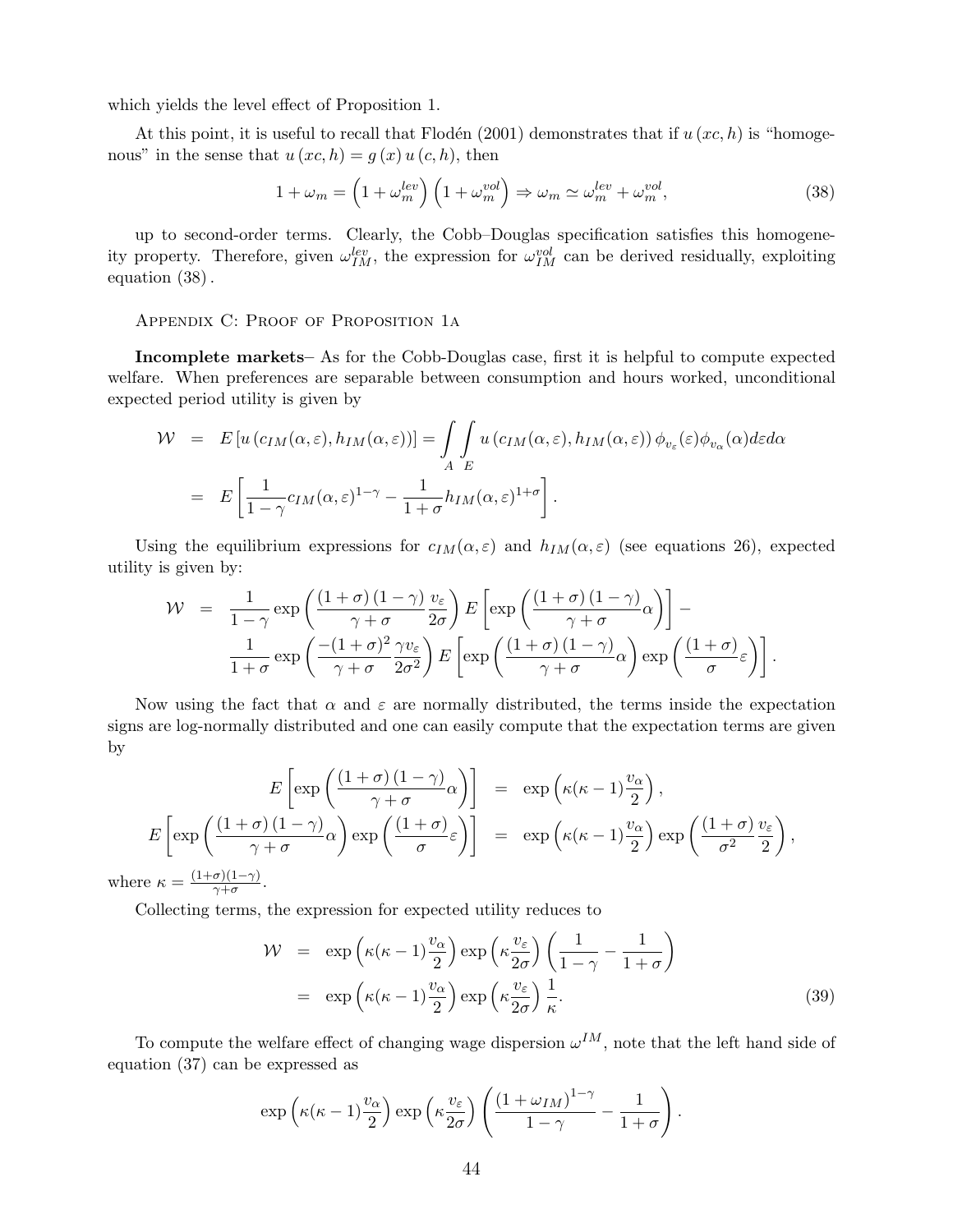Thus  $\omega_{IM}$  is implicitly defined by

$$
\left(\frac{\left(1+\omega_{IM}\right)^{1-\gamma}}{1-\gamma}-\frac{1}{1+\sigma}\right)=\exp\left(\kappa(\kappa-1)\frac{\Delta v_{\alpha}}{2}\right)\exp\left(\kappa\frac{\Delta v_{\varepsilon}}{2\sigma}\right)\frac{1}{\kappa}
$$

or

$$
1 + \omega_{IM} = \left[ \frac{1 - \gamma}{1 + \sigma} + \frac{\gamma + \sigma}{1 + \sigma} \exp\left(\kappa(\kappa - 1)\frac{\Delta v_{\alpha}}{2}\right) \exp\left(\kappa \frac{\Delta v_{\varepsilon}}{2\sigma}\right) \right]^{\frac{1}{1 - \gamma}}
$$

This welfare expression is exact, but rather involved. However,  $\omega_{IM}$  can be very closely approximated by a much simpler expression. In particular, we use a log-approximation of the type  $\ln (1 + x) \simeq x$  on the left-hand side of the equation, and the approximation  $\exp(x) \simeq 1 + x$  on the right-hand side, which gives

$$
\omega_{IM} \simeq \frac{1}{1-\gamma} \ln \left[ \frac{1-\gamma}{1+\sigma} + \frac{\gamma+\sigma}{1+\sigma} \left( 1 + \kappa(\kappa-1) \frac{\Delta v_{\alpha}}{2} \right) \left( 1 + \kappa \frac{\Delta v_{\varepsilon}}{2\sigma} \right) \right]
$$
  
\n
$$
= \frac{1}{1-\gamma} \ln \left[ 1 + \frac{\gamma+\sigma}{1+\sigma} \left( \kappa \frac{\Delta v_{\varepsilon}}{2\sigma} + \kappa(\kappa-1) \frac{\Delta v_{\alpha}}{2} + \kappa^{2}(\kappa-1) \frac{\Delta v_{\alpha}}{2} \frac{\Delta v_{\varepsilon}}{2\sigma} \right) \right]
$$
  
\n
$$
\simeq \frac{1}{1-\gamma} \ln \left[ 1 + \frac{\gamma+\sigma}{1+\sigma} \left( \kappa \frac{\Delta v_{\varepsilon}}{2\sigma} + \kappa(\kappa-1) \frac{\Delta v_{\alpha}}{2} \right) \right]
$$
  
\n
$$
\simeq \frac{1}{\kappa} \left( \kappa \frac{\Delta v_{\varepsilon}}{2\sigma} + \kappa(\kappa-1) \frac{\Delta v_{\alpha}}{2} \right)
$$
  
\n
$$
= \frac{\Delta v_{\varepsilon}}{2\sigma} + (\kappa-1) \frac{\Delta v_{\alpha}}{2}
$$
  
\n
$$
= \frac{\Delta v_{\varepsilon}}{2\sigma} + \left[ \frac{(1-\gamma)-\gamma(1+\sigma)}{\gamma+\sigma} \right] \frac{\Delta v_{\alpha}}{2}
$$

where the last expression is the one we report in the text in Proposition 1.

Complete markets and autarky– The derivation of the welfare change under complete markets and autarky follows exactly the logic outlined above for the Cobb-Douglas case.

Decomposition into level effect and volatility effect– We derive the decomposition for the IM case. The derivations for the other market structures follow easily. Aggregate consumption and leisure allocations in IM are given by:

$$
C = E[c(\alpha, \varepsilon)] = \exp\left(\frac{(1+\sigma)}{(\gamma+\sigma)}\frac{v_{\varepsilon}}{2\sigma}\right) \exp\left(\frac{(1+\sigma)(1-\gamma)}{(\gamma+\sigma)^2}\frac{v_{\alpha}}{2}\right),\tag{40}
$$

$$
H = E\left[h(\alpha,\varepsilon)\right] = \exp\left(\frac{1-2\gamma-\sigma}{(\gamma+\sigma)\sigma}\frac{v_{\varepsilon}}{2}\right)\exp\left(\frac{(1-\gamma)(1-2\gamma-\sigma)}{(\gamma+\sigma)^2}\frac{v_{\alpha}}{2}\right). \tag{41}
$$

With these expressions in hand, we compute the level affect associated with an increase in the variances of the two components of the wage from  $v_\alpha$  and  $v_\varepsilon$  to  $\hat{v}_\alpha$  and  $\hat{v}_\varepsilon$  applying the definition in equation 8 to the separable specification for preferences:

$$
\frac{\left(1+\omega_{IM}^{lev}\right)^{1-\gamma}C^{1-\gamma}}{1-\gamma}-\frac{H^{1+\sigma}}{1+\sigma}=\frac{\widehat{C}^{1-\gamma}}{1-\gamma}-\frac{\widehat{H}^{1+\sigma}}{1+\sigma},
$$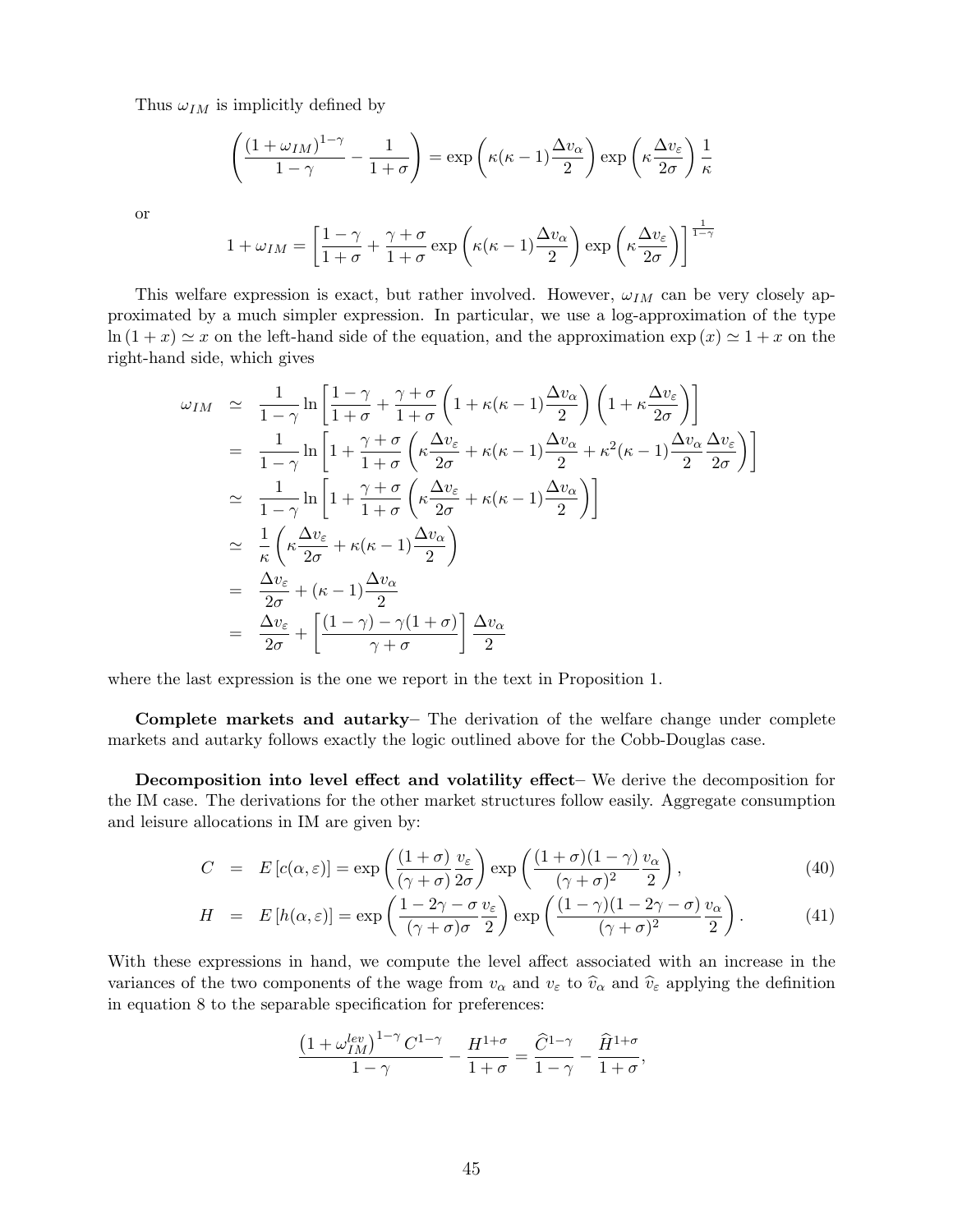where  $\widehat{C}_{IM}$  and  $\widehat{H}_{IM}$  denote average consumption and hours worked given the more volatile process for wages. Substituting in the expressions for aggregate variables and collecting terms gives

$$
\begin{array}{lcl} \left(1+\omega_{IM}^{lev}\right)^{1-\gamma} & = & \displaystyle \frac{1-\gamma}{1+\sigma} \exp\left(-\frac{(1+\sigma)}{\sigma} \frac{v_{\varepsilon}}{2}\right) \exp\left(-\kappa \frac{v_{\alpha}}{2}\right) \\ & & \displaystyle -\frac{1-\gamma}{1+\sigma} \exp\left(\frac{\kappa}{\sigma} \frac{\Delta v_{\varepsilon}}{2}-\frac{(1+\sigma)}{\sigma} \frac{\widehat{v}_{\varepsilon}}{2}\right) \exp\left(\left(\frac{(1-\gamma)\kappa}{(\gamma+\sigma)} \frac{\Delta v_{\alpha}}{2}-\kappa \frac{\widehat{v}_{\alpha}}{2}\right)\right) \\ & & \displaystyle +\exp\left(\kappa \frac{\Delta v_{\varepsilon}}{2\sigma}\right) \exp\left(\frac{(1-\gamma)\kappa}{(\gamma+\sigma)} \frac{\Delta v_{\alpha}}{2}\right) \end{array}
$$

where  $\kappa = \frac{(1+\sigma)(1-\gamma)}{\gamma+\sigma}$  $\frac{\sigma(1-\gamma)}{\gamma+\sigma}$ .

Applying the approximation  $\exp(x) \simeq 1 + x$  for  $x \simeq 0$  to the right hand side of this expression and collecting terms gives

$$
\frac{\left(1+\omega_{IM}^{lev}\right)^{1-\gamma}}{1-\gamma} \simeq \frac{1}{1-\gamma} + \frac{1}{\sigma} \Delta v_{\varepsilon} + \frac{1-\gamma}{(\gamma+\sigma)} \Delta v_{\alpha}.
$$

Multiplying both sides by  $(1 - \gamma)$ , and taking logs,

$$
(1 - \gamma) \ln \left( 1 + \omega_{IM}^{lev} \right) \simeq \ln \left( 1 + (1 - \gamma) \left[ \frac{1}{\sigma} \Delta v_{\varepsilon} + \frac{1 - \gamma}{(\gamma + \sigma)} \Delta v_{\alpha} \right] \right).
$$

Using the approximation  $\ln(1 + x) \simeq x$  on both sides of this expression gives

$$
\omega_{IM}^{lev} \simeq \frac{1}{\sigma} \Delta v_{\varepsilon} + \frac{1-\gamma}{(\gamma + \sigma)} \Delta v_{\alpha},
$$

which is the expression reported in the text in Proposition 1a.

We now compute the volatility component of the welfare effect. The first step is to calculate a certainty equivalent value for consumption  $c(H_{IM})$ , such that the utility associated with consuming  $c(H_{IM})$  and working  $H_{IM}$  hours is equal to expected equilibrium utility:

$$
u(c(H_{IM}), H_{IM}) = \int\limits_{A} \int\limits_{E} u(c_{IM}(\alpha, \varepsilon), h_{IM}(\alpha, \varepsilon)) \phi_{v_{\varepsilon}}(\varepsilon) \phi_{v_{\alpha}}(\alpha) d\varepsilon d\alpha.
$$

Given the separable specification for preferences, and equations (39) and (41) for expected utility and aggregate hours, the expression for certainty equivalent consumption can be rewritten in terms of the aggregate state  $(v_\alpha, v_\varepsilon)$  and preference parameters:

$$
c(H)^{1-\gamma} = \frac{1}{1+\sigma}(\gamma+\sigma)\exp\left(\frac{(1+\sigma)(1-\gamma)}{(\gamma+\sigma)}\left(\frac{1-2\gamma-\gamma\sigma}{\gamma+\sigma}\frac{v_{\alpha}}{2}+\frac{1}{\sigma}\frac{v_{\varepsilon}}{2}\right)\right)+\frac{1}{1+\sigma}(1-\gamma)\exp\left(\frac{(1+\sigma)(1-2\gamma-\sigma)}{(\gamma+\sigma)}\left(\frac{(1-\gamma)}{(\gamma+\sigma)}\frac{v_{\alpha}}{2}+\frac{1}{\sigma}\frac{v_{\varepsilon}}{2}\right)\right).
$$

Applying the approximation  $\exp(x) \simeq 1 + x$  for  $x \simeq 0$  and collecting terms gives

$$
c(H)^{1-\gamma} \simeq \frac{(1-\gamma)[(1-2\gamma-\gamma\sigma)(\gamma+\sigma)+(1-\gamma)(1-2\gamma-\sigma)]}{(\gamma+\sigma)^2} \frac{v_{\alpha}}{2} + \frac{1}{\sigma} \frac{(1-\gamma)^2}{(\gamma+\sigma)^2} \frac{v_{\varepsilon}}{2} + 1.
$$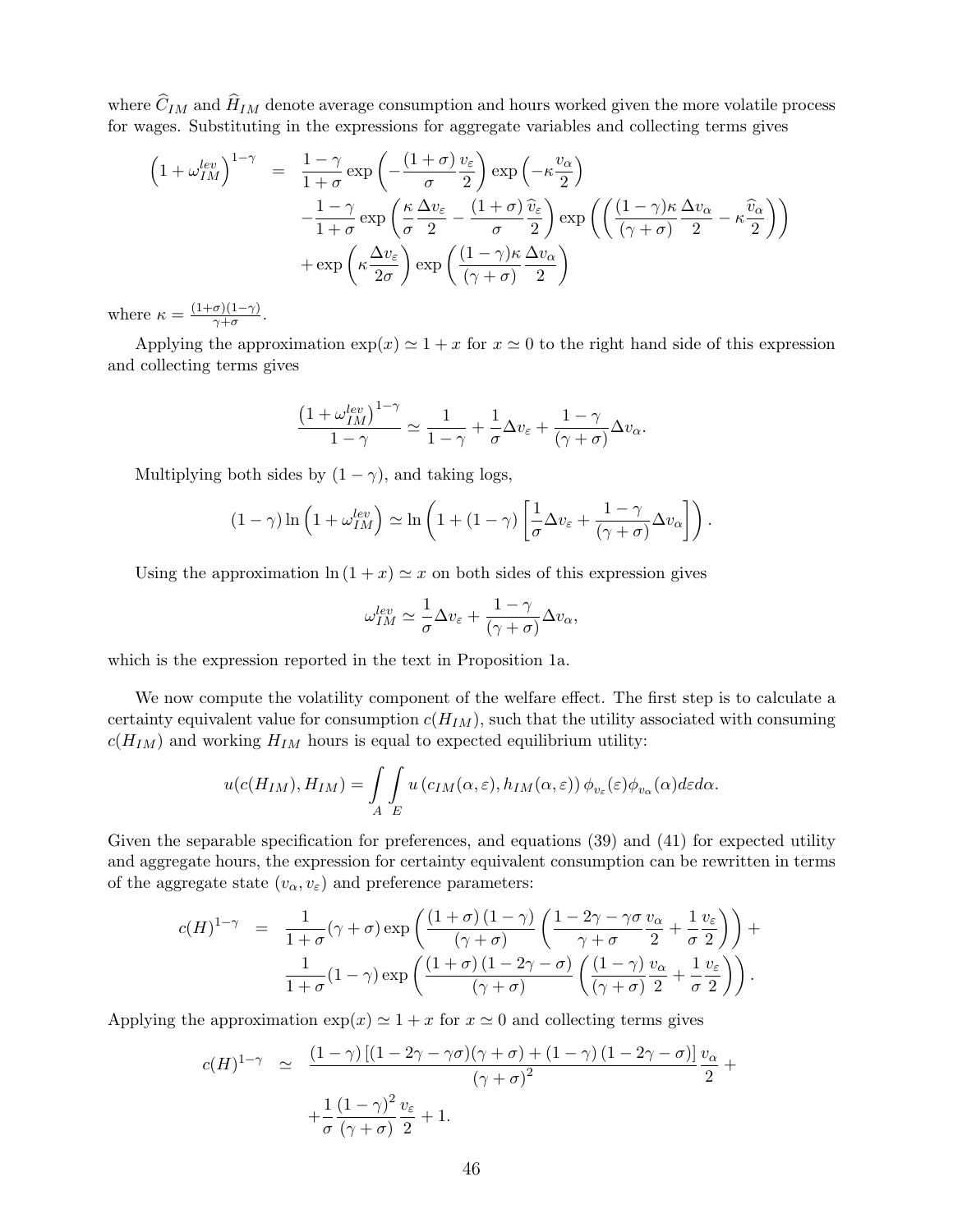Using the approximation  $1 + x \simeq \exp(x)$  for  $x \simeq 0$  and raising both sides of the equation to the power  $\frac{1}{1-\gamma}$  gives

$$
c(H) \simeq \exp\left(\frac{(1-2\gamma-\gamma\sigma)(\gamma+\sigma)+(1-\gamma)(1-2\gamma-\sigma)}{(\gamma+\sigma)^2}\frac{v_{\alpha}}{2} + \frac{1}{\sigma}\frac{(1-\gamma)}{(\gamma+\sigma)^2}\frac{v_{\varepsilon}}{2}\right).
$$
 (42)

Applying the definition in equation  $(9)$ , the cost of uncertainty p is the solution to

$$
u((1-p)C, H) = u(c(H), H)
$$

which, given separable preferences, implies  $1-p = c(H)/C$ . Substituting in equations (40) and (42) gives  $\mathbf{r}$  $\mathbf{r}$ 

$$
1 - p \simeq \exp\left(\frac{-(1+\sigma\gamma)}{\gamma + \sigma} \frac{v_{\alpha}}{2} - \frac{1}{\sigma} \frac{v_{\varepsilon}}{2}\right) = \exp\left(-\frac{1-\gamma}{\gamma + \sigma} \frac{v_{\alpha}}{2} - \gamma \frac{1+\sigma}{\gamma + \sigma} \frac{v_{\alpha}}{2} - \frac{1}{\sigma} \frac{v_{\varepsilon}}{2}\right).
$$

Using the definition for the cost of volatility in equation (10) gives

$$
1 + \omega_{IM}^{vol} = \frac{1 - \hat{p}}{1 - p} \simeq \exp\left(-\frac{1 - \gamma \Delta v_{\alpha}}{\gamma + \sigma} - \frac{1 + \sigma \Delta v_{\alpha}}{2} - \frac{1}{\sigma} \frac{\Delta v_{\varepsilon}}{2}\right)
$$
  
 
$$
\simeq 1 - \frac{1 - \gamma \Delta v_{\alpha}}{\gamma + \sigma} - \frac{1 + \sigma \Delta v_{\alpha}}{2} - \frac{1}{\sigma} \frac{\Delta v_{\varepsilon}}{2}.
$$

where the last expression is the one reported in Proposition 1a.

APPENDIX D: PROOF OF PROPOSITION 3

Cobb-Douglas preferences: We begin by establishing a useful approximated relationship between  $\log(1-h)$  and  $\log h$ :

$$
\log (1 - h) = \log E (1 - h) + \log \frac{1 - h}{E (1 - h)}
$$
  
\n
$$
\approx \log E (1 - h) + \frac{1 - h}{E (1 - h)} - 1
$$
  
\n
$$
= \log E (1 - h) - \frac{E (h)}{E (1 - h)} \left( \frac{h}{E (h)} - 1 \right)
$$
  
\n
$$
\approx \log E (1 - h) - \frac{E (h)}{E (1 - h)} \log \left( \frac{h}{E (h)} \right)
$$
  
\n
$$
= \log E (1 - h) + \frac{E (h)}{E (1 - h)} \log E (h) - \frac{E (h)}{E (1 - h)} \log (h)
$$
  
\n
$$
= \cos t - \frac{1 - (1 - \eta) \exp \left( \frac{1 - \eta + \eta \gamma}{\gamma} v_{\varepsilon} \right)}{(1 - \eta) \exp \left( \frac{1 - \eta + \eta \gamma}{\gamma} v_{\varepsilon} \right)} \log (h),
$$

where the first two approximations are accurate for small deviations of  $(1-h)$  and h from their respective means. The final row uses the fact that, from equation (20) in the main text,

$$
E(1-h) = 1 - E(h) = (1-\eta) \exp\left(\frac{1-\eta+\eta\gamma}{\gamma}v_{\varepsilon}\right).
$$

Simplifying, we arrive at

$$
\log\left(1-h\right) \simeq const - \frac{\eta}{1-\eta} \log\left(h\right),\tag{43}
$$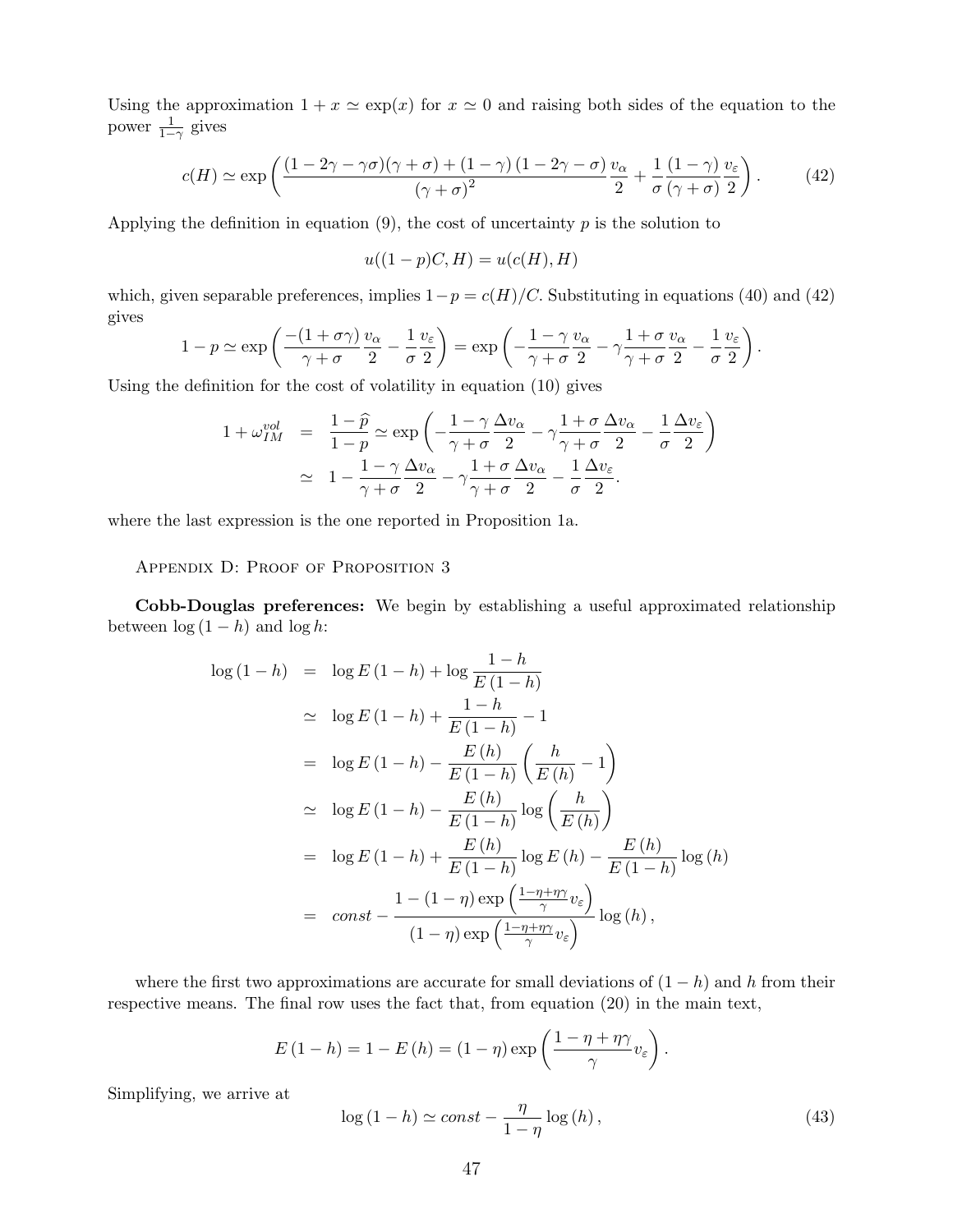where this last approximation is accurate when  $v_{\varepsilon} \simeq 0$ . Note that in autarky, this expression holds as an identity.

By virtue of this approximate relationship, it is straightforward to see that

$$
cov(\log w, \log h) \simeq -\frac{1-\eta}{\eta} cov(\log w, \log(1-h)) = \left(\frac{1-\eta}{\eta}\right) \lambda(\theta, \eta) v_{\varepsilon} = \bar{\phi} v_{\varepsilon}.
$$

Recall, from Proposition 1, that the level effect in the Cobb-Douglas case is  $\omega_{IM}^{lev} = \bar{\phi}\Delta v_{\varepsilon}$ . Thus, the level effect equals the change in the covariance between hours and wages.

To write the volatility effect  $\omega_{IM}^{vol}$  in terms of observables, note first that from the equilibrium allocations in (20) and from (43), one can easily derive that

$$
var(\log h) \simeq \left(\frac{1-\eta}{\eta}\right)^2 \lambda (\theta, \eta)^2 v_{\varepsilon} = \bar{\phi}^2 v_{\varepsilon},
$$
  

$$
var(\log c) = v_{\alpha} + (1-\lambda)^2 v_{\varepsilon},
$$
  

$$
cov(\log h, \log c) \simeq -\frac{1-\eta}{\eta} cov(\log (1-h), \log c) = \left(\frac{1-\eta}{\eta}\right) \lambda (1-\lambda) v_{\varepsilon}.
$$

From the expression of the volatility effect in Proposition 1,

$$
\omega_{IM}^{vol} = -\bar{\phi} \frac{\Delta v_{\varepsilon}}{2} - \bar{\gamma} \frac{\Delta v_{\alpha}}{2}
$$
  
\n
$$
= -\frac{1}{\bar{\phi}} \left[ \bar{\phi}^{2} \Delta v_{\varepsilon} \right] - \frac{\bar{\gamma}}{2} \left[ var (\log c) - (1 - \lambda)^{2} v_{\varepsilon} \right]
$$
  
\n
$$
= -\frac{1}{\bar{\phi}} \Delta var (\log h) - \frac{\bar{\gamma}}{2} \left[ var (\log c) - \left( \frac{\eta}{1 - \eta} \right) \left( \frac{1 - \lambda}{\lambda} \right) \Delta cov (\log h, \log c) \right]
$$
  
\n
$$
= -\frac{1}{\bar{\phi}} \Delta var (\log h) - \frac{\bar{\gamma}}{2} \left[ var (\log c) - \left( \frac{\bar{\gamma} - 1}{\bar{\gamma}} \right) \Delta cov (\log h, \log c) \right]
$$
  
\n
$$
= -\frac{1}{\bar{\phi}} \Delta var (\log h) - \frac{\bar{\gamma}}{2} var (\log c) + \frac{(\bar{\gamma} - 1)}{2} \Delta cov (\log h, \log c).
$$

The second row uses the definition of the variance of log-consumption, the third row the definition of the variance of log-hours and of the covariance between log-consumption and log-hours. The fourth row requires some algebra and the definition of  $\lambda$  and  $\bar{\gamma}$  in equation (12). The final row contains the expression of Proposition 3.

Separable preferences: We can write the welfare change of a rise in inequality under complete markets  $\omega_{IM}$  as:

$$
\omega_{IM} \simeq \frac{1}{\sigma} \frac{\Delta v_{\varepsilon}}{2} + \left[ \frac{1 - \gamma}{\sigma + \gamma} - \gamma \frac{1 + \sigma}{\sigma + \gamma} \right] \frac{\Delta v_{\alpha}}{2}
$$
  
=  $\frac{1}{\sigma} \Delta v_{\varepsilon} + \left( \frac{1 - \gamma}{\sigma + \gamma} \right) \Delta v_{\alpha} - \frac{1}{\sigma} \frac{\Delta v_{\varepsilon}}{2} - \left[ \frac{(1 - \gamma) + \gamma (1 + \sigma)}{\sigma + \gamma} \right] \frac{\Delta v_{\alpha}}{2}.$ 

From Proposition 1a, we know that  $\omega_{IM}^{lev} = \frac{1}{\sigma} \Delta v_{\varepsilon} +$  $\sqrt{1-\gamma}$  $\overline{\sigma+\gamma}$ ´  $\Delta v_{\alpha}$ , and from the equilibrium allocations, it is easy to verify that

$$
cov(\log w, \log h) = \frac{1}{\sigma}v_{\varepsilon} + \frac{1-\gamma}{\sigma + \gamma}v_{\alpha},
$$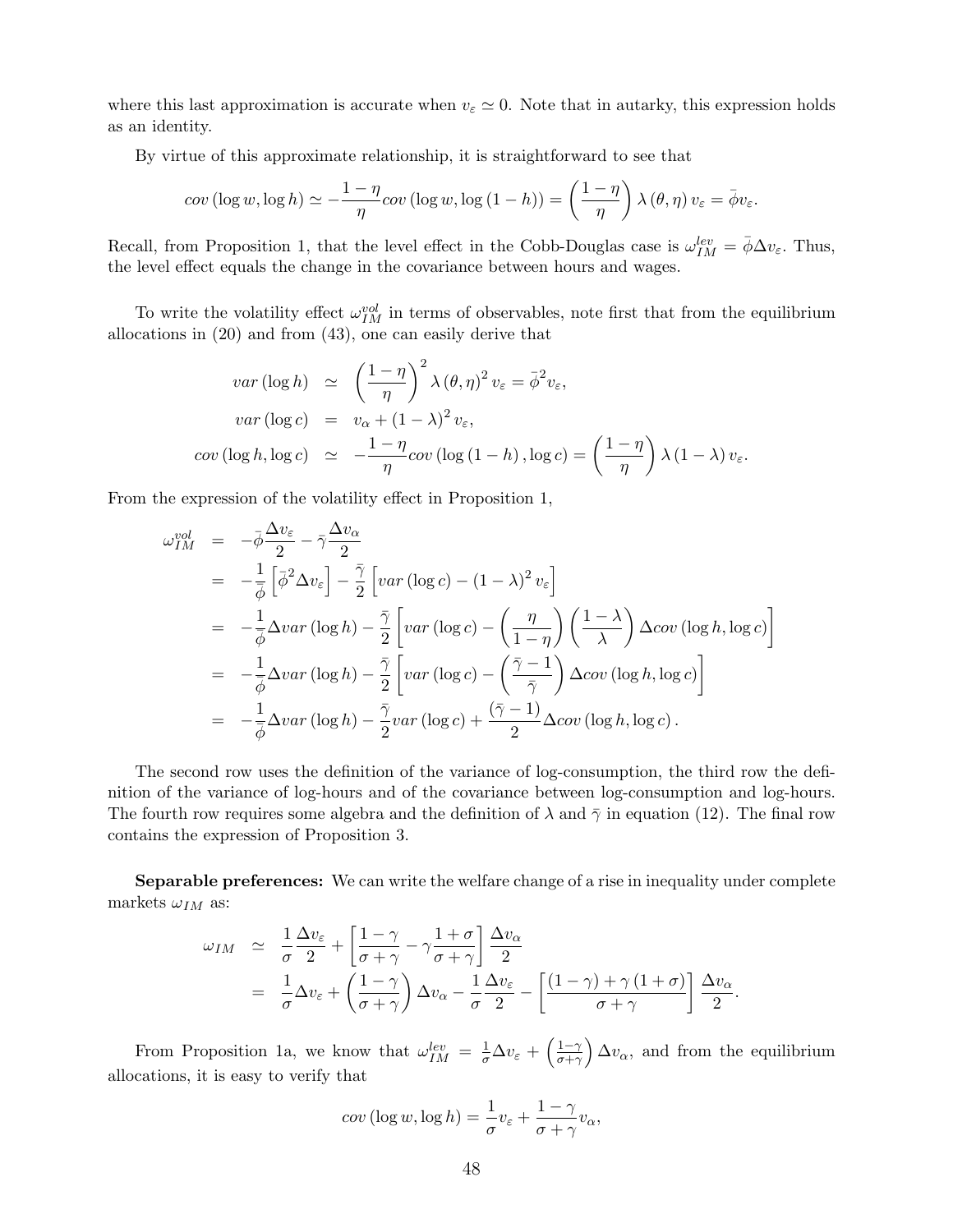which proves that the level effect  $\omega_{IM}^{lev} = \Delta cov \left(\log w, \log h\right)$ .

Now, consider the volatility effect  $\omega_{IM}^{vol}$ :

$$
\omega_{IM}^{vol} = -\frac{1}{\sigma} \frac{\Delta v_{\varepsilon}}{2} - \left[ \frac{(1-\gamma) + \gamma (1+\sigma)}{\sigma + \gamma} \right] \frac{\Delta v_{\alpha}}{2}
$$
\n
$$
= -\sigma \left( \frac{1}{\sigma^2} \frac{\Delta v_{\varepsilon}}{2} \right) - \left[ (\sigma + \gamma) \frac{(1-\gamma) + \gamma (1+\sigma)}{(\sigma + \gamma)^2} \right] \frac{\Delta v_{\alpha}}{2}
$$
\n
$$
= -\sigma \left( \frac{1}{\sigma^2} \frac{\Delta v_{\varepsilon}}{2} \right) - \left[ \frac{\sigma (1-\gamma)^2 + \gamma (1+\sigma)^2}{(\sigma + \gamma)^2} \right] \frac{\Delta v_{\alpha}}{2}
$$
\n
$$
= -\sigma \left[ \frac{1}{\sigma^2} \frac{\Delta v_{\varepsilon}}{2} + \left( \frac{1-\gamma}{\sigma + \gamma} \right)^2 \frac{\Delta v_{\alpha}}{2} \right] - \gamma \left( \frac{1+\sigma}{\sigma + \gamma} \right)^2 \frac{\Delta v_{\alpha}}{2}.
$$
\n(44)

From the equilibrium allocations in (26), it is easy to derive that

$$
var(\log c) = \left(\frac{1+\sigma}{\sigma+\gamma}\right)^2 v_{\alpha},
$$
  

$$
var(\log h) = \frac{1}{\sigma^2} v_{\varepsilon} + \left(\frac{1-\gamma}{\sigma+\gamma}\right)^2 v_{\alpha}.
$$

Substituting these two expressions in the last row of (44) concludes the proof for the separable case.

Appendix E: Proof of Proposition 4

Cobb-Douglas preferences: We show that the equivalence between level effect and the change in average productivity holds for the incomplete markets case. The results for the other market structures are easy to recover, in light of this proof. Let  $\pi_{IM}$  be the average productivity in IM in the economy with variances  $(v_\alpha, v_\varepsilon)$ , i.e.

$$
\pi_{IM} \equiv \frac{E(c_{IM}(\alpha,\varepsilon))}{E(h_{IM}(\alpha,\varepsilon))} = \frac{\eta}{1 - (1 - \eta) \exp(\lambda v_{\varepsilon})} \simeq \frac{\eta}{1 - (1 - \eta)(1 + \lambda v_{\varepsilon})} = \frac{1}{1 - \overline{\phi}v_{\varepsilon}},
$$

where the log-approximation holds for  $\lambda v_{\varepsilon}$  small. Let  $\hat{\pi}_{IM}$  be the average productivity in IM in the economy with variances  $(\hat{v}_\alpha, \hat{v}_\varepsilon)$ . Then, the ratio of labor productivities across the two economies is

$$
\frac{\hat{\pi}_{IM}}{\pi_{IM}} = \frac{1 - \bar{\phi}v_{\varepsilon}}{1 - \bar{\phi}\hat{v}_{\varepsilon}} \Rightarrow \Delta \log \pi_{IM} \simeq \bar{\phi}\Delta v_{\varepsilon} = \omega_{IM}^{lev}.
$$

Separable preferences: Using the same notation as for the Cobb-Douglas case:  $\sim$   $\sim$   $\sim$   $\sim$   $\sim$ 

$$
\pi_{IM} = \frac{E(c_{IM}(\alpha,\varepsilon))}{E(h_{IM}(\alpha,\varepsilon))} = \frac{\exp\left(\frac{1+\sigma}{\gamma+\sigma}\left(\frac{v_{\varepsilon}}{2\sigma}\right)\right)\exp\left(\frac{1+\sigma}{\gamma+\sigma}\left(\frac{1-\gamma}{\gamma+\sigma}\right)\frac{v_{\alpha}}{2}\right)}{\exp\left(\frac{1+\sigma}{\gamma+\sigma}\left(\frac{-\gamma v_{\varepsilon}}{2\sigma^2}\right)\right)\exp\left(\frac{1-\gamma}{\gamma+\sigma}\left(\frac{1-\gamma}{\gamma+\sigma}-1\right)\frac{v_{\alpha}}{2}\right)\exp\left(\frac{1-\sigma}{\sigma^2}\frac{v_{\varepsilon}}{2}\right)}
$$

$$
= \exp\left[\left(\frac{1+\sigma}{\gamma+\sigma} + \frac{\gamma(1+\sigma)}{\sigma(\gamma+\sigma)} - \frac{1-\sigma}{\sigma}\right)\frac{v_{\varepsilon}}{2\sigma}\right]
$$

$$
\cdot \exp\left[\left((1-\gamma)\frac{(1+\sigma)-(1-2\gamma-\sigma)}{(\gamma+\sigma)^2}\right)\frac{v_{\alpha}}{2}\right]
$$

$$
= \exp\left(\frac{v_{\varepsilon}}{\sigma}\right)\exp\left(\frac{1-\gamma}{\gamma+\sigma}v_{\alpha}\right),
$$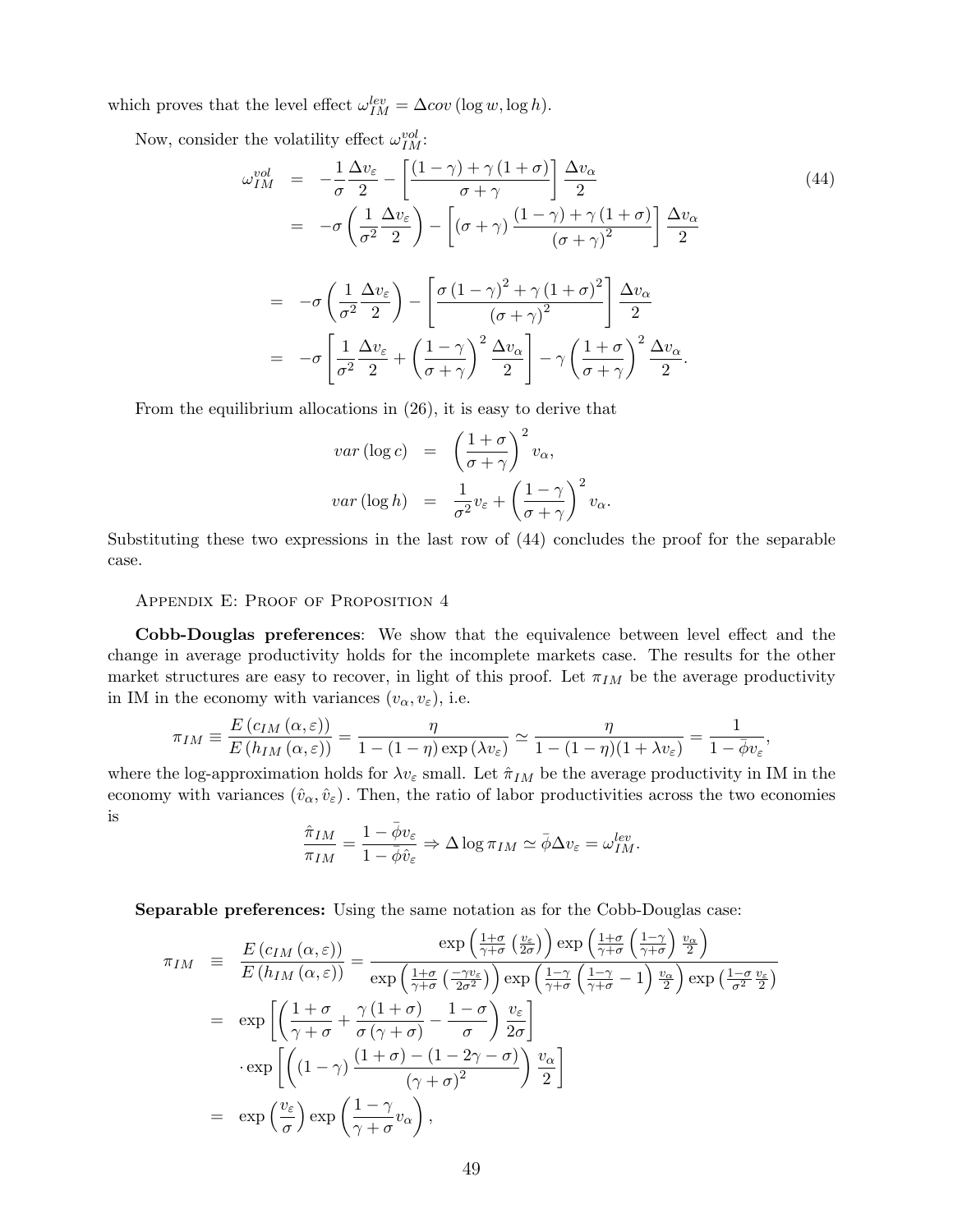where the second and third rows require some simple rearranging and simplifying. Then, the productivity gain following a rise in wage dispersion is

$$
\Delta \log \pi_{IM} = \frac{\Delta v_{\varepsilon}}{\sigma} + \left(\frac{1-\gamma}{\gamma + \sigma}\right) \Delta v_{\alpha} = \omega_{IM}^{lev}.
$$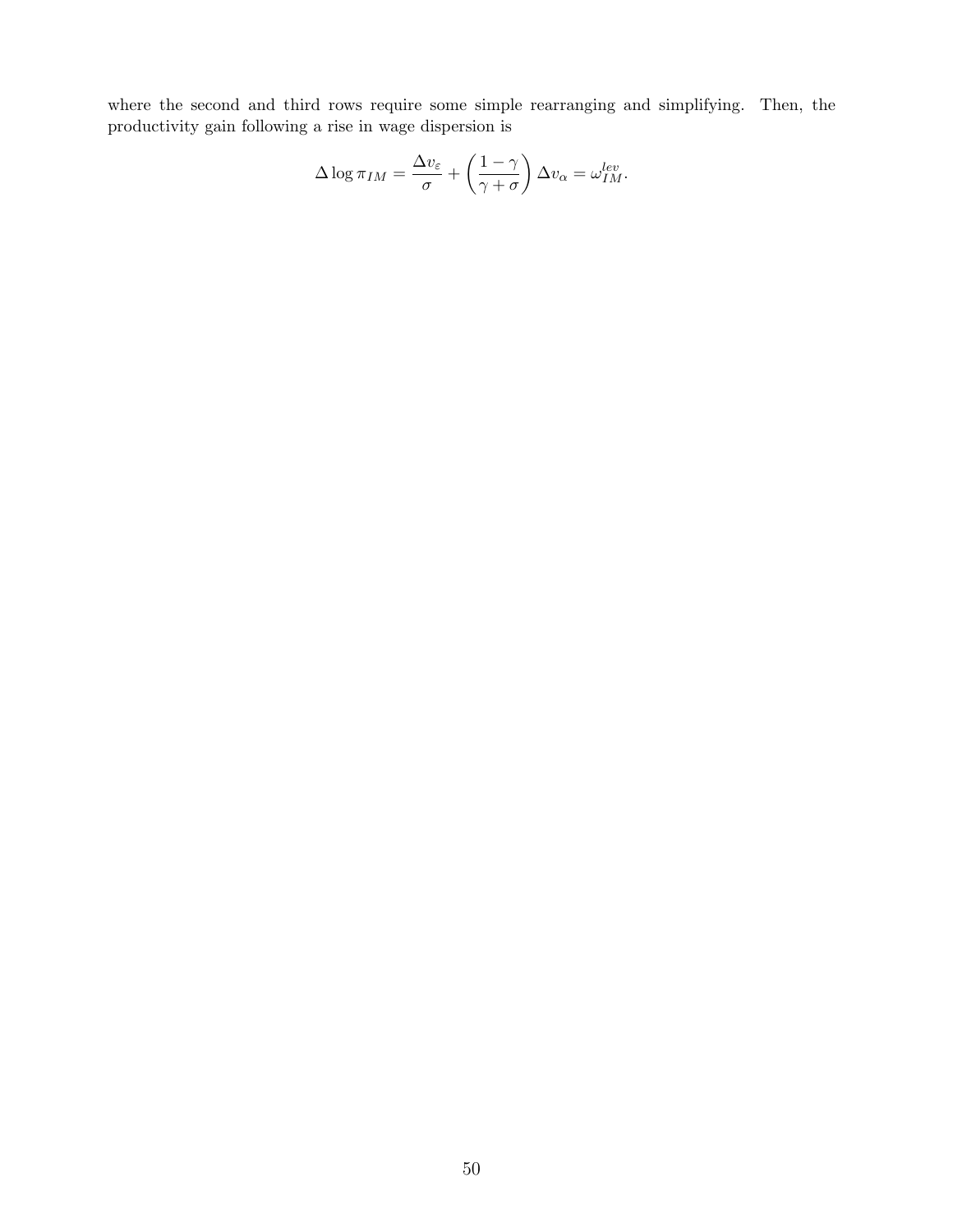

# Figure 1: Cobb-Douglas Preferences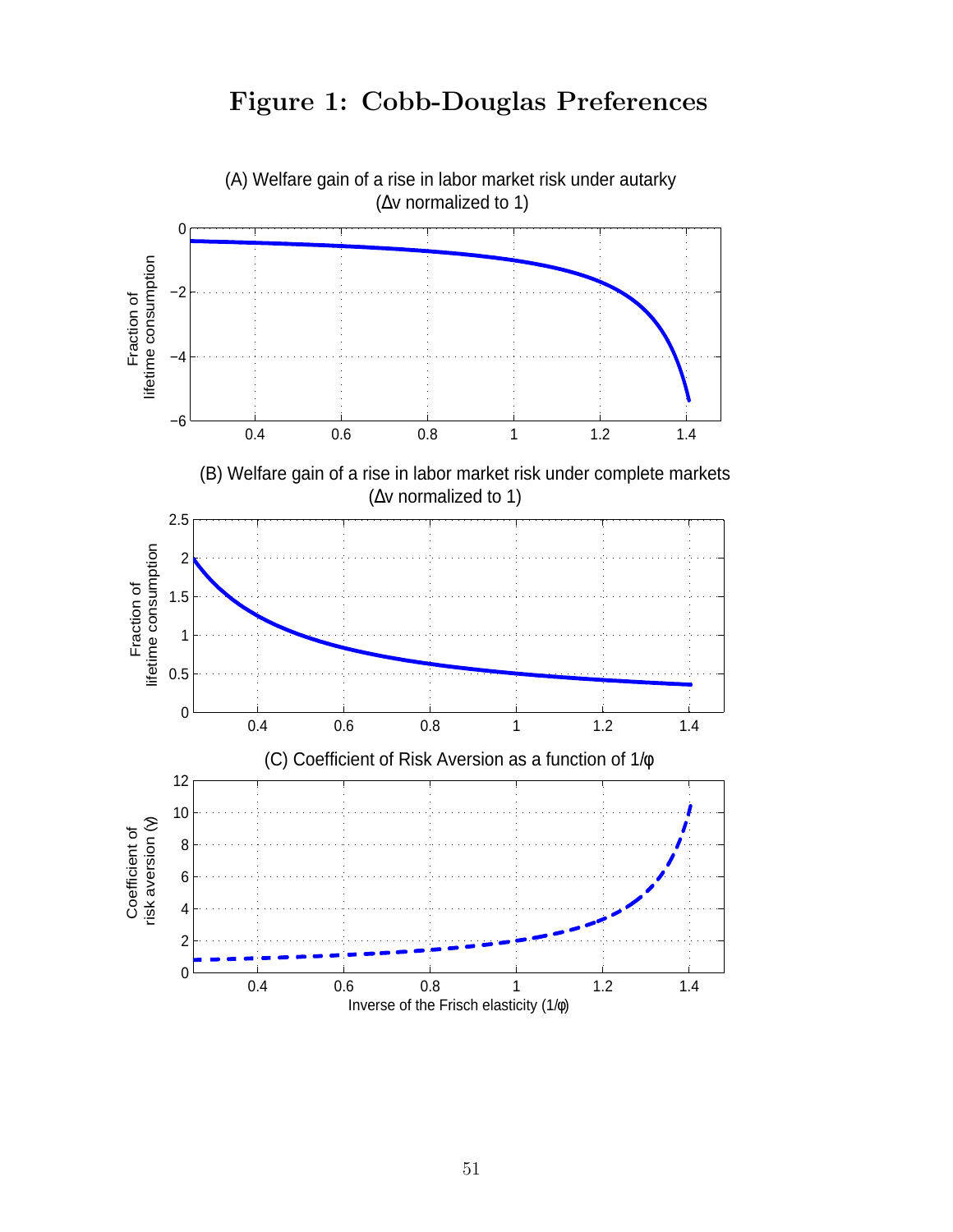# Figure 2: Cobb-Douglas Preferences

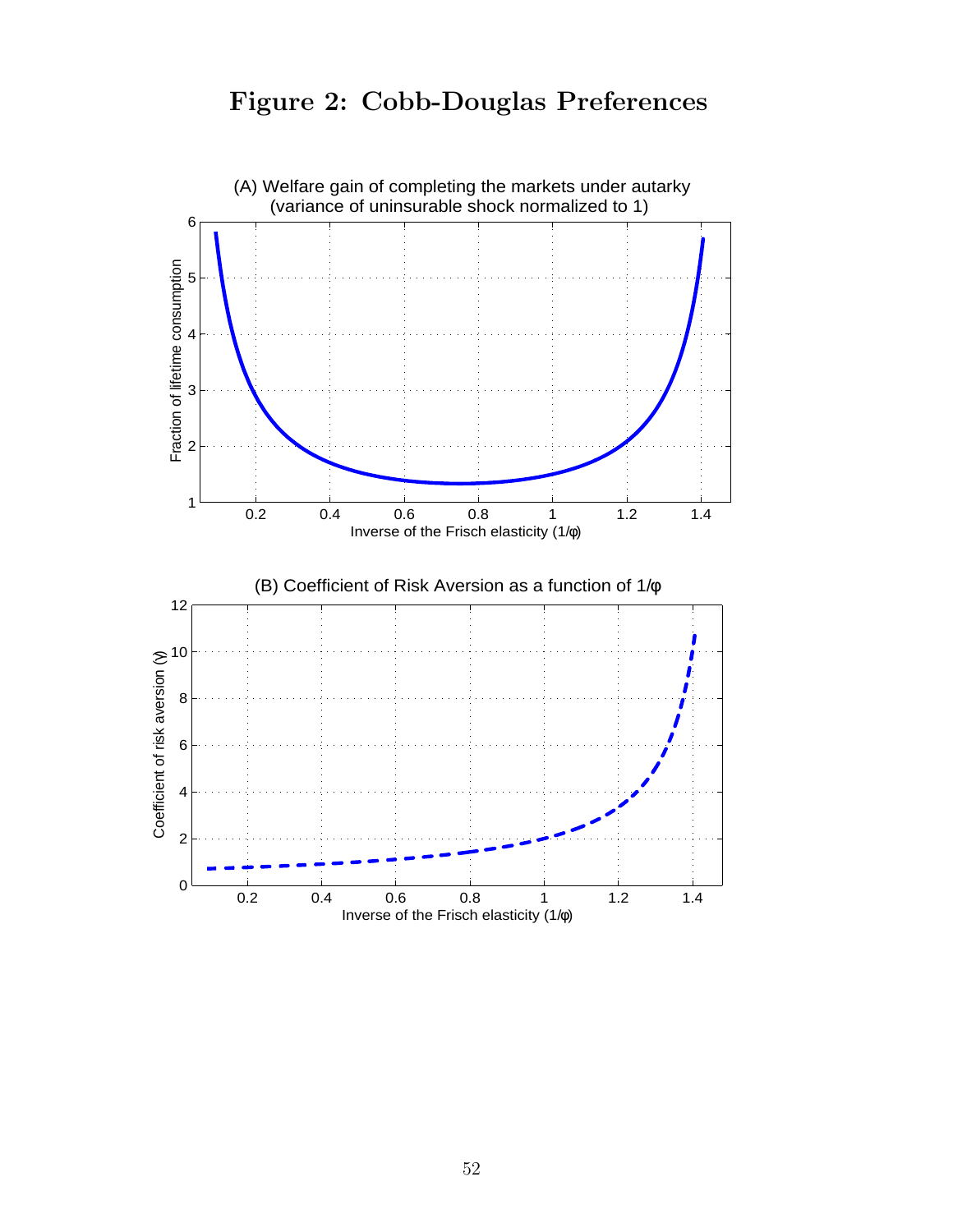

# Figure 3: Separable Preferences